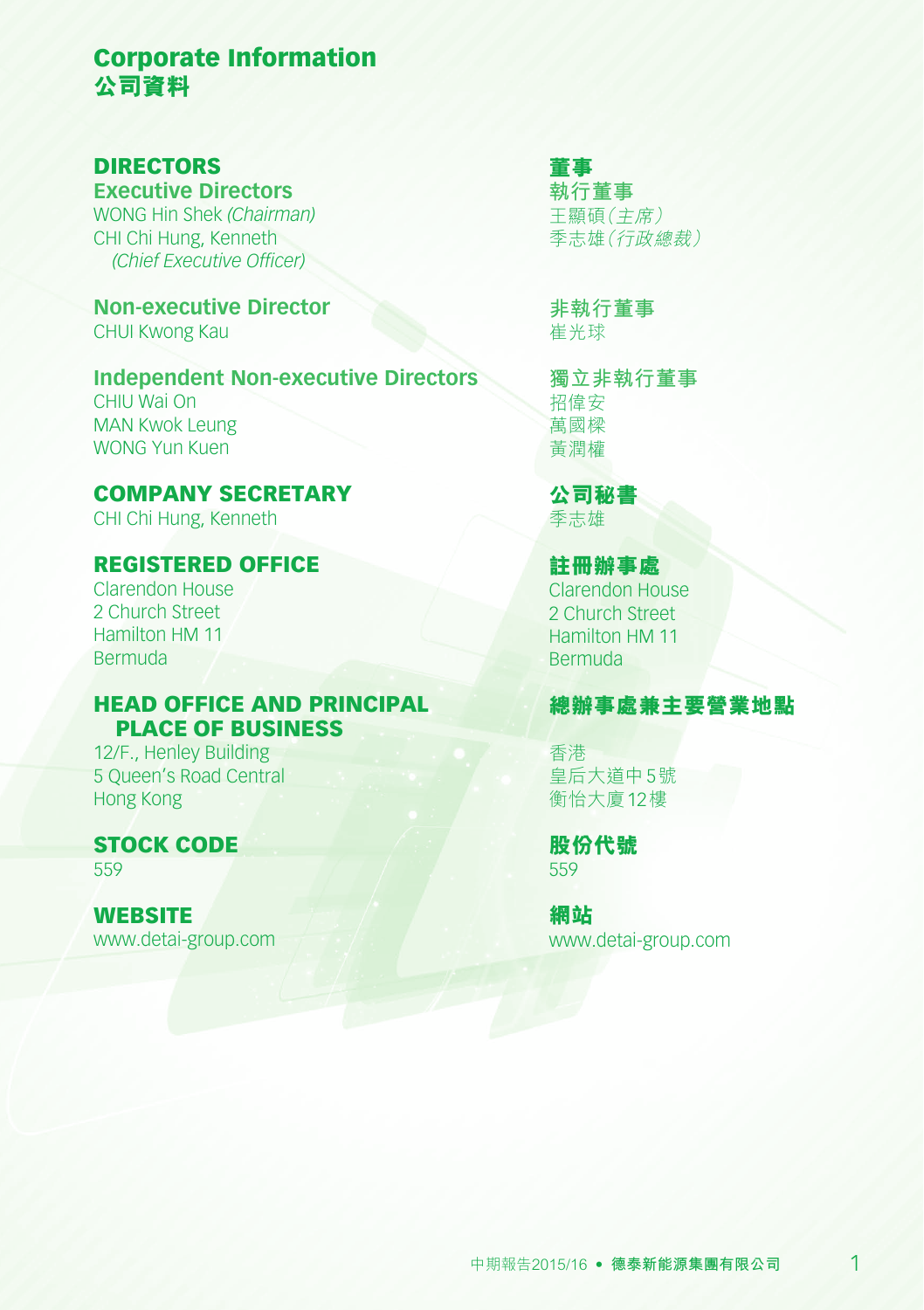# Corporate Information **公司資料**

#### BERMUDA PRINCIPAL SHARE REGISTRAR AND TRANSFER OFFICE

MUFG Fund Services (Bermuda) Limited The Belvedere Building 69 Pitts Bay Road Pembroke HM08 Bermuda

#### HONG KONG BRANCH SHARE REGISTRAR AND TRANSFER OFFICE

Tricor Tengis Limited Level 22, Hopewell Centre 183 Queen's Road East Hong Kong

#### AUDITOR

BDO Limited

### LEGAL ADVISER

Michael Li & Co.

### PRINCIPAL BANKS

Bank of Communications Co., Ltd. Hang Seng Bank Limited The Bank of East Asia, Limited

### **百慕達股份過戶登記總處**

MUFG Fund Services (Bermuda) Limited The Belvedere Building 69 Pitts Bay Road Pembroke HM08 Bermuda

### **香港股份過戶登記分處**

卓佳登捷時有限公司 香港 皇后大道東183號 合和中心22樓

**核數師** 香港立信德豪會計師事務所有限公司

**法律顧問** 李智聰律師事務所

**主要往來銀行** 交通銀行股份有限公司 恒生銀行有限公司 東亞銀行有限公司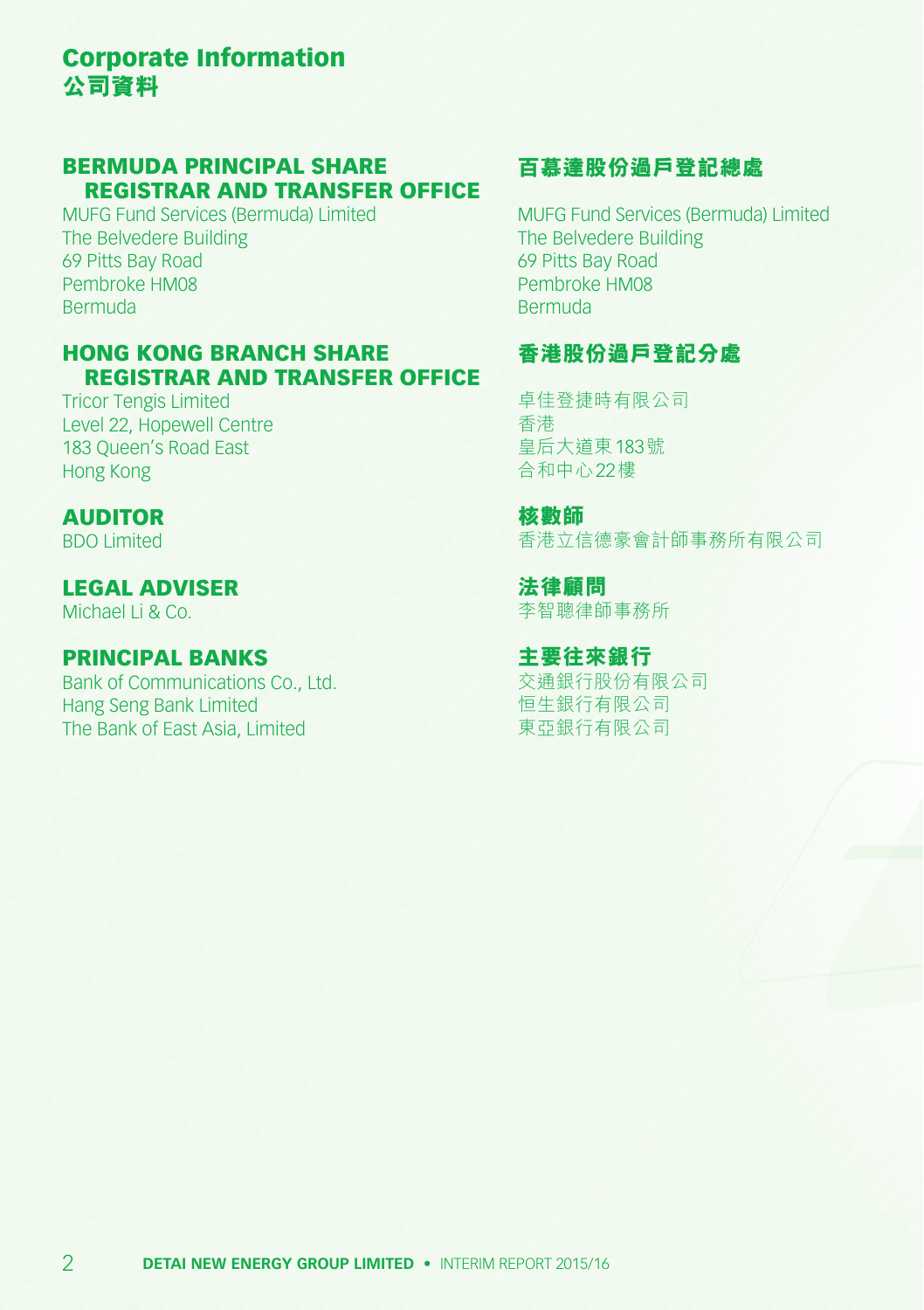The board (the "Board") of directors (the "Directors") of DeTai New Energy Group Limited (the "Company") hereby announces the unaudited consolidated interim results of the Company and its subsidiaries (the "Group") for the six months ended 31 December 2015 as follows:

德泰新能源集團有限公司(「本公司」) 董事(「董事」)會(「董事會」)謹此公佈 本公司及其附屬公司(「本集團」)截至 二零一五年十二月三十一日止六個月 之未經審核綜合中期業績如下:

## Condensed Consolidated Statement of Comprehensive Income **簡明綜合全面收益表**

For the six months ended 31 December 2015 截至二零一五年十二月三十一日止六個月

|                                                                                                                                                                                                                                                                                                                                                                                                                    |                                                                                                                              | For the six months ended<br>31 December |                                                                                       |                                                                                           |
|--------------------------------------------------------------------------------------------------------------------------------------------------------------------------------------------------------------------------------------------------------------------------------------------------------------------------------------------------------------------------------------------------------------------|------------------------------------------------------------------------------------------------------------------------------|-----------------------------------------|---------------------------------------------------------------------------------------|-------------------------------------------------------------------------------------------|
|                                                                                                                                                                                                                                                                                                                                                                                                                    |                                                                                                                              | <b>Notes</b><br>附註                      | 截至十二月三十一日止六個月<br>2015<br>二零一五年<br><b>HK\$'000</b><br>千港元<br>(Unaudited)<br>(未經審核)     | 2014<br>二零一四年<br><b>HK\$'000</b><br>千港元<br>(Unaudited)<br>(未經審核)                          |
| <b>Continuing operations</b><br>Turnover<br>Cost of sales                                                                                                                                                                                                                                                                                                                                                          | 持續經營業務<br>營業額<br>銷售成本                                                                                                        | 3                                       | 10,366<br>(4, 149)                                                                    | 39,970<br>(20, 922)                                                                       |
| <b>Gross profit</b><br>Interest income<br>Other income<br>General and administrative expenses<br>Selling and distribution expenses<br>Finance costs<br>Reversal of impairment loss on loans receivable<br>Impairment loss on goodwill<br>Change in fair value of financial assets at<br>fair value through profit or loss<br>Change in fair value of financial liabilities<br>at fair value through profit or loss | 毛利<br>利息收入<br>其他收入<br>一般及行政開支<br>銷售及分銷開支<br>融資成本<br>應收貸款減值虧損撥回<br>商譽減值虧損<br>按公平值計入損益之金融資產<br>公平值變動<br>按公平值計入損益之金融負債<br>公平值變動 | 4<br>10<br>14                           | 6,217<br>20<br>3<br>(99, 265)<br>(1, 497)<br>(8, 148)<br>300<br>(132, 199)<br>(4,978) | 19,048<br>2,305<br>173<br>(33, 471)<br>(1,540)<br>(8, 478)<br>300<br>(66, 249)<br>(1,249) |
| Loss before taxation<br><b>Taxation</b>                                                                                                                                                                                                                                                                                                                                                                            | 税前虧損<br>税項                                                                                                                   | 5<br>6                                  | (239, 547)                                                                            | (89, 161)                                                                                 |
| Loss after income tax from<br>continuing operations                                                                                                                                                                                                                                                                                                                                                                | 持續經營業務之除所得税後<br>虧損                                                                                                           |                                         | (239, 547)                                                                            | (89, 161)                                                                                 |
| <b>Discontinued operations</b><br>Profit for the period from<br>discontinued operations                                                                                                                                                                                                                                                                                                                            | 已終止經營業務<br>已終止經營業務之期內溢利                                                                                                      |                                         |                                                                                       | 40,445                                                                                    |
| Loss for the period                                                                                                                                                                                                                                                                                                                                                                                                | 期內虧損                                                                                                                         |                                         | (239, 547)                                                                            | (48, 716)                                                                                 |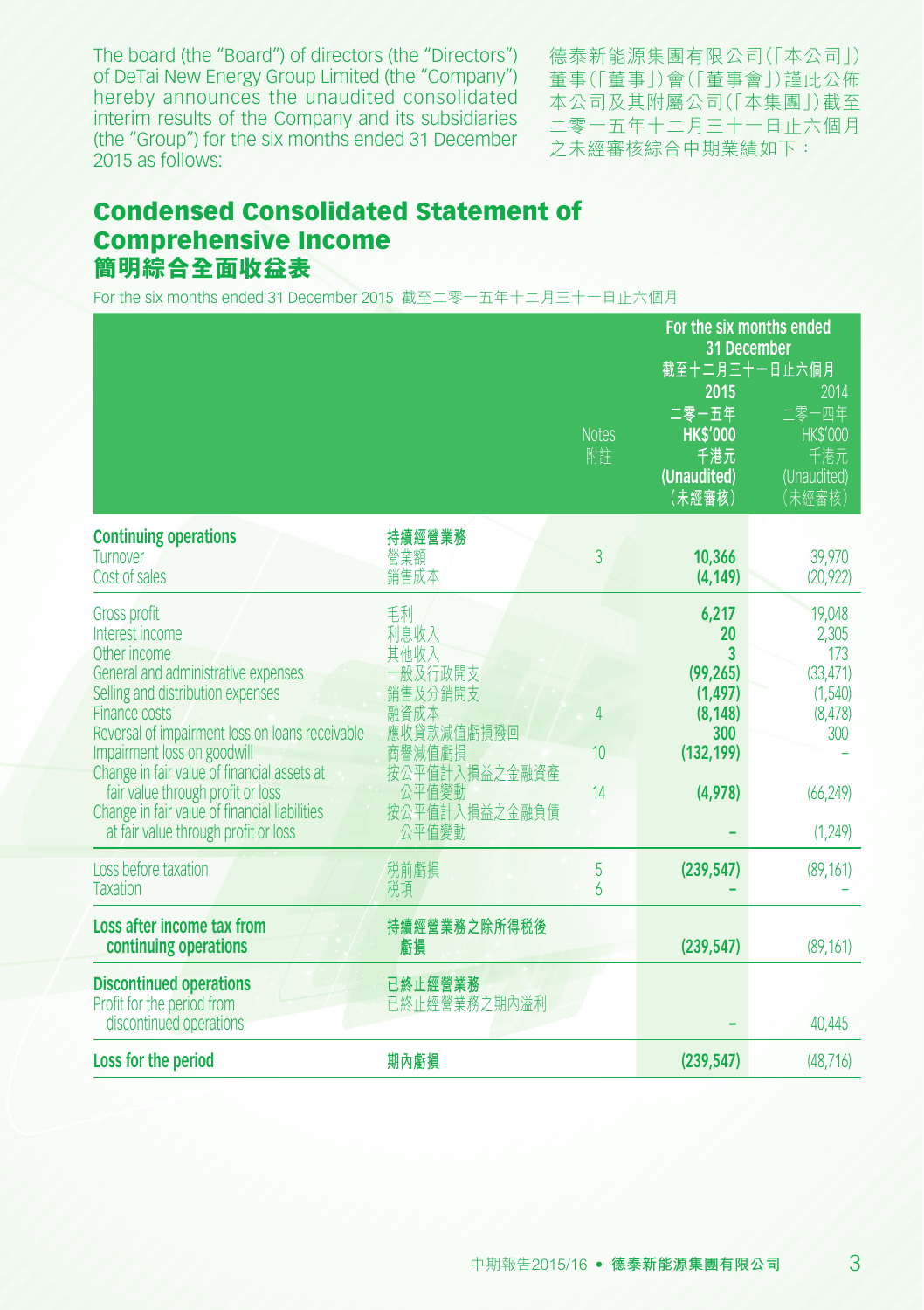## Condensed Consolidated Statement of Comprehensive Income **簡明綜合全面收益表**

For the six months ended 31 December 2015 截至二零一五年十二月三十一日止六個月

|                                                                                                                                                                                                                                                                                  |                                                                                | For the six months ended<br>31 December<br>截至十二月三十一日止六個月 |                                                                  |                                                                  |  |  |
|----------------------------------------------------------------------------------------------------------------------------------------------------------------------------------------------------------------------------------------------------------------------------------|--------------------------------------------------------------------------------|----------------------------------------------------------|------------------------------------------------------------------|------------------------------------------------------------------|--|--|
|                                                                                                                                                                                                                                                                                  |                                                                                | <b>Notes</b><br>附註                                       | 2015<br>二零一五年<br><b>HK\$'000</b><br>千港元<br>(Unaudited)<br>(未經審核) | 2014<br>二零一四年<br><b>HK\$'000</b><br>千港元<br>(Unaudited)<br>(未經審核) |  |  |
| Other comprehensive income<br>Items that may be subsequently reclassified<br>to profit or loss<br>Exchange differences arising on translation of<br>financial statements of foreign operations<br>Release of exchange reserve to profit or loss<br>upon disposal of subsidiaries | 其他全面收入<br>其後可能重新分類至損益之<br>項目<br>換算海外業務財務報表<br>所產生匯兑差額<br>出售附屬公司時轉出至<br>損益之外匯儲備 |                                                          | (399)                                                            | (4, 819)<br>(35,890)                                             |  |  |
| Other comprehensive income for the period                                                                                                                                                                                                                                        | 期內其他全面收入                                                                       |                                                          | (399)                                                            | (40,709)                                                         |  |  |
| Total comprehensive income for the period                                                                                                                                                                                                                                        | 期內全面收入總額                                                                       |                                                          | (239, 946)                                                       | (89, 425)                                                        |  |  |
| Loss for the period attributable to:<br>Owners of the Company<br>Non-controlling interests                                                                                                                                                                                       | 下列人士應佔期內虧損:<br>本公司擁有人<br>非控股權益                                                 |                                                          | (234, 596)<br>(4, 951)                                           | (48, 716)                                                        |  |  |
|                                                                                                                                                                                                                                                                                  |                                                                                |                                                          | (239, 547)                                                       | (48, 716)                                                        |  |  |
| Total comprehensive income for<br>the period attributable to:<br>Owners of the Company<br>Non-controlling interests                                                                                                                                                              | 下列人士應佔期內全面<br>收入總額:<br>本公司擁有人<br>非控股權益                                         |                                                          | (234, 992)<br>(4, 954)                                           | (89, 425)                                                        |  |  |
|                                                                                                                                                                                                                                                                                  |                                                                                |                                                          | (239, 946)                                                       | (89, 425)                                                        |  |  |
| Loss per share from continuing and<br>discontinued operations:<br>— Basic<br>— Diluted                                                                                                                                                                                           | 持續經營及已終止經營業務之<br>每股虧損:<br>一基本<br>一攤薄                                           | 8                                                        | (5.23) HK cents<br>港仙<br>$N/A$ 不適用                               | (1.36) HK cents<br>溝仙<br>N/A不適用                                  |  |  |
| Loss per share from continuing operations:<br>— Basic<br>- Diluted                                                                                                                                                                                                               | 持續經營業務之每股虧損:<br>基本<br>一攤薄                                                      | 8                                                        | $(5.23)$ HK cents<br>港仙<br>N/A 不適用                               | $(2.49)$ HK cents<br>港仙<br>N/A不適用                                |  |  |
| Earnings per share from discontinued operations: 已終止經營業務之每股盈利:<br>— Basic                                                                                                                                                                                                        | 一基本                                                                            | 8                                                        | N/A 不適用                                                          | 1.13 HK cents<br>溝仙                                              |  |  |
| — Diluted                                                                                                                                                                                                                                                                        | -攤薄                                                                            |                                                          | N/A不適用                                                           | N/A不適用                                                           |  |  |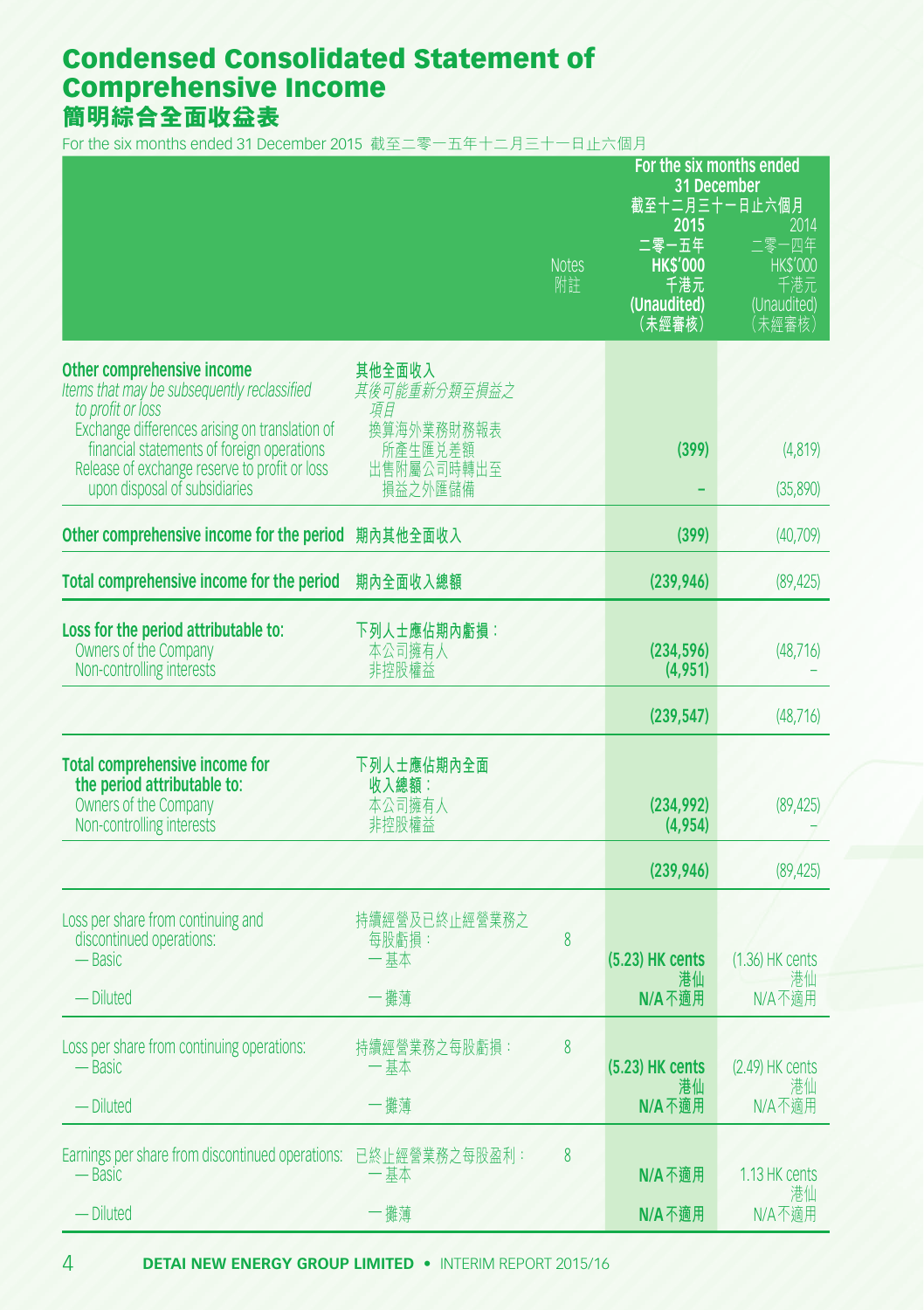## Condensed Consolidated Statement of Financial Position **簡明綜合財務狀況表**

As at 31 December 2015 於二零一五年十二月三十一日

|                                                |              | <b>Notes</b><br>附註 | 31 December<br>2015<br>二零一五年<br>十二月三十一日<br><b>HK\$'000</b><br>千港元<br>(Unaudited)<br>(未經審核) | 30 June<br>2015<br>二零一五年<br>六月三十日<br><b>HK\$'000</b><br>千港元<br>(Audited)<br>(經審核) |
|------------------------------------------------|--------------|--------------------|--------------------------------------------------------------------------------------------|-----------------------------------------------------------------------------------|
| <b>ASSETS AND LIABILITIES</b>                  | 資產及負債        |                    |                                                                                            |                                                                                   |
| <b>Non-current assets</b>                      | 非流動資產        |                    |                                                                                            |                                                                                   |
| Property, plant and equipment                  | 物業、廠房及設備     | 9                  | 36,246                                                                                     | 26,648                                                                            |
| Intangible asset                               | 無形資產         |                    | 107,292                                                                                    | 116,112                                                                           |
| Goodwill                                       | 商譽           | 10                 | 256,567                                                                                    | 388,766                                                                           |
| Prepayments                                    | 預付款項         |                    | 9,033                                                                                      | 12,880                                                                            |
| Available-for-sale investment                  | 可供出售投資       | 11                 | 222,410                                                                                    |                                                                                   |
| Derivative financial instrument                | 衍生金融工具       | 11                 | 165,590                                                                                    |                                                                                   |
|                                                |              |                    |                                                                                            |                                                                                   |
| Total non-current assets                       | 非流動資產總值      |                    | 797,138                                                                                    | 544,406                                                                           |
|                                                |              |                    |                                                                                            |                                                                                   |
| <b>Current assets</b>                          | 流動資產         |                    |                                                                                            |                                                                                   |
| <b>Inventories</b>                             | 存貨           |                    | 89,375                                                                                     | 97,286                                                                            |
| Trade receivables, other receivables,          | 貿易應收賬項、其他應收  |                    |                                                                                            |                                                                                   |
| deposits and prepayments                       | 款項、按金及預付款項   | 12                 | 139,321                                                                                    | 300,412                                                                           |
| Loans receivable                               | 應收貸款         | 13                 | 71,431                                                                                     | 200,164                                                                           |
| Financial assets at fair value                 | 按公平值計入損益之    |                    |                                                                                            |                                                                                   |
| through profit or loss                         | 金融資產         | 14                 | 185,540                                                                                    | 215,519                                                                           |
| Bank balances and cash                         | 銀行結餘及現金      |                    | 80,454                                                                                     | 179,585                                                                           |
|                                                |              |                    |                                                                                            |                                                                                   |
| <b>Total current assets</b>                    | 流動資產總值       |                    | 566,121                                                                                    | 992,966                                                                           |
|                                                |              |                    |                                                                                            |                                                                                   |
| <b>Current liabilities</b>                     | 流動負債         |                    |                                                                                            |                                                                                   |
| Trade payables, other advances<br>and accruals | 貿易應付賬項、其他墊款及 |                    |                                                                                            |                                                                                   |
|                                                | 應計費用         | 15                 | 48,699<br>2,859                                                                            | 21,756                                                                            |
| Tax payable                                    | 應付税項         |                    |                                                                                            | 10,413                                                                            |
| <b>Total current liabilities</b>               |              |                    |                                                                                            |                                                                                   |
|                                                | 流動負債總額       |                    | 51,558                                                                                     | 32,169                                                                            |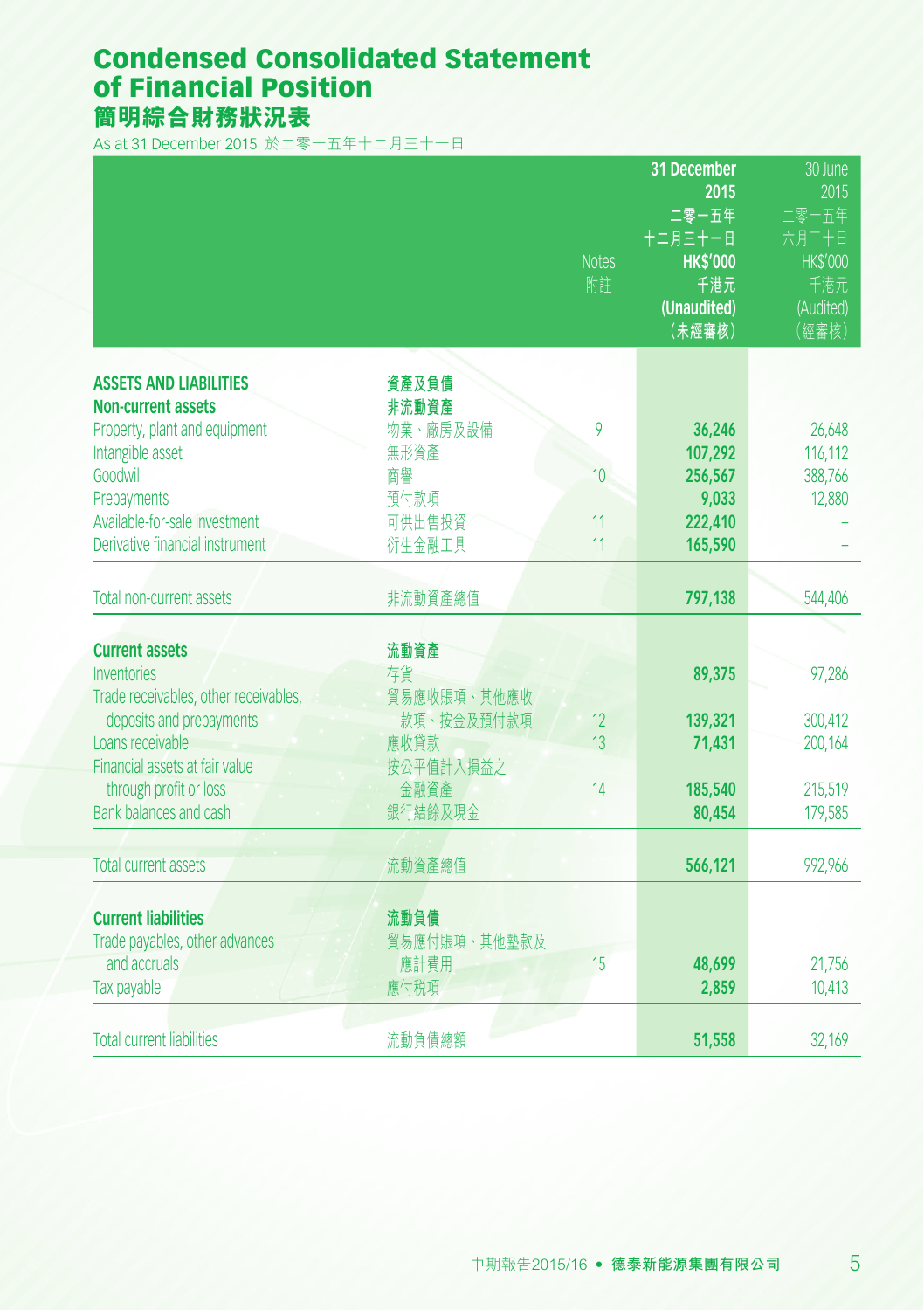## Condensed Consolidated Statement of Financial Position **簡明綜合財務狀況表**

As at 31 December 2015 於二零一五年十二月三十一日

|                                                                                     |                         | <b>Notes</b><br>附註 | 31 December<br>2015<br>二零一五年<br>十二月三十一日<br><b>HK\$'000</b><br>千港元<br>(Unaudited)<br>(未經審核) | 30 June<br>2015<br>二零一五年<br>六月三十日<br><b>HK\$'000</b><br>千港元<br>(Audited)<br>(經審核) |
|-------------------------------------------------------------------------------------|-------------------------|--------------------|--------------------------------------------------------------------------------------------|-----------------------------------------------------------------------------------|
| <b>Net current assets</b>                                                           | 流動資產淨值                  |                    | 514,563                                                                                    | 960,797                                                                           |
| <b>Total assets less current liabilities</b>                                        | 資產總值減流動負債               |                    | 1,311,701                                                                                  | 1,505,203                                                                         |
| <b>Non-current liabilities</b><br>Corporate bonds<br>Deferred tax liabilities       | 非流動負債<br>公司債券<br>遞延税項負債 |                    | 181,271<br>25,817                                                                          | 179,704<br>25,817                                                                 |
| <b>Total non-current liabilities</b>                                                | 非流動負債總額                 |                    | 207,088                                                                                    | 205,521                                                                           |
| <b>Net assets</b>                                                                   | 資產淨值                    |                    | 1,104,613                                                                                  | 1,299,682                                                                         |
| <b>EQUITY</b><br>Share capital<br><b>Reserves</b>                                   | 權益<br>股本<br>儲備          | 16                 | 224,156<br>845,523                                                                         | 223.856<br>1,035,938                                                              |
| <b>Equity attributable to owners</b><br>of the Company<br>Non-controlling interests | 本公司擁有人應佔權益<br>非控股權益     |                    | 1,069,679<br>34,934                                                                        | 1,259,794<br>39,888                                                               |
| <b>Total equity</b>                                                                 | 總權益                     |                    | 1,104,613                                                                                  | 1,299,682                                                                         |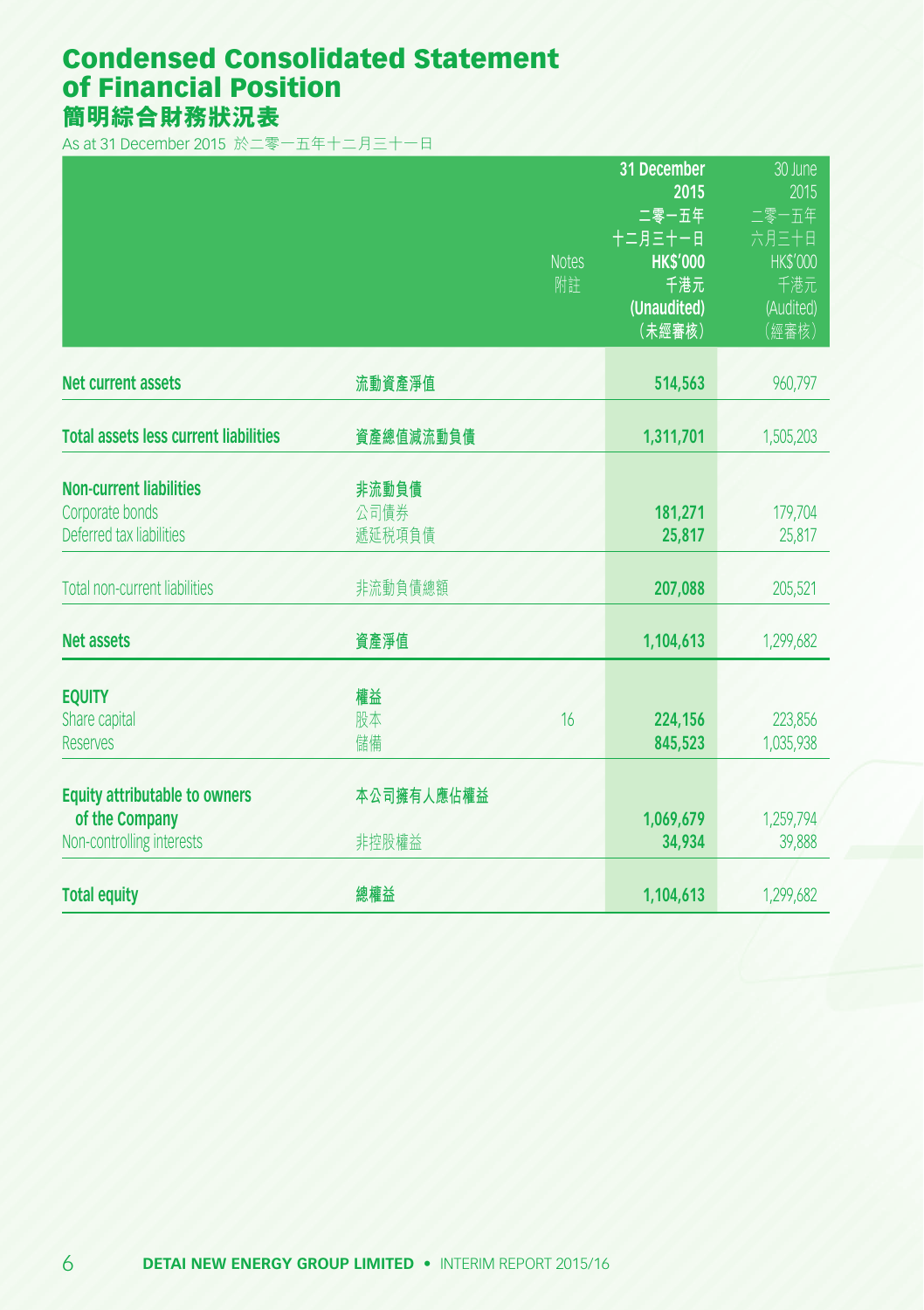# Condensed Consolidated Statement of Changes in Equity **簡明綜合權益變動表**

For the six months ended 31 December 2015 截至二零一五年十二月三十一日止六個月

|                                                                                                                     |                                     | Equity attributable to owners of the Company<br>本公司擁有人應佔權益 |                               |                               |                               |                                           |                               |                                |                               |                             |                                         |                              |
|---------------------------------------------------------------------------------------------------------------------|-------------------------------------|------------------------------------------------------------|-------------------------------|-------------------------------|-------------------------------|-------------------------------------------|-------------------------------|--------------------------------|-------------------------------|-----------------------------|-----------------------------------------|------------------------------|
|                                                                                                                     |                                     | <b>Share</b><br>capital                                    | premium                       | Share Contributed<br>surplus  | <b>Exchange</b><br>reserve    | <b>Statutory</b><br>reserve<br>fund<br>法定 | <b>Special</b><br>reserve     | <b>Share</b><br>reserve        | option Accumulated<br>losses  | <b>Total</b>                | Non-<br>controlling<br><b>interests</b> | <b>Total</b><br>equity       |
|                                                                                                                     |                                     | 股本<br><b>HKS'000</b><br>千港元                                | 股份溢價<br><b>HKS'000</b><br>千港元 | 缴入盈餘<br><b>HKS'000</b><br>千港元 | 外匯儲備<br><b>HKS'000</b><br>千港元 | 儲備基金<br><b>HKS'000</b><br>千港元             | 特殊儲備<br><b>HKS'000</b><br>千港元 | 購股權儲備<br><b>HKS'000</b><br>千港元 | 累計虧損<br><b>HKS'000</b><br>千港元 | 總計<br><b>HKS'000</b><br>千港元 | 非控股權益<br><b>HKS'000</b><br>千港元          | 總權益<br><b>HKS'000</b><br>千港元 |
| At 1 July 2014 (Audited)                                                                                            | 於二零一四年七月一日<br>(經審核)                 | 179,721                                                    | 610,635                       | 340,932                       | 37,527                        | 16,900                                    | (43, 246)                     | 78,038                         | (473, 189)                    | 747,318                     | 113                                     | 747,431                      |
| <b>Comprehensive income</b><br>Loss for the period<br>Other comprehensive income<br>Exchange differences arising on | 全面收入<br>期內虧損<br>其他全面收入<br>換算海外業務所產生 |                                                            |                               |                               |                               |                                           |                               |                                | (48,716)                      | (48, 716)                   |                                         | (48, 716)                    |
| translation of foreign operations<br>Release of exchange reserve upon<br>disposal of subsidiaries                   | 匯兑差額<br>出售附屬公司時轉出之<br>外匯儲備          |                                                            |                               |                               | (4, 819)<br>(35,890)          |                                           |                               |                                |                               | (4,819)<br>(35,890)         |                                         | (4, 819)<br>(35, 890)        |
| Total comprehensive<br>income for the period                                                                        | 期内全面收入總額                            |                                                            |                               |                               | (40, 709)                     |                                           |                               |                                | (48,716)                      | (89, 425)                   |                                         | (89, 425)                    |
| Lapse of share options<br>Release of statutory reserve fund<br>upon disposal of subsidiaries                        | 購股權失效<br>出售附屬公司時轉出之<br>法定儲備基金       |                                                            |                               |                               |                               | (14,005)                                  |                               | (25)<br>÷,                     | 25<br>14,005                  |                             |                                         |                              |
| Share issued upon exercise<br>of share options                                                                      | 購股權獲行使時<br>發行股份                     | 10                                                         | 100                           |                               |                               |                                           |                               | (25)                           |                               | 85                          |                                         | 85                           |
| At 31 December 2014<br>(Unaudited)                                                                                  | 於二零一四年<br>十二月三十一日<br>(未經審核)         | 179,731                                                    | 610,735                       | 340,932                       | (3,182)                       | 2,895                                     | (43, 246)                     | 77,988                         | (507, 875)                    | 657,978                     | 113                                     | 658,091                      |
| At 1 July 2015 (Audited)                                                                                            | 於二零一五年七月一日<br>(經審核)                 | 223,856                                                    | 1,091,005                     | 340.932                       | (2.999)                       | 2.895                                     | (43.246)                      | 88.028                         | (440, 677)                    | 1,259,794                   | 39.888                                  | 1.299.682                    |
| <b>Comprehensive income</b><br>Loss for the period<br>Other comprehensive income                                    | 全面收入<br>期內虧損<br>其他全面收入              |                                                            |                               |                               |                               |                                           |                               |                                | (234, 596)                    | (234, 596)                  | (4,951)                                 | (239, 547)                   |
| Exchange differences arising on<br>translation of foreign operations                                                | 換算海外業務所產生<br>匯兑差額                   |                                                            |                               |                               | (396)                         |                                           |                               |                                |                               | (396)                       | (3)                                     | (399)                        |
| <b>Total comprehensive</b><br>income for the period                                                                 | 期內全面收入總額                            |                                                            |                               |                               | (396)                         |                                           |                               |                                | (234, 596)                    | (234, 992)                  | (4,954)                                 | (239, 946)                   |
| Lapse of share options<br>Share issued upon exercise of                                                             | 購股權失效<br>購股權獲行使時發行股份                |                                                            |                               |                               |                               |                                           |                               | (32, 382)                      | 32,382                        |                             |                                         |                              |
| share options<br>Recognition of equity-settled<br>share-based payments expenses                                     | 確認以股本結算之<br>股份付款開支                  | 300                                                        | 2,141                         |                               |                               |                                           |                               | (589)<br>43,025                |                               | 1,852<br>43,025             |                                         | 1,852<br>43,025              |
| At 31 December 2015 (Unaudited)                                                                                     | 於二零一五年<br>十二月三十一日<br>(未經審核)         | 224,156                                                    | 1,093,146                     | 340,932                       | (3, 395)                      | 2.895                                     | (43, 246)                     | 98.082                         | (642, 891)                    | 1,069,679                   | 34.934                                  | 1,104,613                    |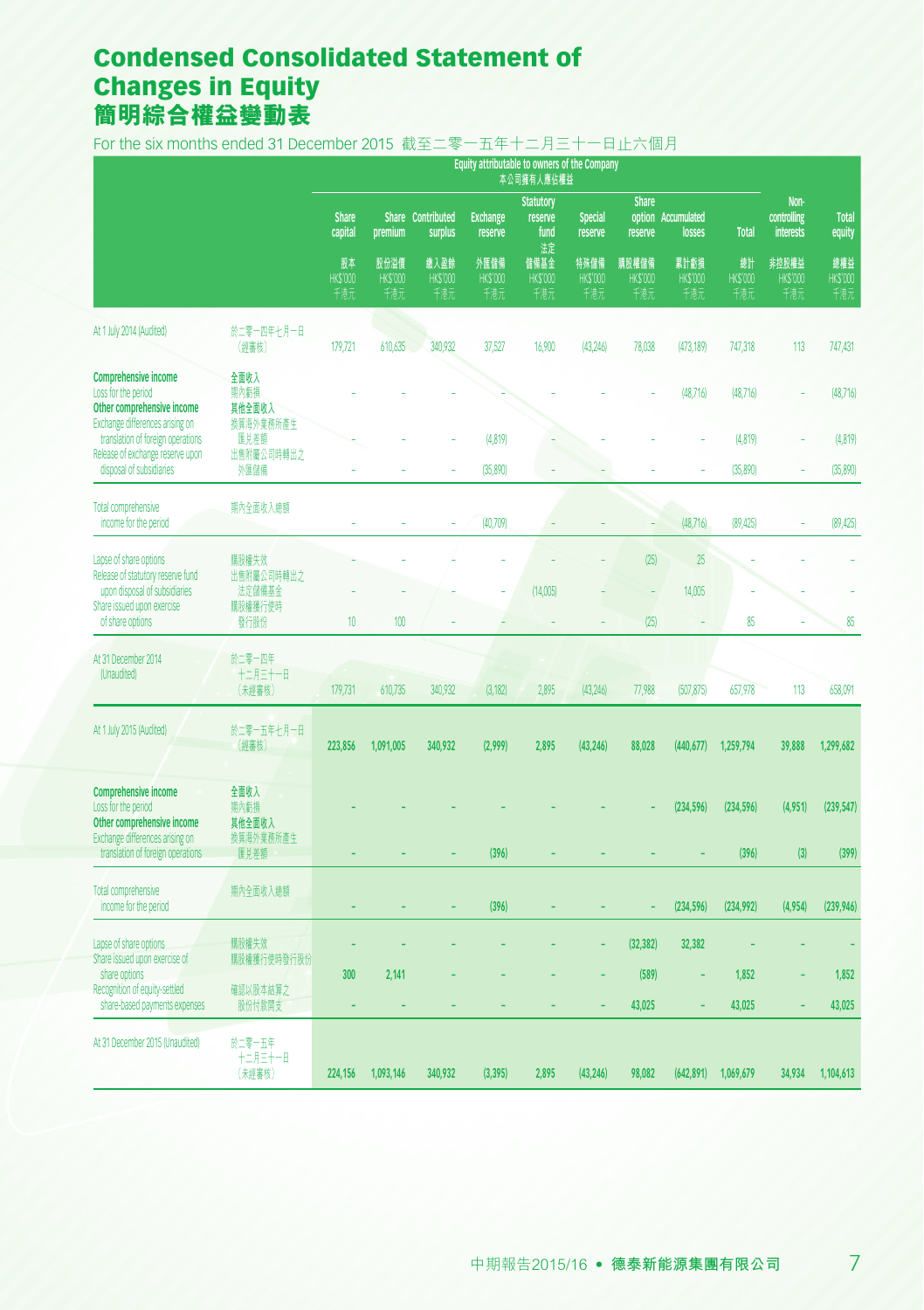## Condensed Consolidated Statement of Cash Flows **簡明綜合現金流量表**

For the six months ended 31 December 2015 截至二零一五年十二月三十一日止六個月

|                                                                                                                                    |                                         | For the six months<br>ended 31 December<br>截至十二月三十一日止六個月<br>2015<br>2014 |                                                |  |
|------------------------------------------------------------------------------------------------------------------------------------|-----------------------------------------|--------------------------------------------------------------------------|------------------------------------------------|--|
|                                                                                                                                    |                                         | 二零一五年<br><b>HK\$'000</b><br>千港元<br>(Unaudited)                           | 二零一四年<br><b>HK\$'000</b><br>千港元<br>(Unaudited) |  |
|                                                                                                                                    |                                         | (未經審核)                                                                   | (未經審核)                                         |  |
| Net cash generated from/(used in)<br>operating activities of continuing                                                            | 持續經營及已終止經營業務之<br>經營業務所得/(所用)            |                                                                          |                                                |  |
| and discontinued operations<br>Net cash (used in)/generated from<br>investing activities of continuing                             | 現金淨額<br>持續經營及已終止經營業務之<br>投資活動(所用)/所得    | 127,767                                                                  | (305, 214)                                     |  |
| and discontinued operations<br>Net cash (used in)/generated from<br>financing activities of continuing                             | 現金淨額<br>持續經營及已終止經營業務之<br>融資活動(所用)/所得    | (219, 038)                                                               | 105,919                                        |  |
| and discontinued operations                                                                                                        | 現金淨額                                    | (6, 296)                                                                 | 17,104                                         |  |
| Net decrease in cash and cash equivalents<br>Effect of foreign exchange rate changes<br>Cash and cash equivalents at the beginning | 現金及現金等值項目減少淨額<br>匯率變動之影響<br>期初現金及現金等值項目 | (97, 567)<br>(1, 564)                                                    | (182, 191)<br>819                              |  |
| of the period                                                                                                                      |                                         | 179,585                                                                  | 406,578                                        |  |
| Cash and cash equivalents at the end<br>of the period                                                                              | 期終現金及現金等值項目                             | 80,454                                                                   | 225,206                                        |  |
|                                                                                                                                    |                                         |                                                                          |                                                |  |
| Analysis of the balances of cash and<br>cash equivalents:                                                                          | 現金及現金等值項目結餘分析:                          |                                                                          |                                                |  |
| Bank balances and cash                                                                                                             | 銀行結餘及現金                                 | 80,454                                                                   | 225,206                                        |  |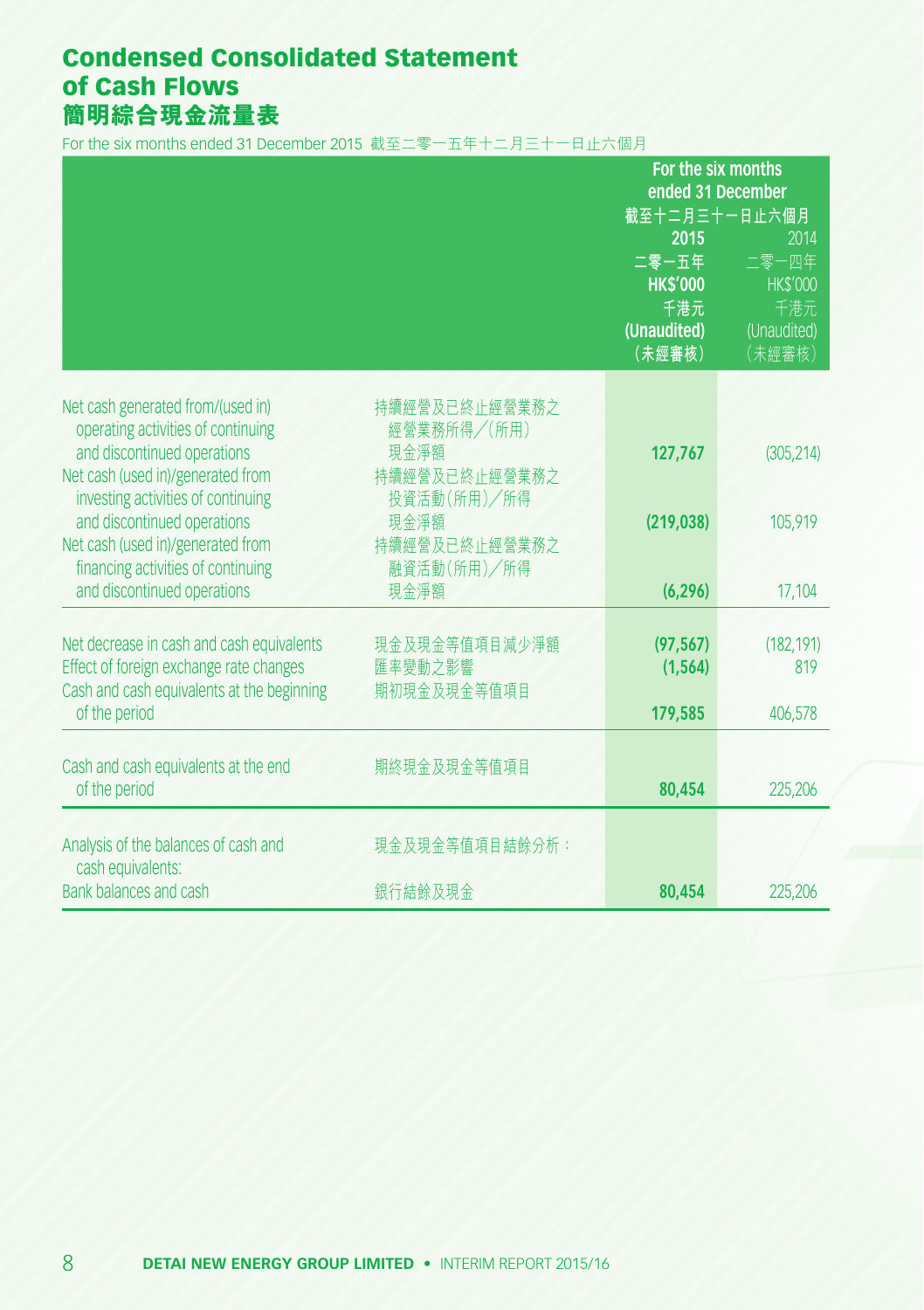For the six months ended 31 December 2015 截至二零一五年十二月三十一日止六個月

#### 1. BASIS OF PREPARATION

The unaudited condensed consolidated interim financial statements of the Group have been prepared in accordance with Hong Kong Accounting Standard ("HKAS") 34 "Interim Financial Reporting" issued by the Hong Kong Institute of Certified Public Accountants (the "HKICPA") and the applicable disclosure requirements of Appendix 16 to the Rules Governing the Listing of Securities (the "Listing Rules") on The Stock Exchange of Hong Kong Limited (the "Stock Exchange").

The unaudited condensed consolidated interim financial statements have been prepared under the historical cost basis except for certain financial instruments, which are measured at fair value.

These unaudited condensed consolidated interim financial statements should be read in conjunction with the audited consolidated financial statements of the Group for the year ended 30 June 2015. The accounting policies used in the unaudited condensed consolidated interim financial statements are consistent with those followed in the preparation of the Group's consolidated financial statements for the year ended 30 June 2015.

#### 1. **編製基準**

本集團之未經審核簡明綜合中 期財務報表乃根據香港會計師 公會(「香港會計師公會」)所頒 佈之香港會計準則(「香港會計 準則」)第34號「中期財務報告」 及香港聯合交易所有限公司(「聯 交所」)證券上市規則(「上市規 則」)附錄十六之適用披露規定 編製。

除若干按公平值計量之金融工 具外,未經審核簡明綜合中期 財務報表乃根據歷史成本法編 製。

該等未經審核簡明綜合中期財 務 報 表 須 與 本 集 團 截 至 二 零 一五年六月三十日止年度之經 審核綜合財務報表一併閱覽。 未經審核簡明綜合中期財務報 表所用會計政策與編製本集團 截至二零一五年六月三十日止 年度之綜合財務報表所遵循者 貫徹一致。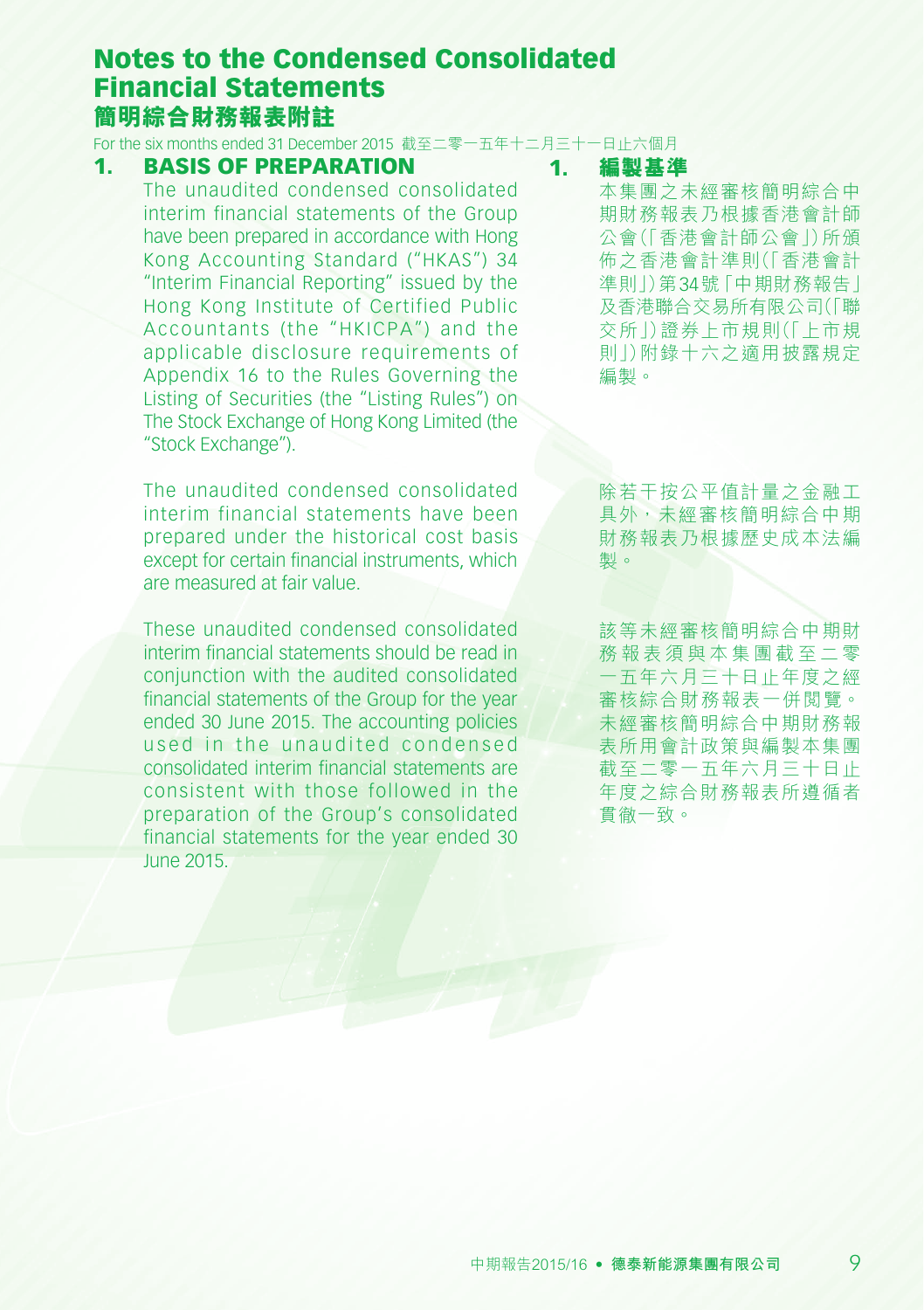For the six months ended 31 December 2015 截至二零一五年十二月三十一日止六個月

- 2. ADOPTION OF HONG KONG FINANCIAL REPORTING STANDARDS ("HKFRSs")
	- **(a) Adoption of new/revised HKFRSs**

There are no new standard or interpretation issued by the HKICPA that are first effective for the current accounting period of the Group.

#### **(b) New/revised HKFRSs that have been issued but are not yet effective**

The following new/revised HKFRSs, potentially relevant to the Group's financial statements, have been issued but are not yet effective and have not been early adopted by the Group:

| Amendments to<br><b>HKAS1</b>                                                             | Disclosure Initiative <sup>1</sup>                                                                                                                                             |
|-------------------------------------------------------------------------------------------|--------------------------------------------------------------------------------------------------------------------------------------------------------------------------------|
| Amendments to<br>HKAS <sub>27</sub><br>Amendments to<br>HKAS 16 and<br>HKAS <sub>38</sub> | <b>Equity Method in Separate</b><br>Financial Statements <sup>1</sup><br><b>Clarification of Acceptable</b><br><b>Methods of Depreciation</b><br>and Amortisation <sup>1</sup> |
| <b>HKFRS 9 (2014)</b>                                                                     | Financial Instruments <sup>2</sup>                                                                                                                                             |

HKFRS 15 Revenue from Contracts with Customers<sup>2</sup>

- Effective for annual periods beginning on or after 1 January 2016
- Effective for annual periods beginning on or after 1 January 2018

### 2. **採 納 香 港 財 務 報 告 準 則 (「香港財務報告準則」)**

- **(a) 採納新訂╱經修訂香港 財務報告準則** 香港會計師公會並無頒佈 任何於本集團本會計期間 首次生效之新訂準則或詮 釋。
- **(b) 已頒佈但尚未生效之新 訂╱經修訂香港財務報 告準則** 本集團並無提早採納下列 可能與本集團財務報表有 關之已頒佈但尚未生效之 新訂╱經修訂香港財務報 告準則:

香港會計準則 第1號之修訂 披露計劃<sup>1</sup> 香港會計準則 第27號之修訂 獨立財務報表之 權益法<sup>1</sup> 合港曾訂凖則弟16號 澄清可按又∠ 及香港會計準則 折舊及攤銷 第38號之修訂 方法1 香港財務報告準則 第9號(二零一四年) 金融工具<sup>2</sup> 香港財務報告準則 第15號 來自與客戶 所訂立合約之 收益2

<sup>1</sup> 於二零一六年一月一 日或之後開始之年度 期間生效 <sup>2</sup> 於二零一八年一月一 日或之後開始之年度 期間生效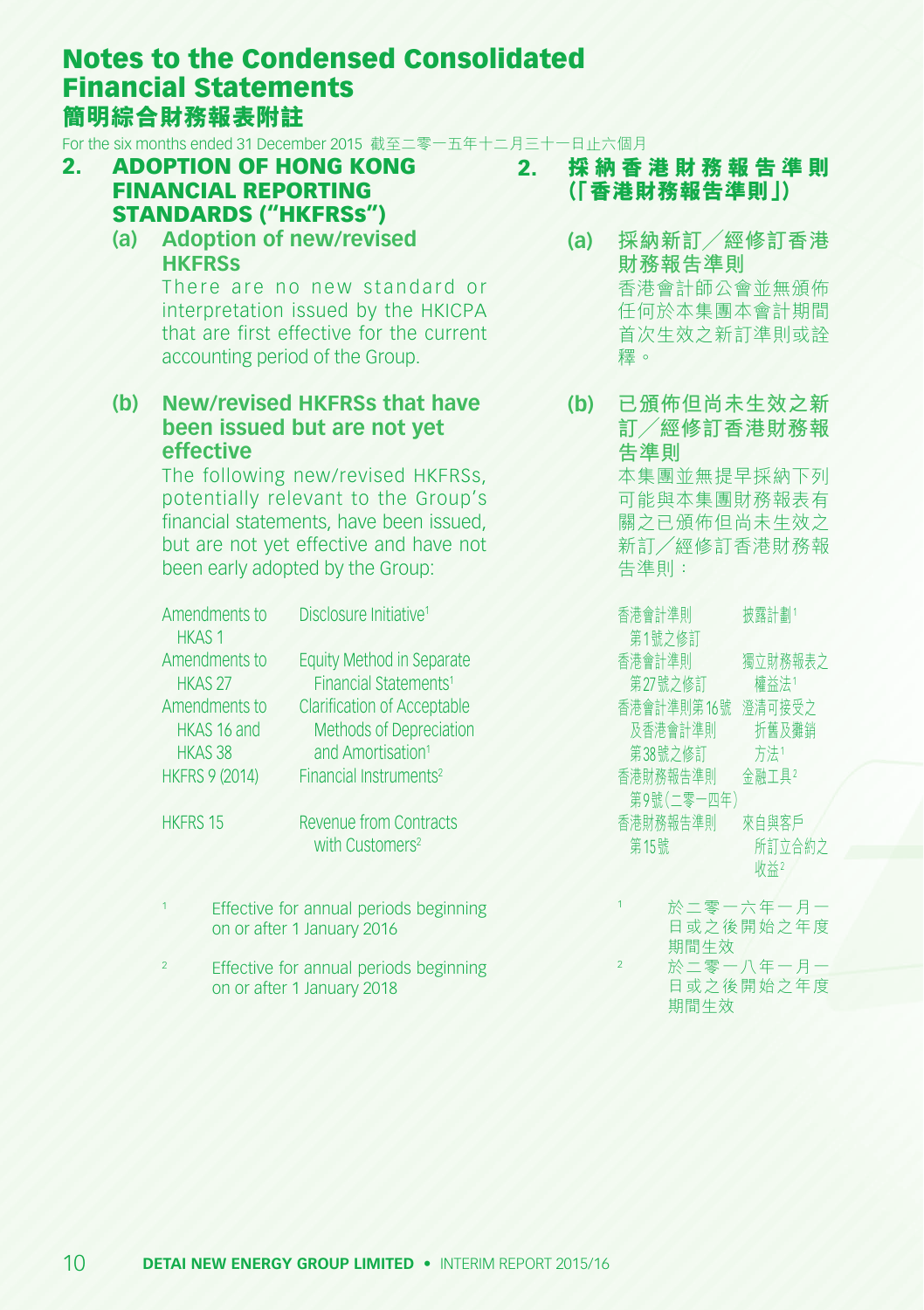For the six months ended 31 December 2015 截至二零一五年十二月三十一日止六個月

- 2. ADOPTION OF HONG KONG FINANCIAL REPORTING STANDARDS ("HKFRSs") *(Continued)*
	- **(b) New/revised HKFRSs that have been issued but are not yet effective** *(Continued)* **Amendments to HKAS 1 — Disclosure Initiative** The amendments are designed to encourage entities to use judgement in the application of HKAS 1 when considering the layout and content of their financial statements.

**Amendments to HKAS 16 and HKAS 38 — Clarification of Acceptable Methods of Depreciation and Amortisation** The amendments to HKAS 16 prohibit the use of a revenue-based depreciation method for items of property, plant and equipment. The amendments to HKAS 38 introduce a rebuttable presumption that amortisation based on revenue is not appropriate for intangible assets. This presumption can be rebutted if either the intangible asset is expressed as a measure of revenue or revenue and the consumption of the economic benefits of the intangible asset are highly correlated.

#### **Amendments to HKAS 27 — Equity Method in Separate Financial Statements**

The amendments allow an entity to apply the equity method in accounting for its investments in subsidiaries, joint ventures and associates in its separate financial statements.

- 2. **採 納 香 港 財 務 報 告 準 則 (「香港財務報告準則」)**(續)
	- **(b) 已頒佈但尚未生效之新 訂╱經修訂香港財務報 告準則**(續) 香港會計準則第1號之修 訂 — 披露計劃 該等修訂乃為鼓勵實體於 考慮彼等之財務報表版面 及內容時判斷應用香港會 計準則第1號。

香港會計準則第16號及 香港會計準則第38號之 修訂 — 澄清可接受之折 舊及攤銷方法

香港會計準則第16號之 修訂禁止就物業、廠房及 設備項目使用以收入為基 礎之折舊方法。香港會計 準則第38號之修訂引進 **可推翻推定,即基於收入** 之攤銷不適用於無形資 產。倘無形資產被表示為 收入之計量或收入及無形 資產經濟利益之消耗乃高 度相關,則此推定可予以 推翻。

香港會計準則第27號之 修訂 — 獨立財務報表之 權益法

修訂允許實體可在其獨立 財務報表內應用權益法就 其於附屬公司、合營企業 及聯營公司之投資作會計 處理。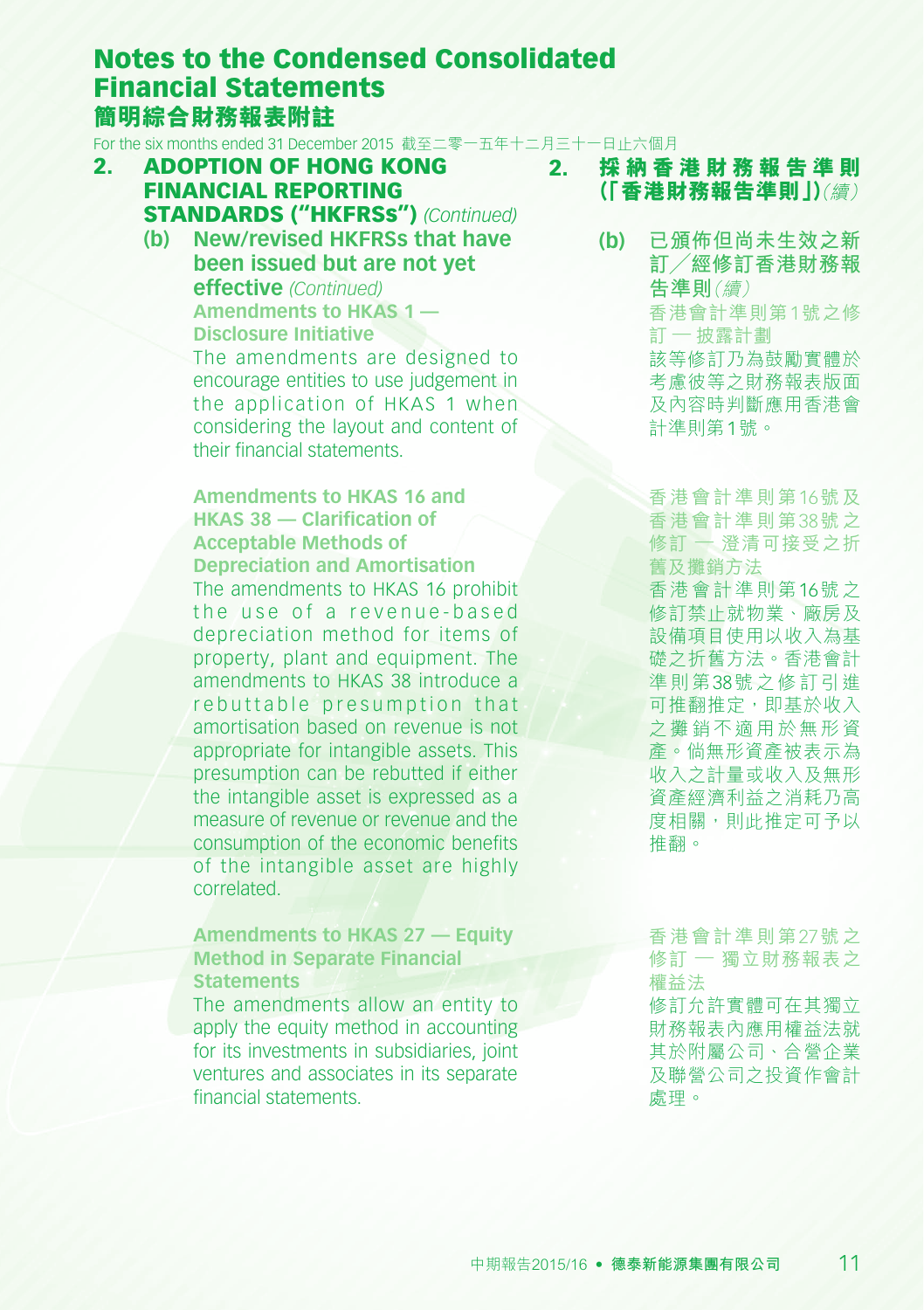For the six months ended 31 December 2015 截至二零一五年十二月三十一日止六個月

- 2. ADOPTION OF HONG KONG FINANCIAL REPORTING STANDARDS ("HKFRSs") *(Continued)*
	- **(b) New/revised HKFRSs that have been issued but are not yet effective** *(Continued)* **HKFRS 9 (2014) — Financial Instruments**

HKFRS 9 (2014) introduces new requirements for the classification and measurement of financial assets. Debt instruments that are held within a business model whose objective is to hold assets in order to collect contractual cash flows (the business model test) and that have contractual terms that give rise to cash flows that are solely payments of principal and interest on the principal amount outstanding (the contractual cash flow characteristics test) are generally measured at amortised cost. Debt instruments that meet the contractual cash flow characteristics test are measured at fair value through other comprehensive income ("FVTOCI") if the objective of the entity's business model is both to hold and collect the contractual cash flows and to sell the financial assets. Entities may make an irrevocable election at initial recognition to measure equity instruments that are not held for trading at FVTOCI. All other debt and equity instruments are measured at fair value through profit or loss ("FVTPL").

- 2. **採 納 香 港 財 務 報 告 準 則 (「香港財務報告準則」)**(續)
	- **(b) 已頒佈但尚未生效之新 訂╱經修訂香港財務報 告準則**(續) 香港財務報告準則第9號 (二零一四年)— 金融工 具

香港財務報告準則第9號 (二零一四年)引入金融資 產分類及計量之新規定。 按業務模式持有而目的為 持有資產以收取合約現金 流之債務工具(業務模式 測試)以及具產生現金流 之合約條款且僅為支付本 金及未償還本金利息之債 務工具(合約現金流特徵 測試),一般按攤銷成本 計量。倘該實體業務模式 之目的為持有及收取合約 現金流以及出售金融資 產,則符合合約現金流特 徵測試之債務工具乃按公 平值計入其他全面收入 (「按公平值計入其他全面 收入」)計量。實體可於初 步確認時作出不可撤回之 選擇,採用按公平值計入 其他全面收入之方式計量 並非持作買賣之股本工 具。所有其他債務及股本 工具乃採用按公平值計入 損益(「按公平值計入損 益」)之方式計量。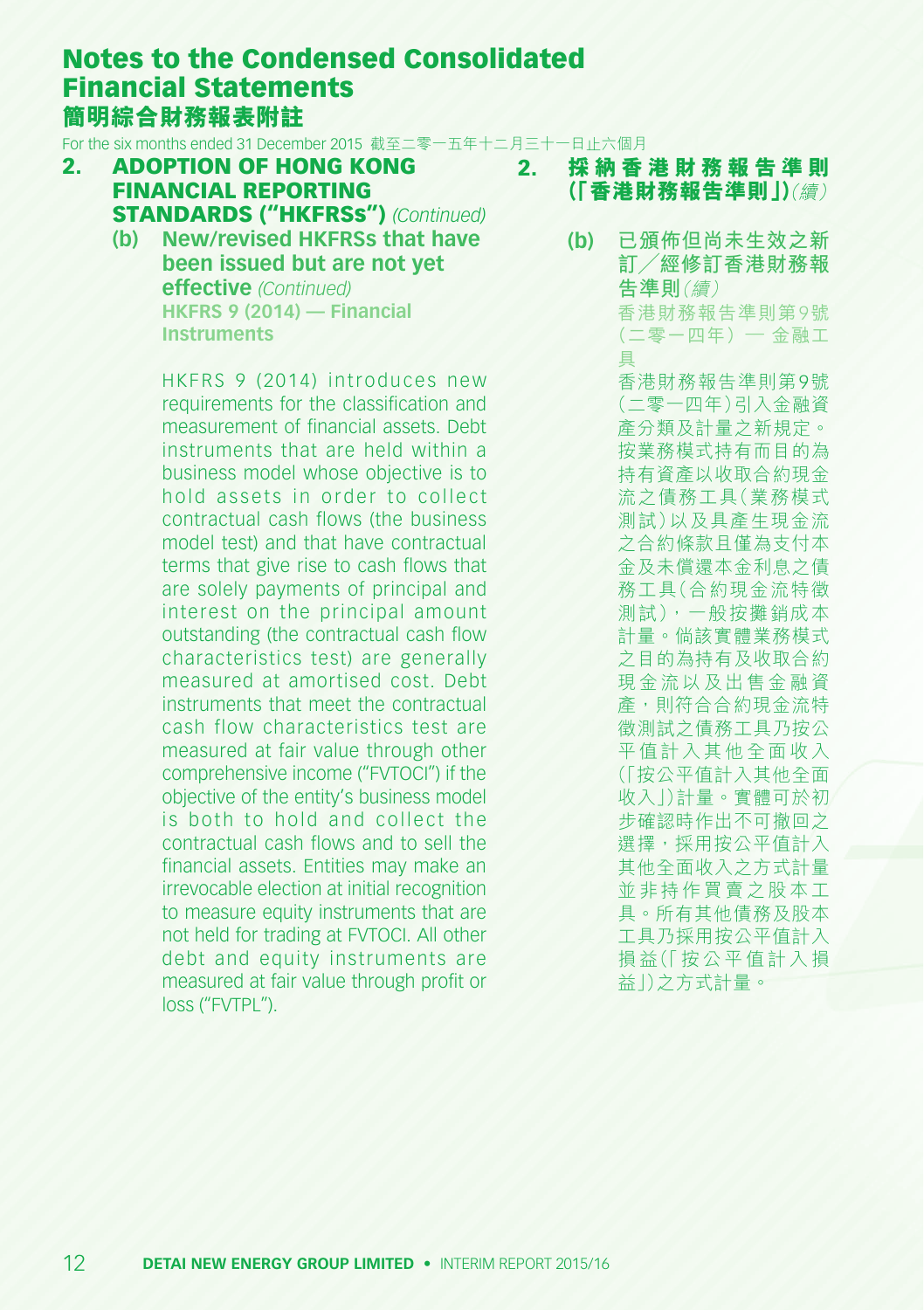For the six months ended 31 December 2015 截至二零一五年十二月三十一日止六個月

- 2. ADOPTION OF HONG KONG FINANCIAL REPORTING STANDARDS ("HKFRSs") *(Continued)*
	- **(b) New/revised HKFRSs that have been issued but are not yet effective** *(Continued)* **HKFRS 9 (2014) — Financial Instruments** *(Continued)*

HKFRS 9 (2014) includes a new expected loss impairment model for all financial assets not measured at FVTPL replacing the incurred loss model in HKAS 39 and new general hedge accounting requirements to allow entities to better reflect their risk management activities in financial statements.

HKFRS 9 (2014) carries forward the recognition, classification and measurement requirements for financial liabilities from HKAS 39, except for financial liabilities designated at FVTPL, where the amount of change in fair value attributable to change in credit risk of the liability is recognised in other comprehensive income unless that would create or enlarge an accounting mismatch. In addition, HKFRS 9 retains the requirements in HKAS 39 for derecognition of financial assets and financial liabilities.

- 2. **採 納 香 港 財 務 報 告 準 則 (「香港財務報告準則」)**(續)
	- **(b) 已頒佈但尚未生效之新 訂╱經修訂香港財務報 告準則**(續)

香港財務報告準則第9號 (二零一四年)— 金融工 具(續)

香港財務報告準則第9號 (二零一四年)就並非採用 按公平值計入損益之方式 計量之所有金融資產納入 全新預期虧損減值模式 (取代香港會計準則第39 號之已產生虧損模式)以 及全新一般對沖會計法規 定,以便實體更能在財務 報表內反映其風險管理活 動。

香港財務報告準則第9號 (二零一四年)秉承香港會 計準則第39號之金融負 債 確 認、分 類 及 計 量 規 定,惟指定按公平值計入 損益之金融負債則除外, 該負債因信貸風險變動而 產生之公平值變動金額乃 於其他全面收入確認,除 非此舉會引致或擴大會計 錯配問題。此外,香港財 務報告準則第9號保留香 港會計準則第39號有關 金融資產及金融負債之終 止確認規定。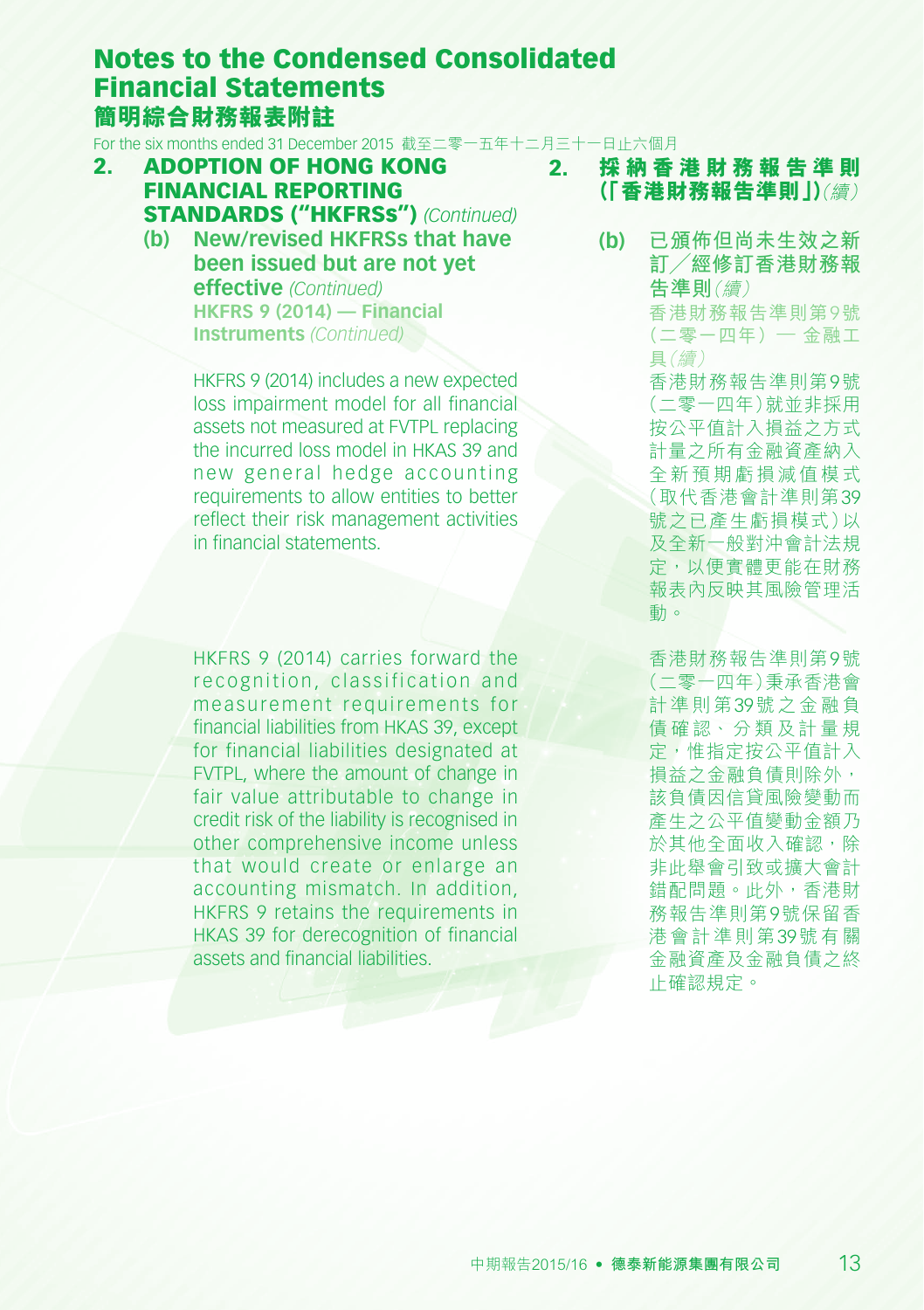For the six months ended 31 December 2015 截至二零一五年十二月三十一日止六個月

- 2. ADOPTION OF HONG KONG FINANCIAL REPORTING STANDARDS ("HKFRSs") *(Continued)*
	- **(b) New/revised HKFRSs that have been issued but are not yet effective** *(Continued)* **HKFRS 15 — Revenue from**

**Contracts with Customers**

The standard contains a single model that applies to contracts with customers and two approaches to recognising revenue: at a point in time or over time. The model features a contract-based five-step analysis of transactions to determine whether, how much and when revenue is recognised. The five steps are as follows:

- 1. Identify the contract with the customer
- 2. Identify the performance obligations in the contract
- 3. Determine the transaction price
- 4. Allocate the transaction price to the performance obligations
- 5. Recognise revenue when (or as) the entity satisfies a performance obligation

HKFRS 15 also introduces extensive qualitative and quantitative disclosure requirements which aim to enable users of the financial statements to understand the nature, amount, timing an uncertainty of revenue and cash flows arising from contracts with customers. An entity may adopt HKFRS 15 on a full retrospective basis. Alternatively, it may choose to adopt it prospectively from the date of initial application.

- 2. **採 納 香 港 財 務 報 告 準 則 (「香港財務報告準則」)**(續)
	- **(b) 已頒佈但尚未生效之新 訂╱經修訂香港財務報 告準則**(續) 香港財務報告準則第15 號 — 來自與客戶所訂立 合約之收益 準則提供適用於與客戶所 訂立合約之單一模式及確 認收益之兩種方法:以一 個時點確認或以一段時間 確認。此模式之特點為以 合約為基準之五個步驟分 析交易,以釐定應否確認 收益、確認收益之數額及 時間。該五個步驟如下:
		- 1. 識別與客戶所訂立 合約
		- 2. 識別合約之履約責 任
		- 3. 釐定交易價格
		- 4. 分配交易價格至履 約責任
		- 5. 當(或按)實體履行 履約責任確認收益

香港財務報告準則第15 號亦引進大量定性及定量 披露規定,旨在讓財務報 表使用者瞭解來自與客戶 所訂立合約產生之收益及 現金流量之性質、金額、 時間及不確定性。實體可 按全面追溯基準採納香港 財務報告準則第15號, 亦可選擇自首次應用日期 起按前瞻基準採納。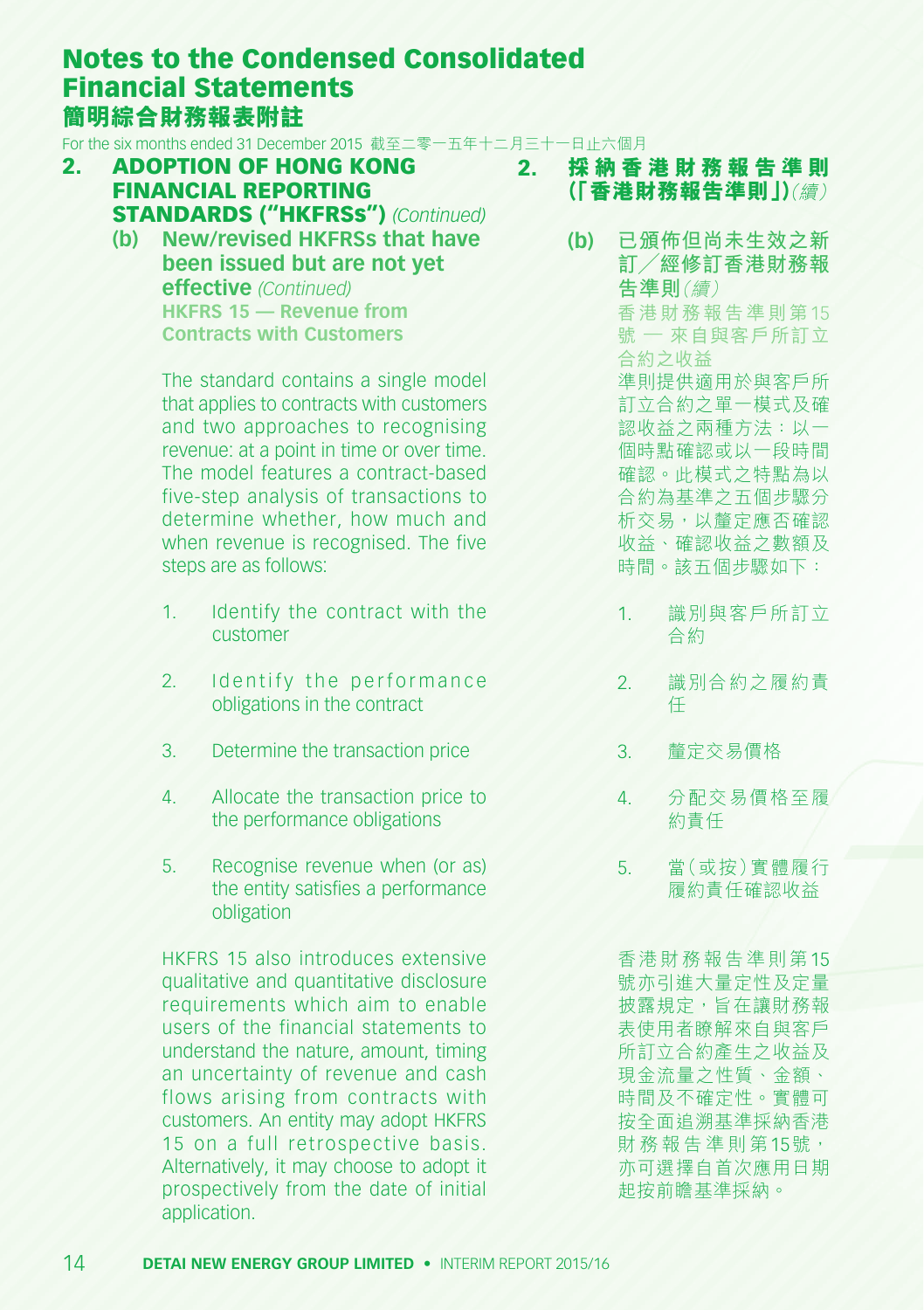For the six months ended 31 December 2015 截至二零一五年十二月三十一日止六個月

#### 3. TURNOVER AND SEGMENT INFORMATION

Turnover, which is also revenue, represents the amounts received and receivable for goods sold to outside customers, net of returns and discounts and sales related taxes, interest income from loans receivable and dividend income on listed securities during the period.

#### **(a) Reportable segments**

The Group determines its operating segments based on the reports reviewed by the chief operating decision-makers that are used to make strategic decisions. The chief operating decision-maker has been identified as the Company's executive directors.

The Group currently has four reportable segments. The segments are managed separately as each business offers different products and services and requires different business strategies as follows:

- (i) manufacturing and trading of electric cycles;
- (ii) trading and distribution of liquor and wine;
- (iii) provision of money lending services; and
- (iv) investments in listed securities.

There were no inter-segment transactions between different operating segments for the period. Central revenue and expenses are not allocated to the operating segments as they are not included in the measure of the segments' results that are used by the chief operating decision-makers for assessment of segment performance.

3. **營業額及分類資料**

營業額(亦即收益)乃指期內經 扣除退貨及折扣以及與銷售有 關之稅項後向外界客戶出售商 品之已收及應收款項、應收貸 款之利息收入及上市證券之股 息收入。

**(a) 可報告分類** 本集團根據經主要營運決 策者審閱用於策略決定之 報告釐定經營分類。主要 營運決策者確定為本公司 執行董事。

> 本集團現有四個可報告分 類。由於各業務提供不同 產品及服務,所需業務策 略迥異,故本集團分開管 理該等分類。該等分類如 下:

- (i) 製造及買賣電動自 行車;
- (ii) 買賣及分銷酒類產 品;
- (iii) 提供借貸服務;及
- (iv) 上市證券投資。

期內不同經營分類之間並 無進行任何交易。由於中 央收益及開支並無計入主 要營運決策者用作評估分 類表現之分類業績計量, 故有關收益及開支並無分 配至經營分類。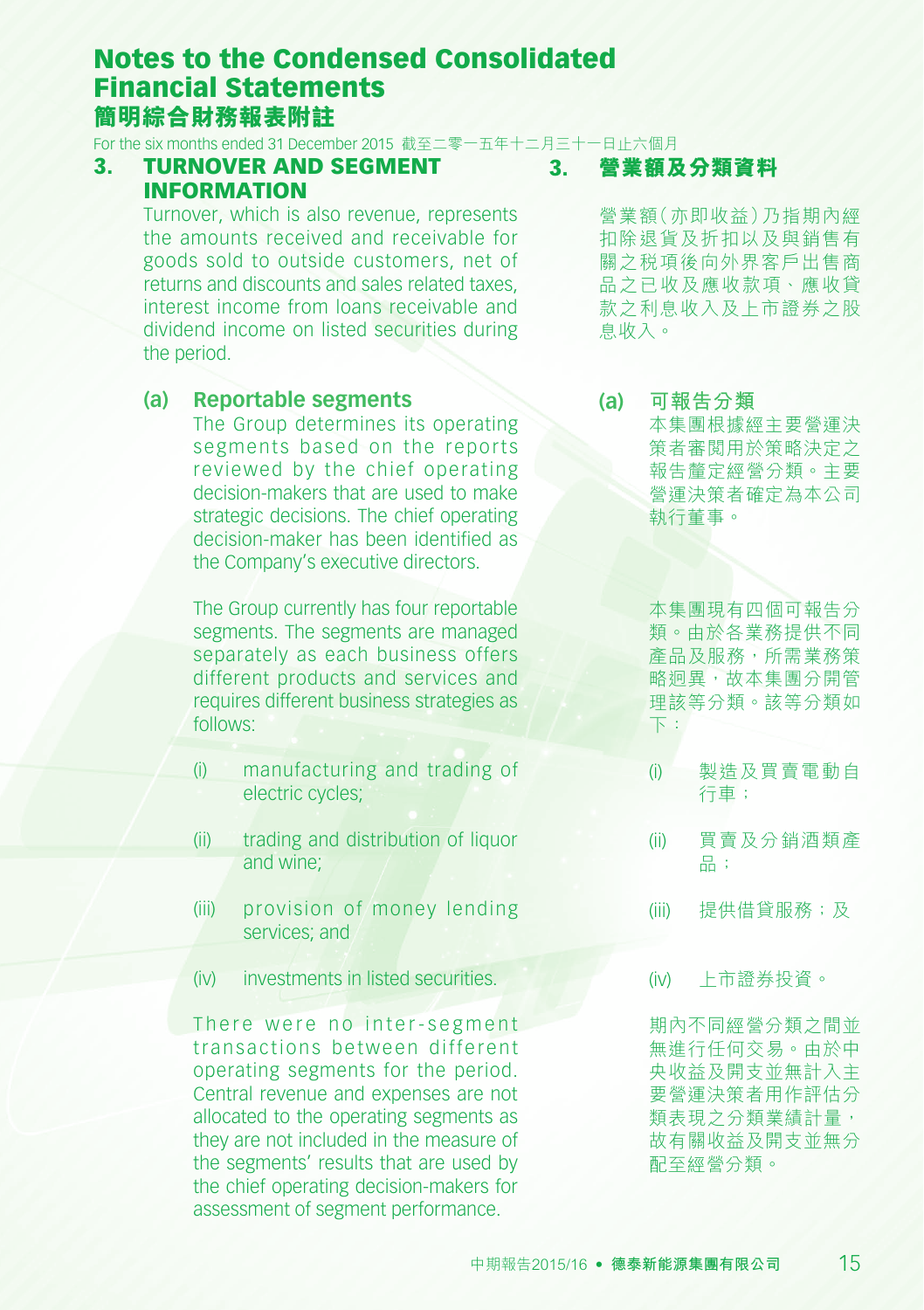For the six months ended 31 December 2015 截至二零一五年十二月三十一日止六個月<br>3. TURNOVER AND SEGMENT 3. 營業額及

#### 3. TURNOVER AND SEGMENT INFORMATION *(Continued)*

3. **營業額及分類資料**(續)

### **(a) 可報告分類**(續) **(a) Reportable segments** *(Continued)* **For the six months ended 31 December 2015**

截至二零一五年十二月 三十一日止六個月

|                                                                   |                  | <b>Electric</b><br>cycles<br>電動自行車<br><b>HK\$'000</b><br>千港元<br>(Unaudited)<br>(未經審核) | <b>Liquor and</b><br>wine<br>酒類產品<br><b>HK\$'000</b><br>千港元<br>(Unaudited)<br>(未經審核) | <b>Money</b><br>lending<br>services<br>借貸服務<br><b>HKS'000</b><br>千港元<br>(Unaudited)<br>(未經審核) | <b>Investments</b><br>in listed<br><b>securities</b><br>上市證券投資<br><b>HKS'000</b><br>千港元<br>(Unaudited)<br>(未經審核) | <b>Total</b><br>總計<br><b>HKS'000</b><br>千港元<br>(Unaudited)<br>(未經審核) |
|-------------------------------------------------------------------|------------------|---------------------------------------------------------------------------------------|--------------------------------------------------------------------------------------|-----------------------------------------------------------------------------------------------|------------------------------------------------------------------------------------------------------------------|----------------------------------------------------------------------|
| Segment revenue                                                   | 分類收益             | 760                                                                                   | 981                                                                                  | 8,495                                                                                         | 130                                                                                                              | 10,366                                                               |
|                                                                   |                  |                                                                                       |                                                                                      |                                                                                               |                                                                                                                  |                                                                      |
| Segment (loss)/profit                                             | 分類(虧損)/溢利        | (146, 204)                                                                            | (7,662)                                                                              | 8,491                                                                                         | (67, 505)                                                                                                        | (212, 880)                                                           |
| Unallocated corporate<br>income and expenses,                     | 未分配公司收入及<br>開支淨額 |                                                                                       |                                                                                      |                                                                                               |                                                                                                                  |                                                                      |
| net<br>Finance costs                                              |                  |                                                                                       |                                                                                      |                                                                                               |                                                                                                                  | (37, 979)                                                            |
| Share-based payment<br>expenses                                   | 融資成本<br>股份付款開支   |                                                                                       |                                                                                      |                                                                                               |                                                                                                                  | (8, 148)<br>(43, 025)                                                |
| Change in fair value of<br>contingent consideration<br>receivable | 應收或然代價之<br>公平值變動 |                                                                                       |                                                                                      |                                                                                               |                                                                                                                  | 62,485                                                               |
|                                                                   |                  |                                                                                       |                                                                                      |                                                                                               |                                                                                                                  |                                                                      |
| Loss before taxation                                              | 税前虧損             |                                                                                       |                                                                                      |                                                                                               |                                                                                                                  | (239, 547)                                                           |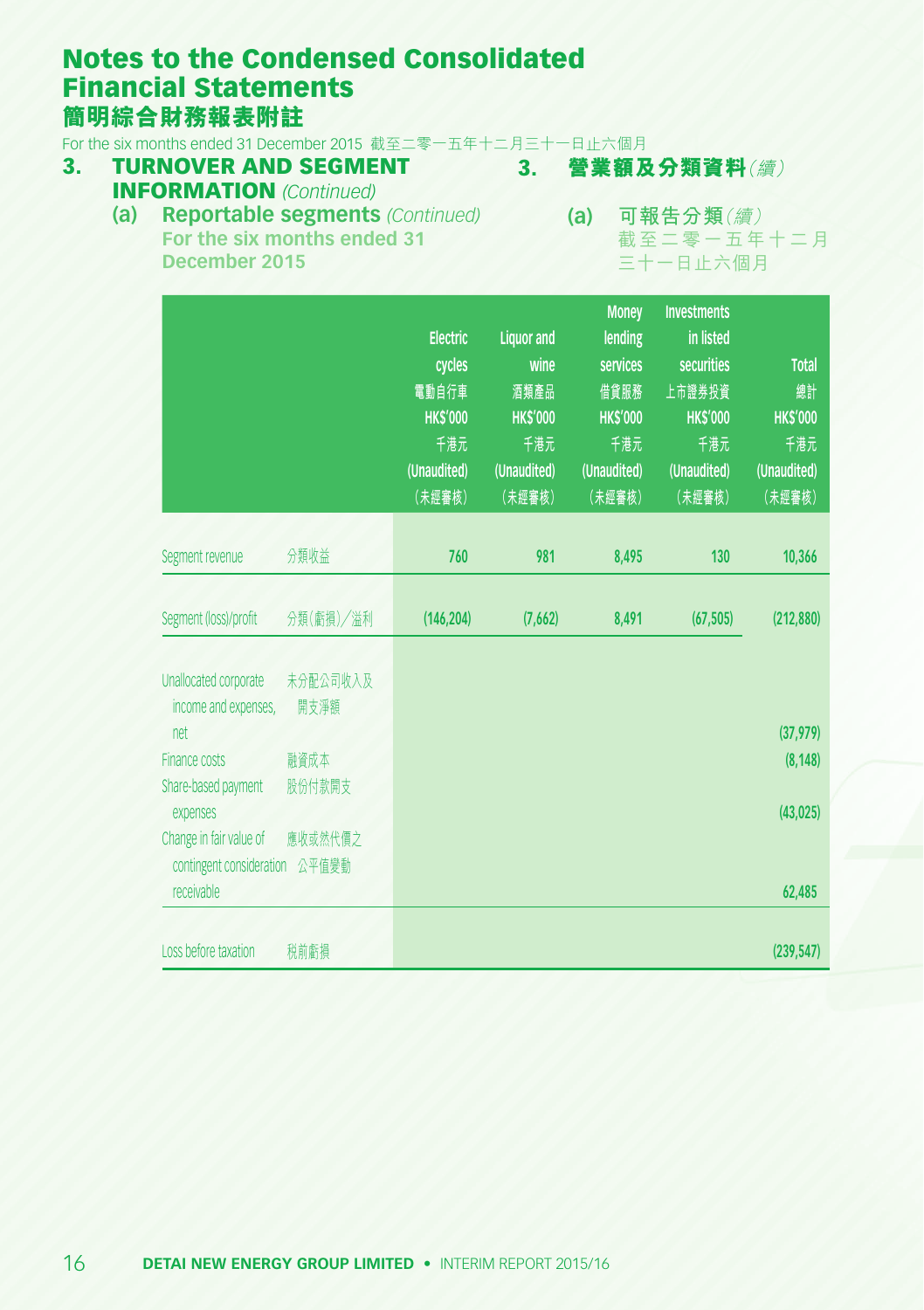For the six months ended 31 December 2015 截至二零一五年十二月三十一日止六個月

#### 3. **營業額及分類資料**(續) 3. TURNOVER AND SEGMENT INFORMATION *(Continued)*

#### **(a) Reportable segments** *(Continued)* **For the six months ended 31 December 2014**

**(a) 可報告分類**(續) 截至二零一四年十二月 三十一日止六個月

|                          |           |                 | Money           | Investments     |                |
|--------------------------|-----------|-----------------|-----------------|-----------------|----------------|
|                          |           | Liquor and      | lending         | in listed       |                |
|                          |           | wine            | services        | securities      | Total          |
|                          |           | 酒類產品            | 借貸服務            | 上市證券投資          | 總計             |
|                          |           | <b>HK\$'000</b> | <b>HK\$'000</b> | <b>HK\$'000</b> | <b>HKS'000</b> |
|                          |           | 千港元             | 千港元             | 千港元             | 千港元            |
|                          |           | (Unaudited)     | (Unaudited)     | (Unaudited)     | (Unaudited)    |
|                          |           | (未經審核)          | (未經審核)          | (未經審核)          | (未經審核)         |
|                          |           |                 |                 |                 |                |
| Segment revenue          | 分類收益      | 32,757          | 5,179           | 2,034           | 39,970         |
|                          |           |                 |                 |                 |                |
| Segment (loss)/profit    | 分類(虧損)/溢利 | (13,705)        | 4,835           | (64, 234)       | (73, 104)      |
|                          |           |                 |                 |                 |                |
| Unallocated corporate    | 未分配公司收入及  |                 |                 |                 |                |
| income and expenses,     | 開支淨額      |                 |                 |                 |                |
| net                      |           |                 |                 |                 | (6, 330)       |
| Finance costs            | 融資成本      |                 |                 |                 | (8, 478)       |
| Change in fair value of  | 按公平值計入損益之 |                 |                 |                 |                |
| financial liabilities at | 金融負債公平值   |                 |                 |                 |                |
| fair value through       | 變動        |                 |                 |                 |                |
| profit or loss           |           |                 |                 |                 | (1, 249)       |
|                          |           |                 |                 |                 |                |
| Loss before taxation     | 税前虧損      |                 |                 |                 | (89, 161)      |
|                          |           |                 |                 |                 |                |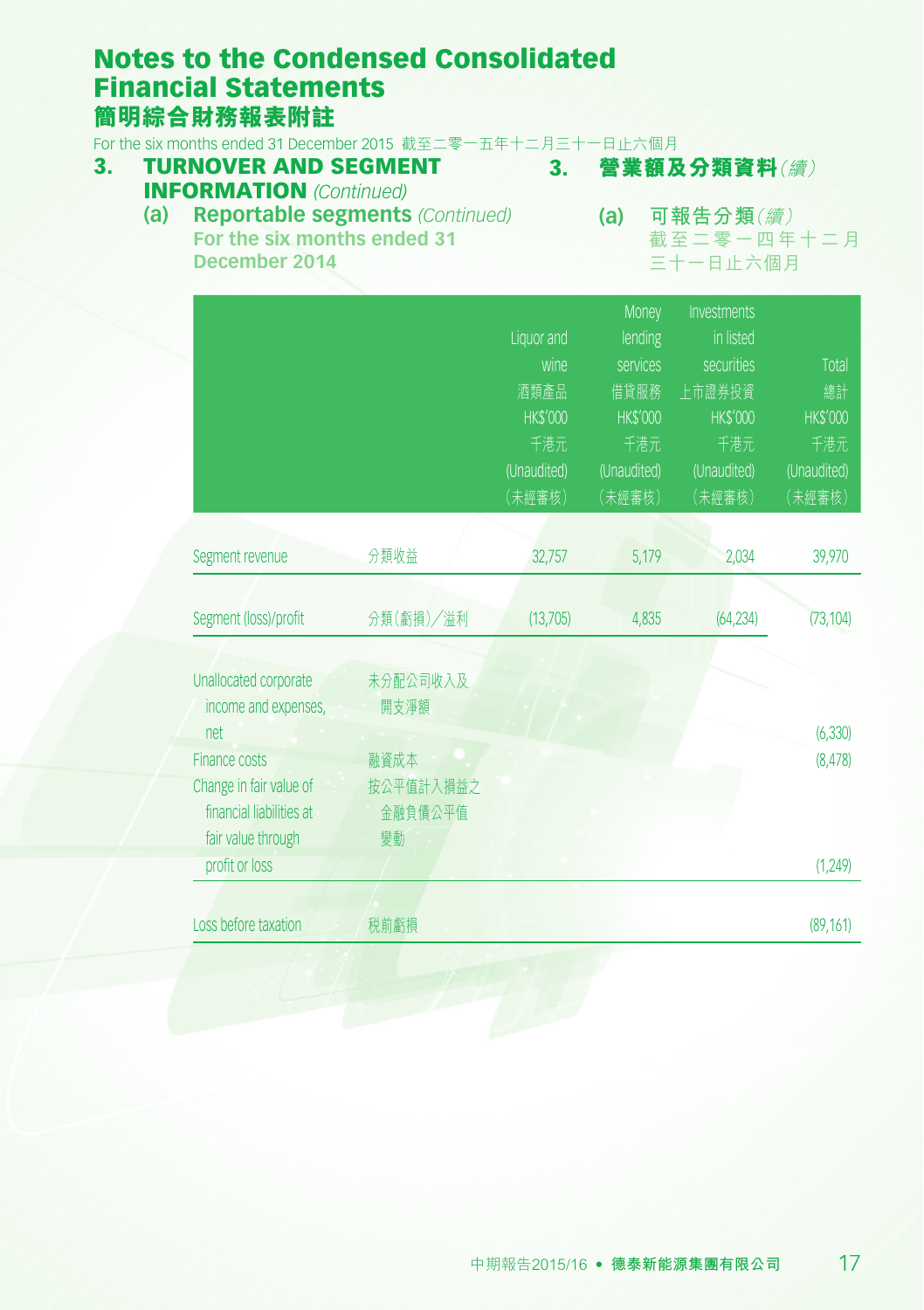For the six months ended 31 December 2015 截至二零一五年十二月三十一日止六個月<br>3. TURNOVER AND SEGMENT 3. 營業額及

#### 3. TURNOVER AND SEGMENT INFORMATION *(Continued)*

- 3. **營業額及分類資料**(續)
- **(a) 可報告分類**(續) **(a) Reportable segments** *(Continued)* **As at 31 December 2015**

於 二 零 一 五 年 十 二 月 三十一日

|                                                                   |                    | <b>Electric</b><br>cycles<br>電動自行車<br><b>HK\$'000</b><br>千港元<br>(Unaudited)<br>(未經審核) | <b>Liquor</b> and<br>wine<br>酒類產品<br><b>HK\$'000</b><br>千港元<br>(Unaudited)<br>(未經審核) | <b>Money</b><br>lending<br>services<br>借貸服務<br><b>HKS'000</b><br>千港元<br>(Unaudited)<br>(未經審核) | <b>Investments</b><br>in listed<br>securities<br>上市證券投資<br><b>HKS'000</b><br>千港元<br>(Unaudited)<br>(未經審核) | <b>Total</b><br>總計<br><b>HKS'000</b><br>千港元<br>(Unaudited)<br>(未經審核) |
|-------------------------------------------------------------------|--------------------|---------------------------------------------------------------------------------------|--------------------------------------------------------------------------------------|-----------------------------------------------------------------------------------------------|-----------------------------------------------------------------------------------------------------------|----------------------------------------------------------------------|
| Reportable segment<br>assets<br>Reportable segment<br>liabilities | 可報告分類資產<br>可報告分類負債 | 378,899<br>7,614                                                                      | 222.192<br>6,891                                                                     | 102.999<br>163                                                                                | 151,393<br>222                                                                                            | 855,483<br>14,890                                                    |

**As at 30 June 2015**

於二零一五年六月三十日

|                    |         |                |                | Money          | <b>Investments</b> |                 |
|--------------------|---------|----------------|----------------|----------------|--------------------|-----------------|
|                    |         | Electric       | Liquor and     | lending        | in listed          |                 |
|                    |         | cycles         | wine           | services       | securities         | Total           |
|                    |         | 電動自行車          | 酒類產品           | 借貸服務           | 上市證券投資             | 總計              |
|                    |         | <b>HKS'000</b> | <b>HKS'000</b> | <b>HKS'000</b> | <b>HKS'000</b>     | <b>HK\$'000</b> |
|                    |         | 千港元            | 千港元            | 千港元            | 千港元                | 千港元             |
|                    |         | (Audited)      | (Audited)      | (Audited)      | (Audited)          | (Audited)       |
|                    |         | (經審核)          | (經審核)          | (經審核)          | (經審核)              | (經審核)           |
| Reportable segment | 可報告分類資產 |                |                |                |                    |                 |
| assets             |         | 520,424        | 223,929        | 293,131        | 215.705            | 1,253,189       |
| Reportable segment | 可報告分類負債 |                |                |                |                    |                 |
| liabilities        |         | 8,618          | 7.609          | 3,025          | 144                | 19,396          |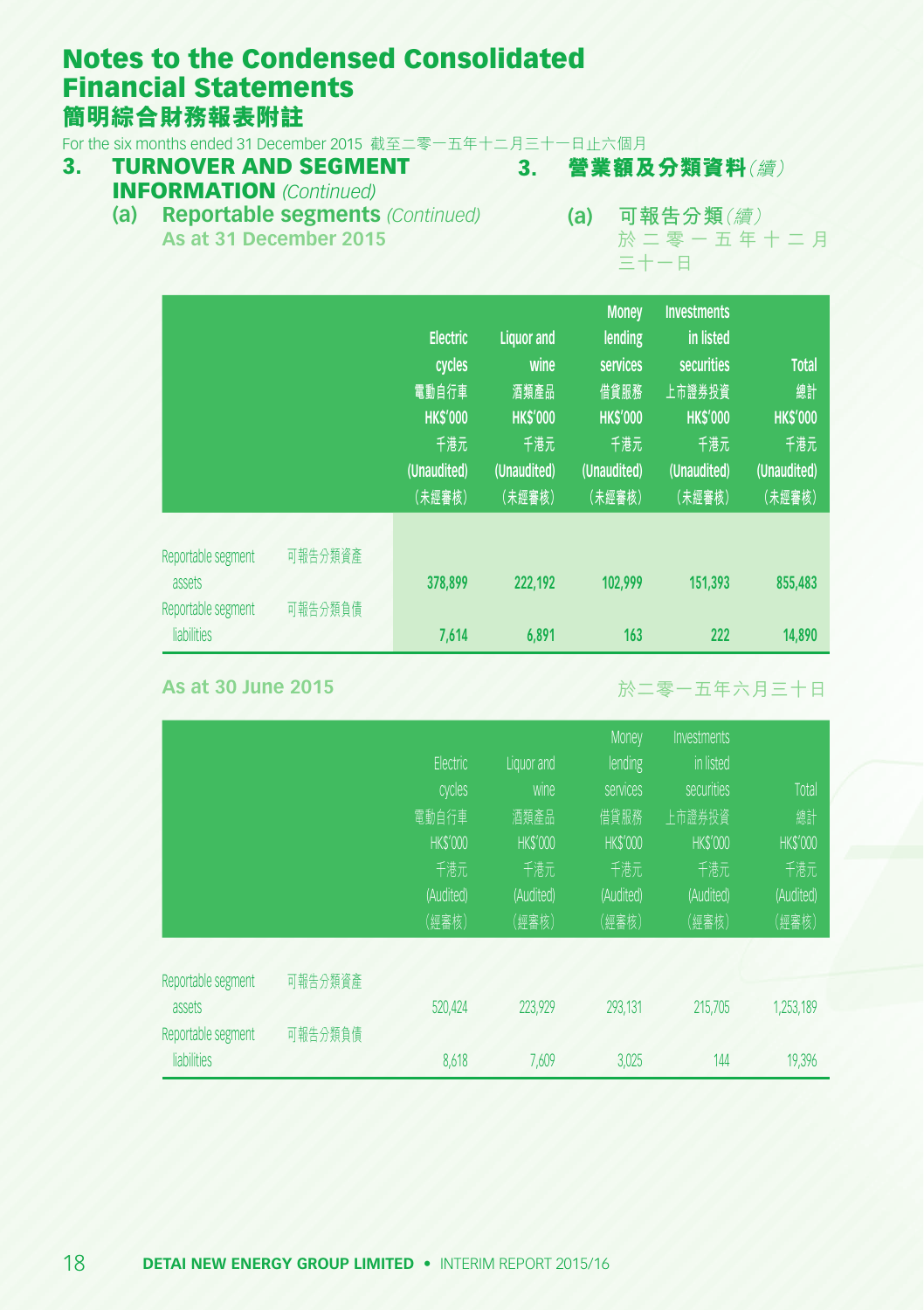For the six months ended 31 December 2015 截至二零一五年十二月三十一日止六個月

- 3. TURNOVER AND SEGMENT INFORMATION *(Continued)*
	- **(b) Geographical segments**

The Group's operations are located in Hong Kong (place of domicile) and the People's Republic of China (the "PRC"). The Group's revenue from external customers (including continuing and discontinued operations) and information about its non-current assets (other than financial instruments) by geographical markets are detailed as below:

3. **營業額及分類資料**(續)

**(b) 地區分類** 本集團經營之業務位於香 港(原駐地點)及中華人民 共和國(「中國」)。本集團 按地區市場劃分來自外界 客戶之收益(包括持續經 營及已終止經營業務)及 有關其非流動資產(金融 工具除外)之資料載列如 下:

|                                                                  |                                                         | <b>Revenue from</b><br>external customers<br>(including continuing and<br>discontinued operations)<br>來自外界客戶之收益<br>(包括持續經營及<br>已終止經營業務)<br>For the six months |                                                                                               | <b>Non-current assets</b><br>非流動資產                                                |
|------------------------------------------------------------------|---------------------------------------------------------|---------------------------------------------------------------------------------------------------------------------------------------------------------------|-----------------------------------------------------------------------------------------------|-----------------------------------------------------------------------------------|
|                                                                  | 2015<br><b>HK\$'000</b><br>千港元<br>(Unaudited)<br>(未經審核) | ended 31 December<br>截至十二月三十一日<br>止六個月<br>2014<br>二零一五年 二零一四年<br><b>HKS'000</b><br>千港元<br>(Unaudited)<br>(未經審核)                                               | 31 December<br>十二月<br>三十一日<br>2015<br>二零一五年<br><b>HKS'000</b><br>千港元<br>(Unaudited)<br>(未經審核) | 30 June<br>六月三十日<br>2015<br>二零一五年<br><b>HK\$'000</b><br>千港元<br>(Audited)<br>(經審核) |
| Hong Kong (place of<br>香港(原駐地點)<br>domicile)<br>中國<br><b>PRC</b> | 8,625<br>1,741<br>10,366                                | 7,213<br>167,923<br>175,136                                                                                                                                   | 26,141<br>382,997<br>409,138                                                                  | 20,568<br>523,838<br>544,406                                                      |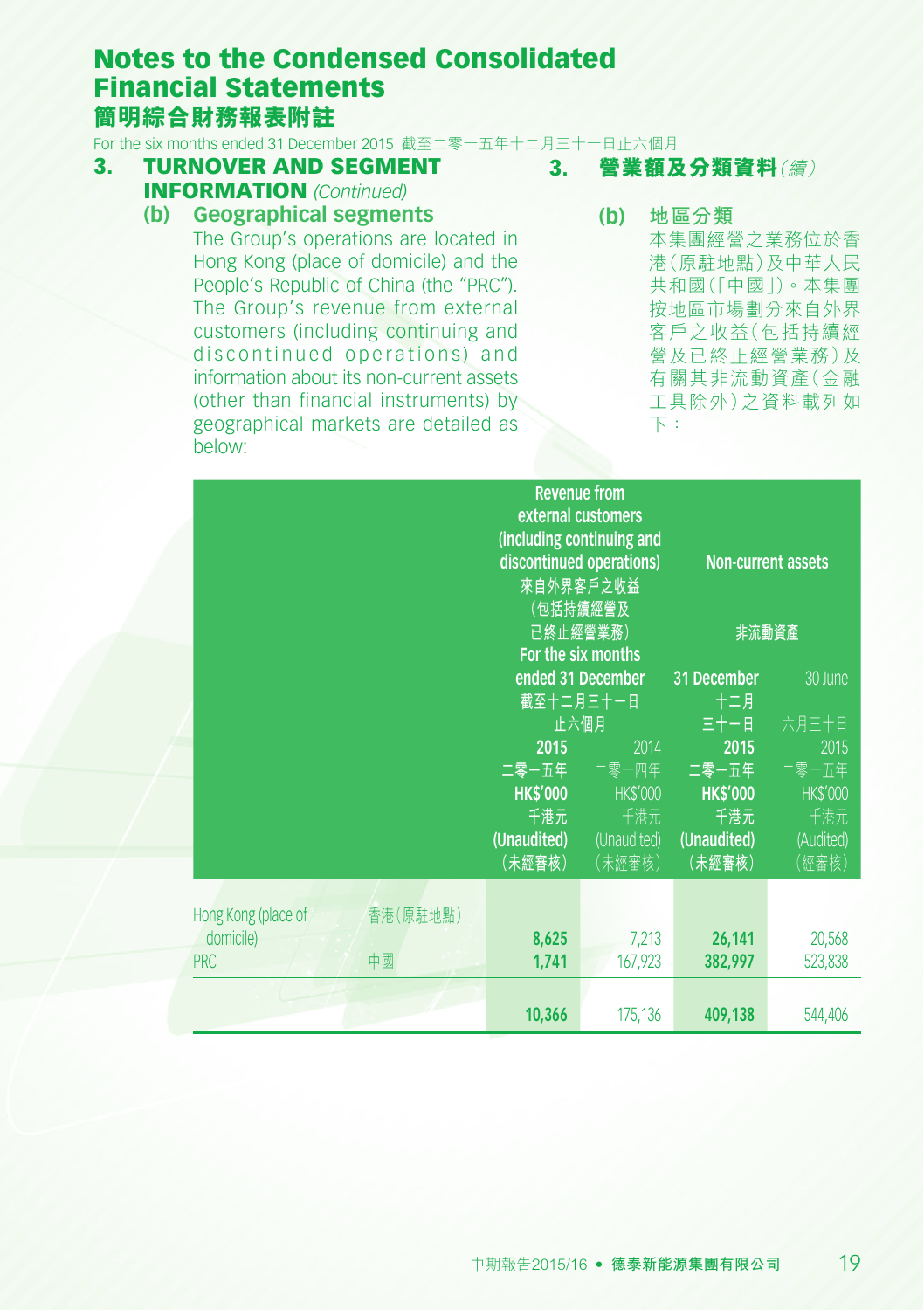For the six months ended 31 December 2015 截至二零一五年十二月三十一日止六個月

### 4. FINANCE COSTS

4. **融資成本**

|                                                                                                                                                        |                                                       | For the six months<br>ended 31 December<br>截至十二月三十一日止六個月<br>2015<br>二零一五年<br><b>HK\$'000</b><br>千港元<br>(Unaudited)<br>(未經審核) | 2014<br>二零一四年<br><b>HK\$'000</b><br>千港元<br>(Unaudited)<br>(未經審核) |
|--------------------------------------------------------------------------------------------------------------------------------------------------------|-------------------------------------------------------|------------------------------------------------------------------------------------------------------------------------------|------------------------------------------------------------------|
| <b>Continuing operations</b><br>Interest on bank loans wholly<br>repayable within one year<br>Interest on corporate bonds<br>Interest on other advance | 持續經營業務<br>須於一年內悉數償還之<br>銀行貸款之利息<br>公司債券之利息<br>其他墊款之利息 | 7,961<br>187<br>8,148                                                                                                        | 3,708<br>4.770<br>8,478                                          |

# 5. LOSS BEFORE TAXATION

5. **稅前虧損**

|                                                                                                                        |                                | For the six months<br>ended 31 December<br>截至十二月三十一日止六個月<br>2015<br>2014<br>二零一五年<br>二零一四年<br><b>HK\$'000</b><br><b>HK\$'000</b><br>千港元<br>千港元<br>(Unaudited)<br>(Unaudited)<br>(未經審核)<br>(未經審核) |     |
|------------------------------------------------------------------------------------------------------------------------|--------------------------------|--------------------------------------------------------------------------------------------------------------------------------------------------------------------------------------------------|-----|
| <b>Continuing operations</b><br>Loss before taxation is<br>arrived at after charging:                                  | 持續經營業務<br>税前虧損已扣除下列各項:         |                                                                                                                                                                                                  |     |
| Amortisation of intangible assets<br>Depreciation of property,<br>plant and equipment<br>Share-based payments expenses | 無形資產攤銷<br>物業、廠房及設備折舊<br>股份付款開支 | 8,820<br>2,950<br>43.025                                                                                                                                                                         | 698 |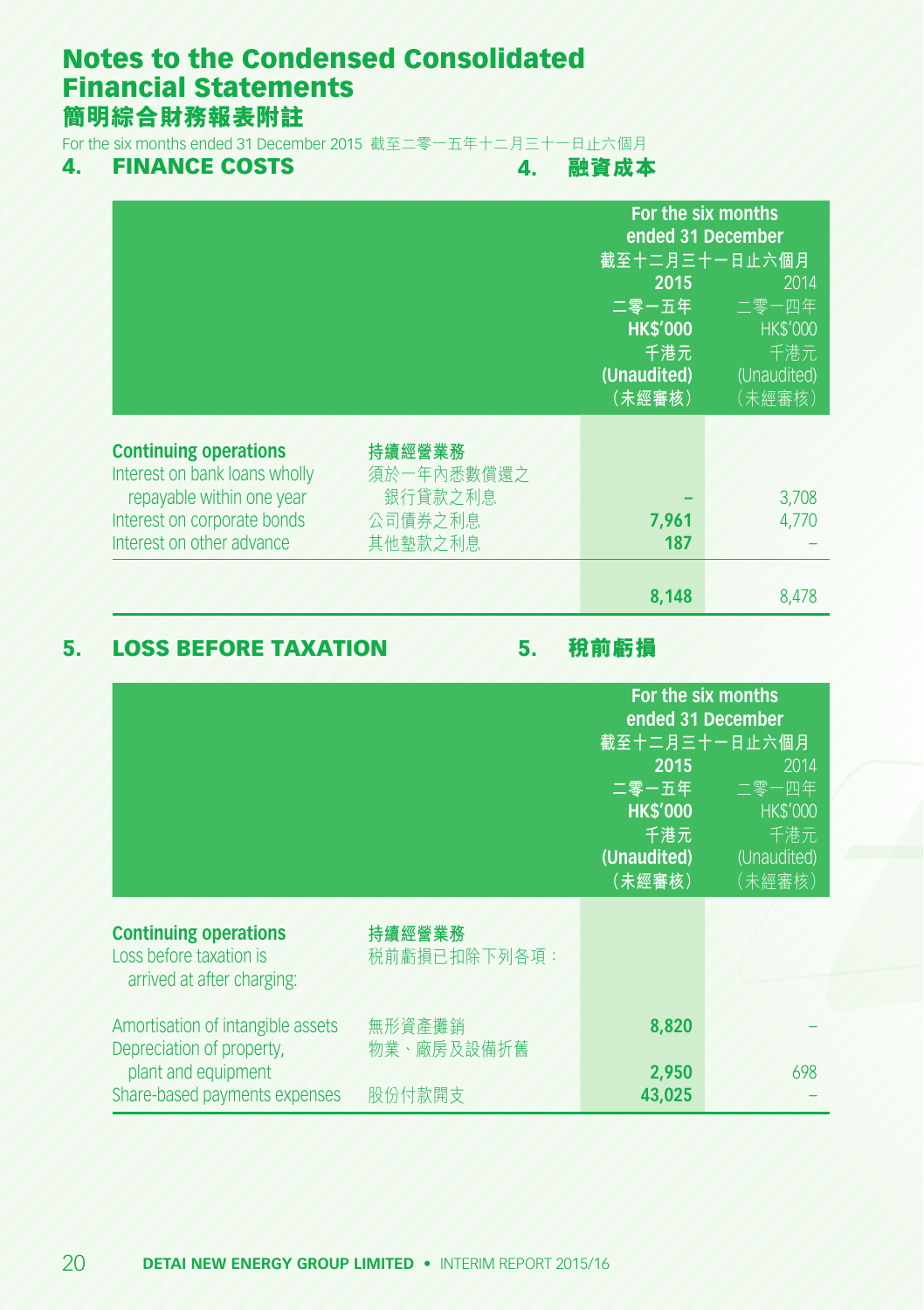For the six months ended 31 December 2015 截至二零一五年十二月三十一日止六個月

#### 6. TAXATION

Hong Kong profit tax was provided at the rate of 16.5% on the estimated assessable profit arising in Hong Kong for both the six months ended 31 December 2015 and 2014. No provision for Hong Kong profits tax has been made for the current and prior periods as the Group has no assessable profits arising in Hong Kong.

The subsidiaries established in the PRC are subject to enterprise income tax ("EIT") at tax rates of 25% for both the six months ended 31 December 2015 and 2014. No provision for PRC EIT has been made for the current and prior periods as the Group has no assessable profits arising in the PRC.

#### 7. DIVIDEND

The Directors do not recommend the payment of any interim dividend for the six months ended 31 December 2015 (six months ended 31 December 2014: Nil).

### 8. LOSS PER SHARE

The calculation of basic loss per share amount is based on the loss for the period attributable to owners of the Company and the weighted average number of ordinary shares in issue during the period.

The calculation of diluted loss per share amount is based on the loss for the period attributable to owners of the Company. The weighted average number of ordinary shares used in the calculation is the number of ordinary shares in issue during the period, as used in the basic loss per share calculation, and the weighted average number of ordinary shares assumed to have been issued at no consideration on the deemed exercise or conversion of all dilutive potential ordinary shares into ordinary shares.

#### 6. **稅項**

截至二零一五年及二零一四年 十二月三十一日止六個月,於 香港產生之估計應課稅溢利按 稅率16.5%作出香港利得稅撥 備。由於本集團於本期間及過 往期間內均無在香港產生應課 稅溢利,故並無就香港利得稅 作出撥備。

截至二零一五年及二零一四年 十二月三十一日止六個月,於 中國成立之附屬公司須按稅率 25%繳納企業所得稅(「企業所 得稅」)。由於本集團於本期間 及過往期間內均無在中國產生 應課税溢利,故並無就中國企 業所得稅作出撥備。

7. **股息** 董事不建議就截至二零一五年 十二月三十一日止六個月派付 任何中期股息(截至二零一四年 十二月三十一日止六個月:無)。

8. **每股虧損** 每股基本虧損金額乃按本公司 擁有人應佔期內虧損及期內已 發行普通股加權平均數計算。

> 每股攤薄虧損金額乃按本公司 擁有人應佔期內虧損計算。計 算所用之普通股加權平均數為 用以計算每股基本虧損之期內 已發行普通股數目,以及假設 於所有具攤薄潛力之普通股被 視作獲行使或兑換為普通股時 以無償方式發行之普通股加權 平均數。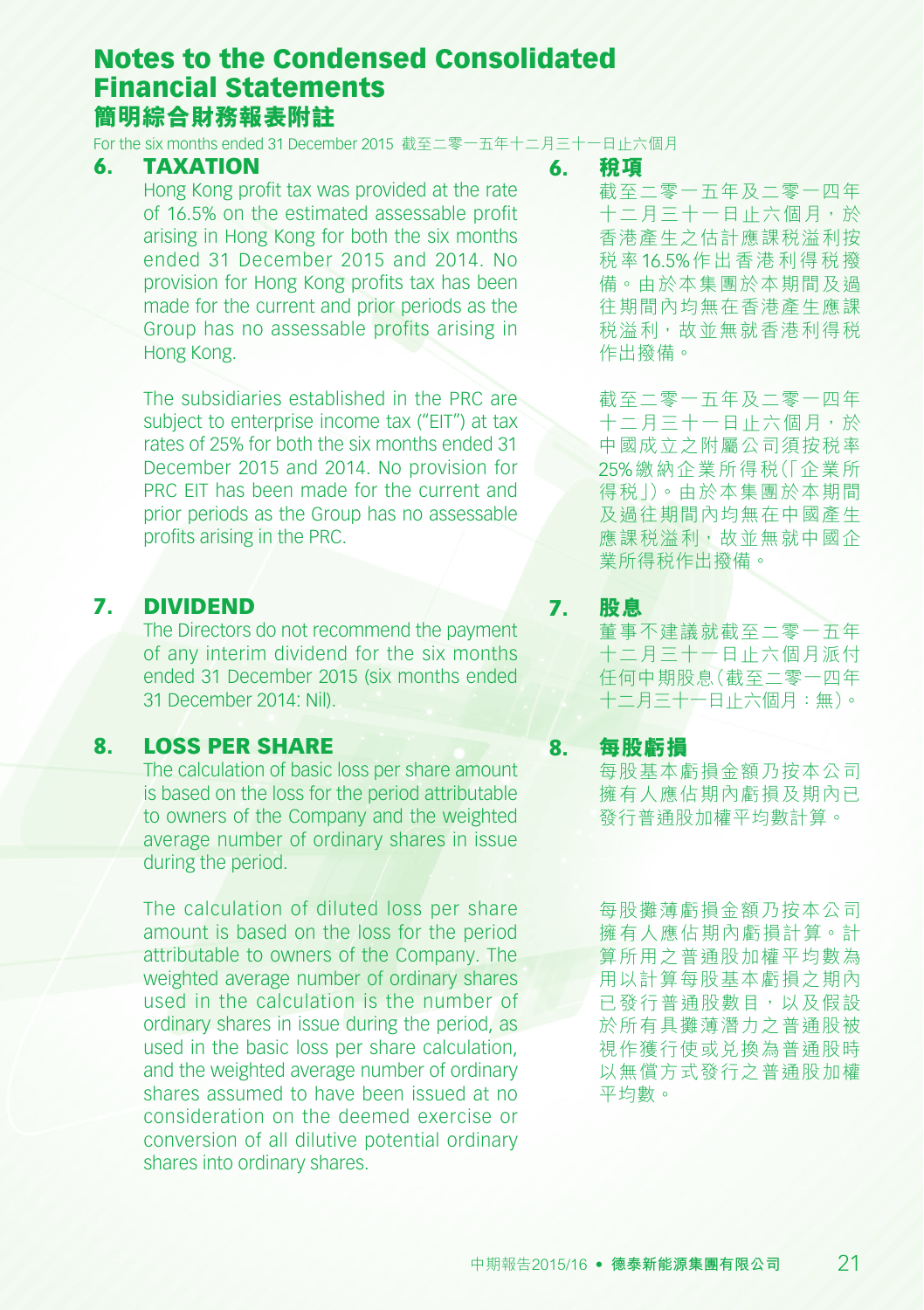For the six months ended 31 December 2015 截至二零一五年十二月三十一日止六個月

- 8. LOSS PER SHARE *(Continued)* The calculation of the basic and diluted loss per share is based on the following data:
- 8. **每股虧損**(續) 每股基本及攤薄虧損乃按下列 數據計算:

|                                                                                                                                 |                                                 | For the six months<br>ended 31 December<br>截至十二月三十一日止六個月         |                                                                  |
|---------------------------------------------------------------------------------------------------------------------------------|-------------------------------------------------|------------------------------------------------------------------|------------------------------------------------------------------|
|                                                                                                                                 |                                                 | 2015<br>二零一五年<br><b>HK\$'000</b><br>千港元<br>(Unaudited)<br>(未經審核) | 2014<br>二零一四年<br><b>HK\$'000</b><br>千港元<br>(Unaudited)<br>(未經審核) |
| (Loss)/profit attributable to<br>owners of the Company for<br>the purpose of basic and<br>diluted (loss)/earnings<br>per share: | 用作計算每股基本及<br>攤薄(虧損)/溢利之<br>本公司擁有人應佔<br>(虧損)/盈利: |                                                                  |                                                                  |
| — from continuing operations<br>- from discontinued operations                                                                  | — 來自持續經營業務<br>— 來自已終止經營業務                       | (234, 596)                                                       | (89, 161)<br>40,445                                              |
| Total loss from continuing and<br>discontinued operations                                                                       | 來自持續經營及已終止<br>經營業務之虧損總額                         | (234, 596)                                                       | (48.716)                                                         |

The weighted average number of ordinary shares for the purpose of basic loss per share for the six months ended 31 December 2015 was 4,482,217,000 (six months ended 31 December 2014: 3,594,447,000). Diluted loss per share amount for the six months ended 31 December 2015 was not presented because the impact of the exercise of the share options and convertible preference shares (six months ended 31 December 2014: share options and convertible preference shares) was anti-dilutive. Potential ordinary shares are dilutive when and only when their conversion into ordinary shares would increase loss per share attributable to owners of the Company.

截至二零一五年十二月三十一 日止六個月,用作計算每股基 本虧損之普通股加權平均數為 4,482,217,000股(截至二零一四 年十二月三十一日止六個月: 3,594,447,000股 )。 截 至 二 零 一五年十二月三十一日止六個 月,由於行使購股權及可換股 優先股(截至二零一四年十二月 三十一日止六個月:購股權及 可換股優先股)具有反攤薄影 響,故並無呈列每股攤薄虧損 金額。潛在普通股僅於獲轉換 為普通股會增加本公司擁有人 應佔每股虧損時,方具有攤薄 效應。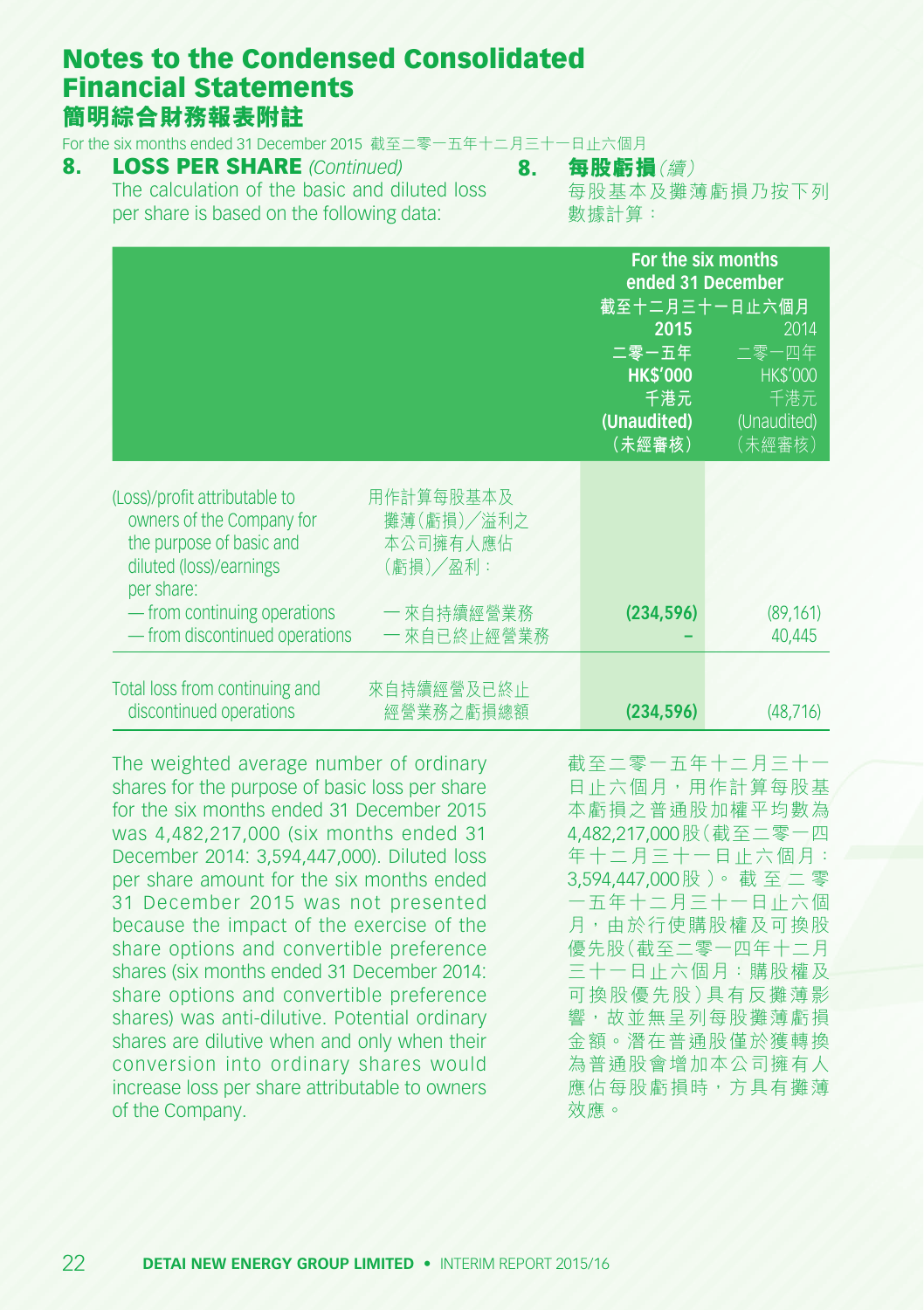For the six months ended 31 December 2015 截至二零一五年十二月三十一日止六個月

#### 9. PROPERTY, PLANT AND EQUIPMENT

During the six months ended 31 December 2015, the Group purchased property, plant and equipment of HK\$13,994,000 (six months) ended 31 December 2014: Nil).

During the six months ended 31 December 2014, the Group has disposed of the property plant and equipment through the disposal of Hua Yi Copper (BVI) Company Limited and its subsidiaries, which carried out copper rods and cable and wires businesses, that with an aggregate carrying amount of HK\$77,218,000. For continuing operations, the Group did not acquire any property, plant and equipment during the six months ended 31 December 2014.

As at 31 December 2015, the Group did not pledge any building to secure banking facilities of the Group (30 June 2015; Nil).

### 10. GOODWILL

The goodwill was arising from the acquisition of Delta Prestige Holdings Limited and its subsidiaries (the "Delta Prestige Group") in May 2015. The Delta Prestige Group is principally engaged in the manufacturing and trading of electric cycles business. The goodwill with the gross carrying amount of HK\$388,766,000 (30 June 2015: HK\$388,766,000) is allocated to the cashgenerating unit of electric cycles business (the "Electric Cycles CGU").

9. **物業、廠房及設備**

截至二零一五年十二月三十一 日止六個月,本集團購置為數 13,994,000港元之物業、廠房及 設備(截至二零一四年十二月 三十一日止六個月:無)。

截至二零一四年十二月三十一 日止六個月,本集團已透過出 售從事銅桿業務以及電纜及電 線 業 務 之Hua Yi Copper (BVI) Company Limited及其附屬公司 而 出 售 賬 面 值 合 共77,218,000 港元之物業、廠房及設備。就 持續經營業務而言,截至二零 一四年十二月三十一日止六個 月,本集團並無購置任何物業、 廠房及設備。

於二零一五年十二月三十一日, 本集團並無抵押任何樓宇以作 為本集團取得銀行融資之抵押 (二零一五年六月三十日:無)。

#### 10. **商譽**

商譽因於二零一五年五月收購 德泰匯信控股有限公司及其附 屬公司(「德泰匯信集團」)而產 生。德泰匯信集團主要從事製 造及買賣電動自行車業務。賬 面 總 值 為388,766,000港 元( 二 零 一 五 年 六 月 三 十 日: 388,766,000港元)之商譽分配至 電動自行車業務之現金產生單 位(「 電 動 自 行 車 現 金 產 生 單 位」)。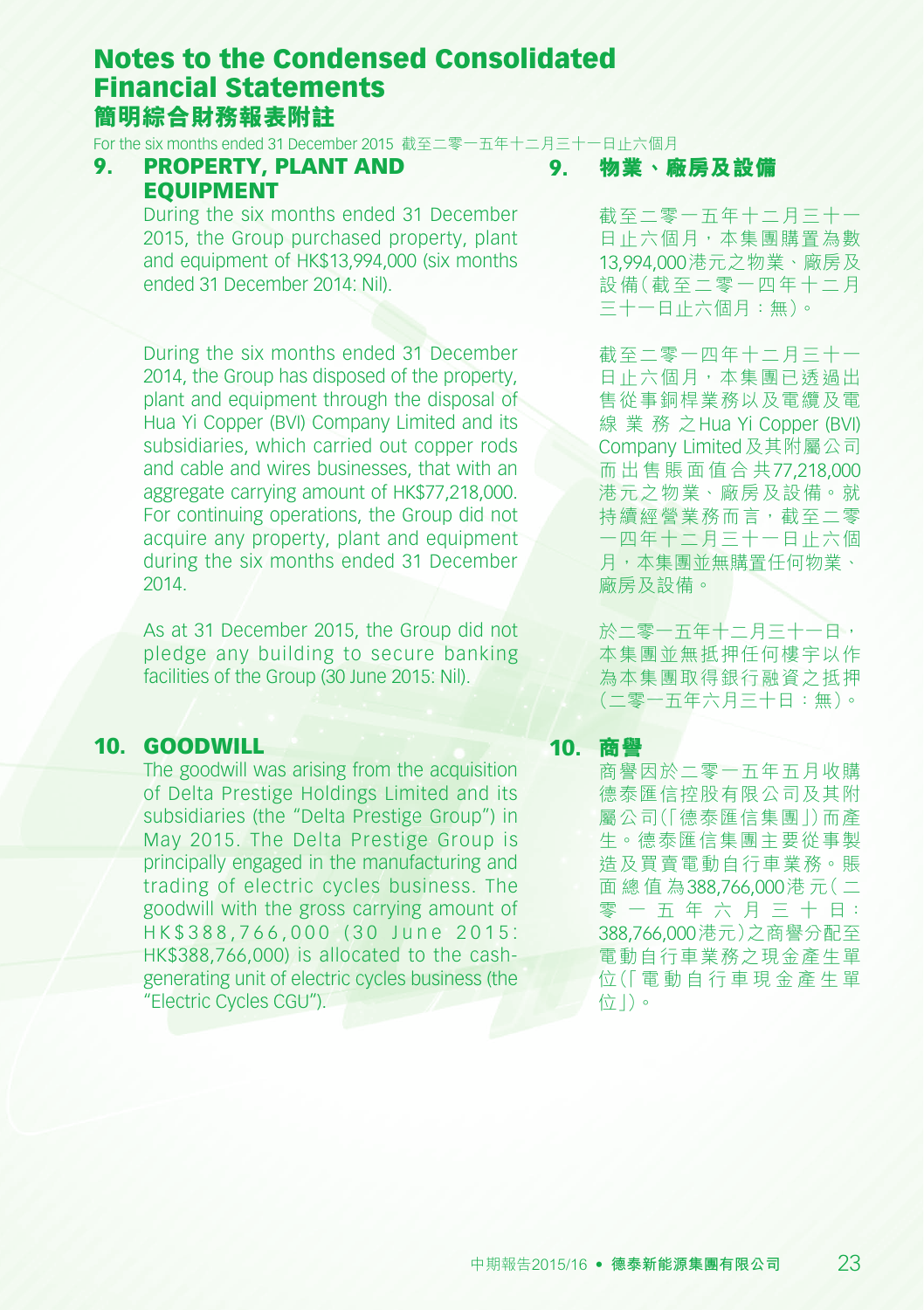For the six months ended 31 December 2015 截至二零一五年十二月三十一日止六個月

#### 10. GOODWILL *(Continued)*

With reference to the operating result of the Electric Cycles CGU for the six months ended 31 December 2015 and the latest business plan, the directors of the Company considered the goodwill arising from the acquisition of manufacturing and trading of electric cycles business should be impaired. As the recoverable amount of the Electric Cycles CGU amounting to HK\$553,614,000 is lower than its carrying amount, an impairment loss on the goodwill of HK\$132,199,000 was recognised in the consolidated statement of comprehensive income for the six months ended 31 December 2015.

The recoverable amount of the Electric Cycles CGU is determined by the Directors with reference to a valuation report issued by Grant Sherman Appraisal Limited ("Grant Sherman"), an independent professional qualified valuer and a member of The Hong Kong Institute of Surveyor. The recoverable amount of the Electric Cycles CGU has been determined from value-in-use calculation. The calculation used cash flow projections based on latest financial budgets approved by the management covering a period of 5 years and at a pre-tax discount rate of 24.86% (30 June 2015: 24.35%). The cash flow projections beyond the 5-year period are extrapolated using a growth rate of 3% (30 June 2015: 3%). Cash flow projections during the budget period are based on the expected gross margins during the budget period. Budgeted gross margins and growth rate have been determined based on past performance and the Group management's expectations for the market development and future performance of the Electric Cycles CGU. The discount rate is determined based on the cost of capital adjusted by the specific risk associated with the Electric Cycles CGU.

#### 10. **商譽**(續)

經參考電動自行車現金產生單 位 截 至 二 零 一 五 年 十 二 月 三十一日止六個月之經營業績 及最新業務計劃,本公司董事 認為收購製造及賣買電動自行 車業務所產生之商譽應予減值。 由於電動自行車現金產生單位 之可收回金額553,614,000港元 低於其賬面值,故已在截至二 零一五年十二月三十一日止六 個月期間之綜合全面收益表內 確認商譽減值虧損132,199,000 港元。

電動自行車現金產生單位之可 收回金額由董事經參考獨立專 業合資格估值師兼香港測量師 學會會員中證評估有限公司(「中 證」)所發表之估值報告而釐定。 電動自行車現金產生單位之可 收回金額乃按使用價值計算得 出。計算乃採用經管理層批准 涵蓋五年期之最新財務預算所 得出現金流量預測,並按稅前 貼現率24.86%(二零一五年六月 三十日:24.35%)計算。超過五 年期之現金流量預測乃按增長 率3%(二零一五年六月三十日: 3%)推算。預算期內現金流量 預測乃基於預算期內之預期毛 利率得出。預算毛利率及增長 率乃按過往表現及本集團管理 層對電動自行車現金產生單位 之市場發展及未來表現預期而 釐定。貼現率乃按已就電動自 行車現金產生單位涉及之特定 風險調整資金成本而釐定。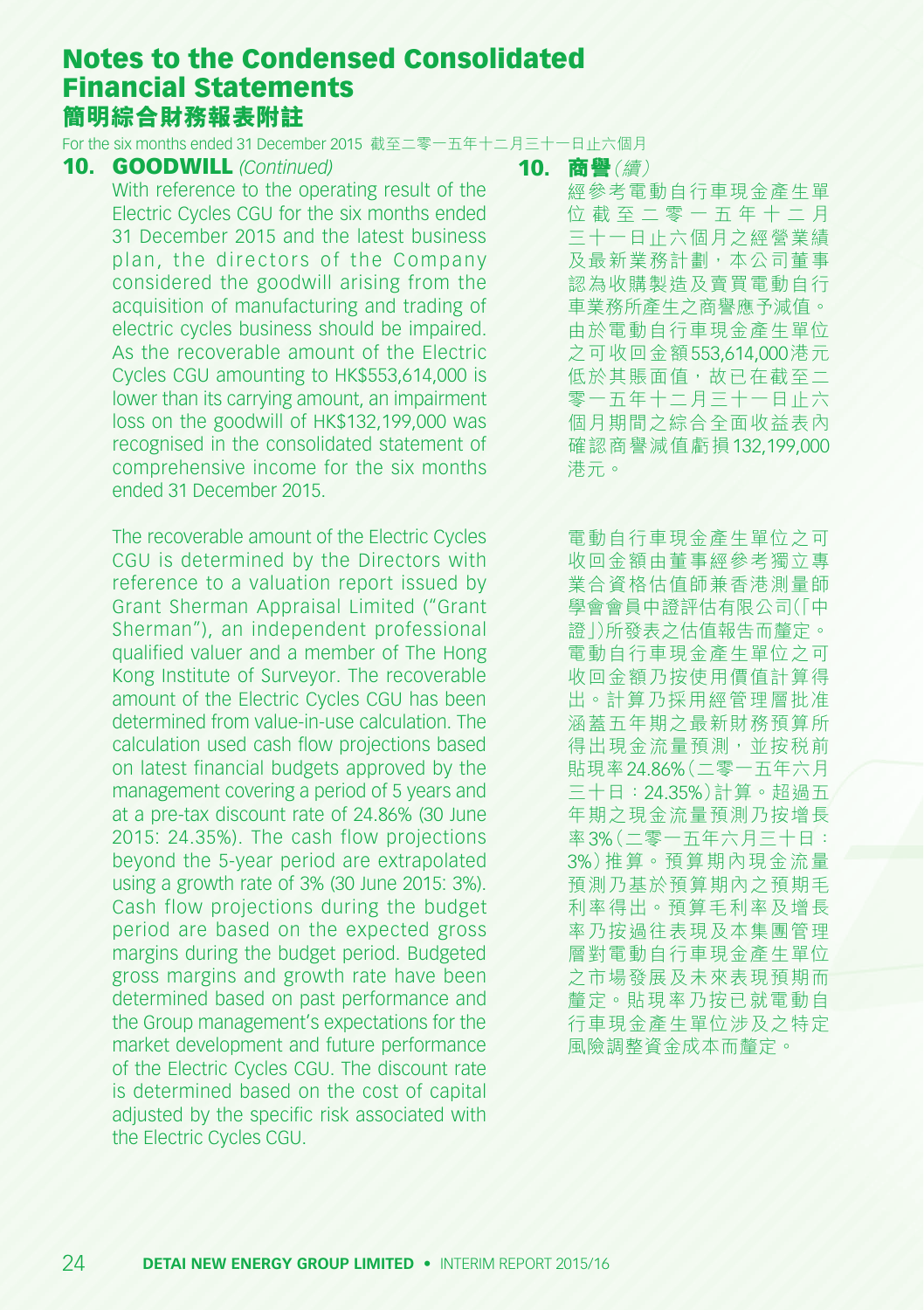For the six months ended 31 December 2015 截至二零一五年十二月三十一日止六個月

11. AVAILABLE-FOR-SALE INVESTMENT/DERIVATIVE FINANCIAL INSTRUMENT

On 4 September 2015, Noble Advantage Limited ("Noble Advantage"), a direct whollyowned subsidiary of the Company, entered into a subscription agreement (the "Subscription Agreement") with Integrated Capital Investments Limited ("Integrated Capital"), which is an independent third party of the Group. Pursuant to the terms of the Subscription Agreement, Noble Advantage has agreed to subscribe for and Integrated Capital has agreed to issue, the 3-year 3.65% coupon convertible bonds at the subscription price which is equal to the principal amount of the convertible bonds of HK\$388,000,000 (the "Convertible Bonds"). All conditions precedent under the Subscription Agreement have been fulfilled and the completion of the subscription (the "Completion") took place on 24 December 2015 in accordance with the terms and conditions of the Subscription Agreement. The Convertible Bonds have been issued to Noble Advantage by Integrated Capital.

The Convertible Bonds contain debt component and conversion option. The fair value of debt component and conversion option of the Convertible Bonds are determined by the Directors with reference to the valuation performed by Grant Sherman.

11. **可供出售投資╱衍生金融 工具**

> 於二零一五年九月四日,本公 司之直接全資附屬公司Noble Advantage Limited(「Noble Advantage」)與本集團之獨立第 方 Integrated Capital Investments Limited (「Integrated Capital」)訂立認購 協議(「認購協議」)。根據認購 協議之條款, Noble Advantage 同意認購而Integrated Capital同 意按認購價(相等於可換股債券 本 金 額388,000,000港 元)發 行 三年期3.65厘票息可換股債券 (「可換股債券」)。認購協議項 下所有先決條件已獲達成,故 認購事項已於二零一五年十二 月二十四日根據認購協議之條 款及條件完成(「完成」)。可換 股債券已由Integrated Capital發 行予Noble Advantage。

可換股債券包含債務部分及兌 換權。可換股債券之債務部分 及兌換權之公平值由董事經參 考中證所作出之估值而釐定。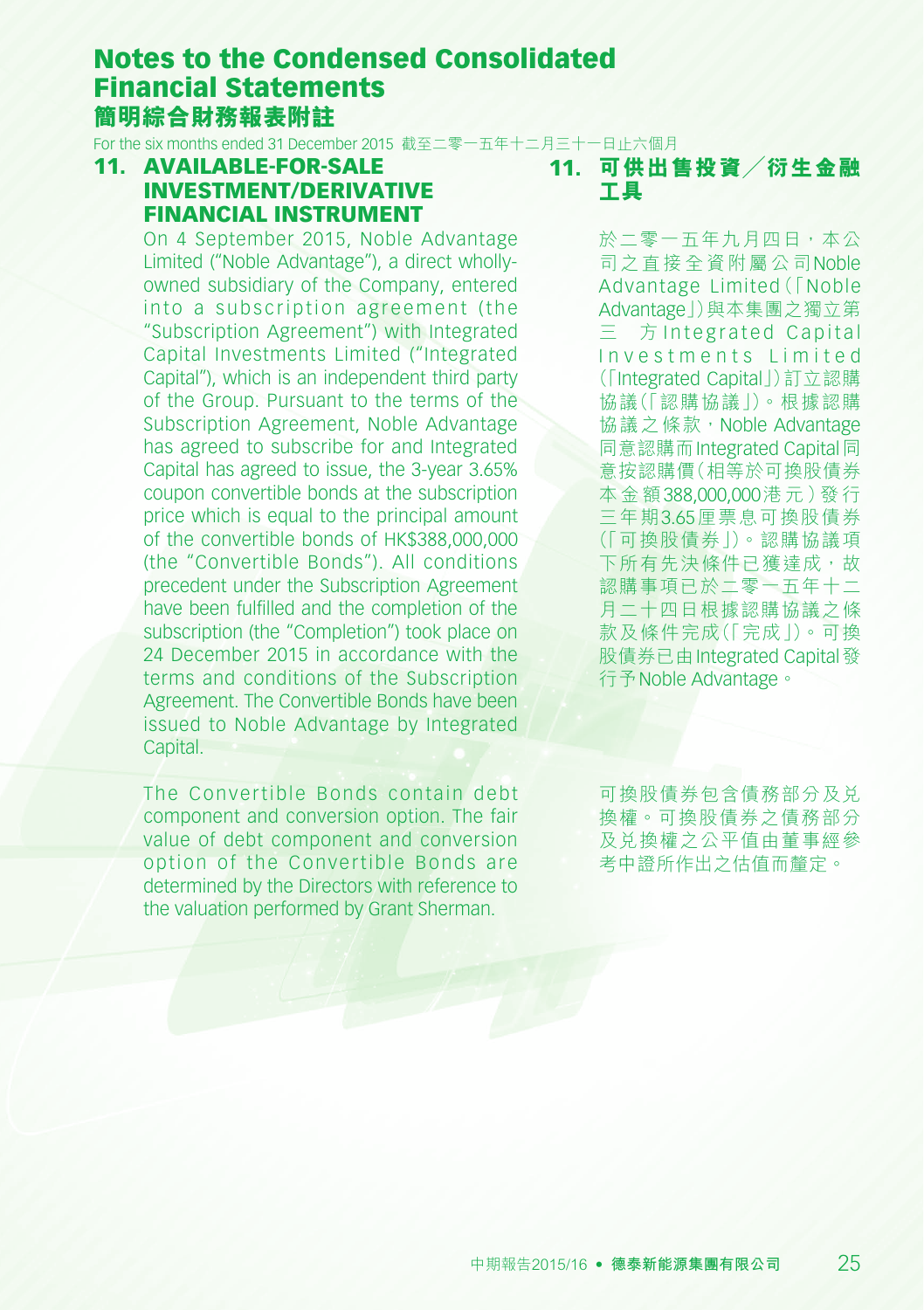For the six months ended 31 December 2015 截至二零一五年十二月三十一日止六個月

### 11. AVAILABLE-FOR-SALE INVESTMENT/DERIVATIVE FINANCIAL INSTRUMENT

# 11. **可供出售投資╱衍生金融**

**工具**(續)

*(Continued)* The fair value of the debt component and the conversion option of the Convertible Bonds are determined by using the discounted cash flow method and the binominal model respectively, with the following key assumptions:

| Fair value of shares of        | HK\$680,702 per share |
|--------------------------------|-----------------------|
| <b>Integrated Capital</b>      |                       |
| Conversion price               | HK\$680,702 per share |
| Risk free interest rate        | 0.116%                |
| Time to maturity               | 3 years               |
| <b>Expected volatility</b>     | 31.77%                |
| <b>Expected dividend yield</b> | 0%                    |
| Discount rate                  | 25.24%                |
| Conversion period              | On the Maturity Date  |
|                                |                       |

The fair value of the conversion option of the Convertible Bonds on the date of the Completion was estimated to be HK\$165,590,000 and is recorded under noncurrent assets as derivative financial instrument. The remaining balance of HK\$222,410,000, representing the difference between the cash consideration paid on the Convertible Bonds of HK\$388,000,000 and the fair value of the conversion option of HK\$165,590,000, was accounted for as debt component of the Convertible Bonds and is recorded under non-current assets as available-for-sale investment.

可換股債券之債務部分及兌換 權之公平值乃按貼現現金流量 法及二項式模式釐定,其主要 假設如下:

| <b>Integrated Capital</b><br>股份之公平值 | 每股680,702港元 |
|-------------------------------------|-------------|
| 兑换價                                 | 每股680,702港元 |
| 無風險息率                               | 0.116%      |
| 到期日                                 | 3年          |
| 預期波幅                                | 31.77%      |
| 預期股息收益                              | 0%          |
| 貼現率                                 | 25.24%      |
| 兑换期                                 | 日脚假分        |

可換股債券兌換權於完成日期 之公平值估計為165,590,000港 元,並記入非流動資產項下之 衍生金融工具。222,410,000港 元之結餘指就可換股債券所支 付為數388,000,000港元之現金 代價與165,590,000港元之兌換 股公平值兩者間之差額,有關 差額按可換股債券之債務部分 入賬,並記入非流動資產項下 之可供出售投資。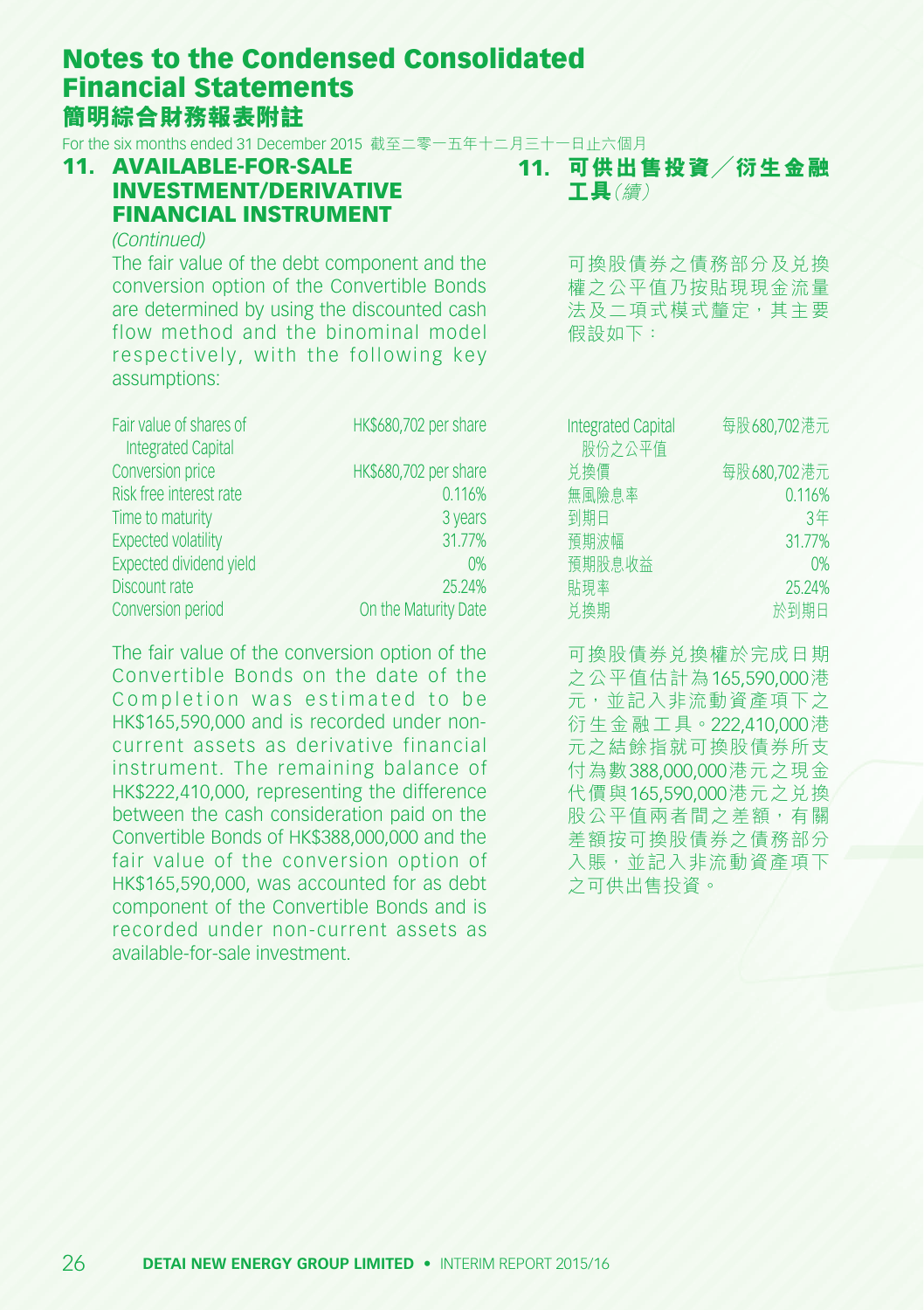For the six months ended 31 December 2015 截至二零一五年十二月三十一日止六個月

### 11. AVAILABLE-FOR-SALE INVESTMENT/DERIVATIVE FINANCIAL INSTRUMENT

#### *(Continued)*

With respect to the passage of a short period of time, the Directors are of the opinion that the change in the fair value of the debt component and the conversion option of the Convertible Bonds between the date of the Completion (i.e. 24 December 2015) and period end date (i.e. 31 December 2015) is considered as minimal.

The fair value of the debt component and the conversion option of the Convertible Bonds are Level 3 recurring fair value measurement. There is no transfer under the fair value hierarchy classification during the six months ended 31 December 2015.

The key significant unobservable inputs to determine the fair value of the conversion option of the Convertible Bonds are the fair value of shares of Integrated Capital and expected volatility. An increase in the fair value of shares of Integrated Capital and expected volatility would result in an increase in the fair value measurement of the conversion option of the Convertible Bonds, and vice versa.

The other key significant unobservable inputs to determine the fair value of the debt component of the Convertible Bonds is the discount rate. An increase in the discount rate would result in a decrease in the fair value measurement of the debt component of the Convertible Bonds, and vice versa.

11. **可供出售投資╱衍生金融 工具**(續)

> 由於僅經過一段短時間,董事 認為,於完成日期(即二零一五 年十二月二十四日)至期結日(即 二零一五年十二月三十一日)期 間之可換股債券之債務部分及 兌換權之公平值變動甚微。

> 可換股債券之債務部分及兌換 權之公平值屬第3級經常性公平 值計量。截至二零一五年十二 月三十一日止六個月,公平值 等級分類並無轉撥。

> 釐定可換股債券兑換權之公平 值之主要重大不可觀察輸入數 據為Integrated Capital股份之公 平 值 及 預 期 波 幅。Integrated Capital股份之公平值及預期波 幅上升將令可換股債券兌換權 之公平值計量有所增加,反之 亦然。

> 釐定可換股債券債務部分之公 平值之其他主要重大不可觀察 輸入數據為貼現率。貼現率上 升將令可換股債券債務部分之 公平值計量有所減少,反之亦 然。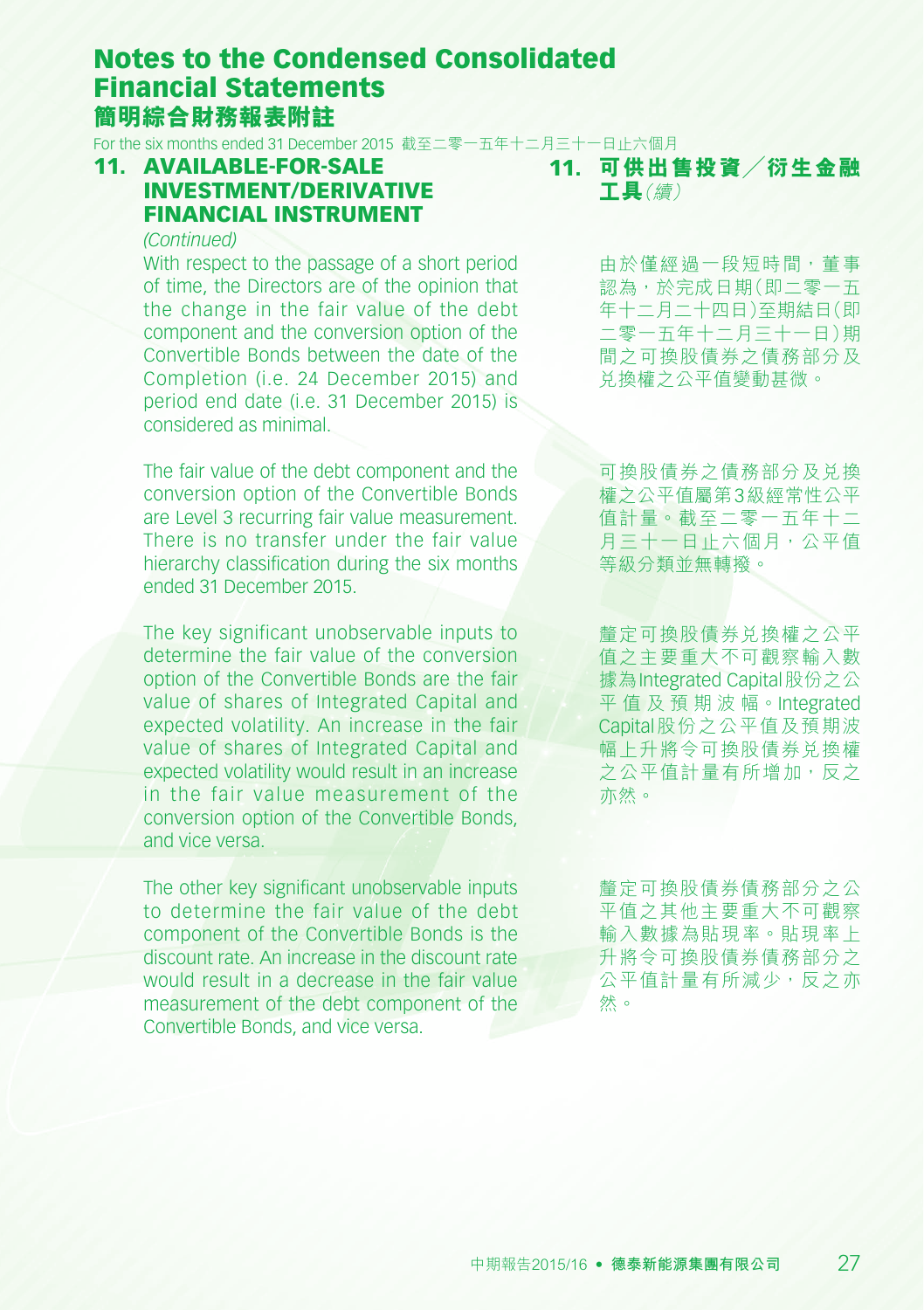For the six months ended 31 December 2015 截至二零一五年十二月三十一日止六個月

12. TRADE RECEIVABLES, OTHER RECEIVABLES, DEPOSITS AND PREPAYMENTS

12. **貿易應收賬項、其他應收 款項、按金及預付款項**

Included in the Group's trade receivables, other receivables, deposits and prepayments were trade receivables of HK\$42,745,000 (30 June 2015: HK\$44,430,000). The Group allows an average credit period of 0 to 90 days to its trade receivables.

本集團之貿易應收賬項、其他 應收款項、按金及預付款項包 括 貿 易 應 收 賬 項42,745,000港 元(二 零 一 五 年 六 月 三 十 日: 44,430,000港元)。本集團就貿 易應收賬項給予之平均信貸期 介乎0至90日。

|                                     |          | 31 December     | 30 June         |
|-------------------------------------|----------|-----------------|-----------------|
|                                     |          | 2015            | 2015            |
|                                     |          | 二零一五年           | 二零一五年           |
|                                     |          | 十二月三十一日         | 六月三十日           |
|                                     |          | <b>HK\$'000</b> | <b>HK\$'000</b> |
|                                     |          | 千港元             | 千港元             |
|                                     |          | (Unaudited)     | (Audited)       |
|                                     |          | (未經審核)          | (經審核)           |
|                                     |          |                 |                 |
| Trade receivables                   | 貿易應收賬項   | 87.876          | 91.709          |
| Less: Provision for impairment loss | 減:減值虧損撥備 | (45.131)        | (47, 279)       |
|                                     |          |                 |                 |
| Trade receivables, net              | 貿易應收賬項淨額 | 42.745          | 44.430          |
|                                     |          |                 |                 |

The aging analysis of trade receivables, net of allowance for doubtful debts, based on invoice date, is as follows:

按發票日期已扣除呆賬撥備後 之貿易應收賬項賬齡分析如下:

|                                                                |                                   | 31 December<br>2015<br>二零一五年<br>十二月三十一日<br><b>HK\$'000</b><br>千港元<br>(Unaudited)<br>(未經審核) | $30$ June<br>2015<br>二零一五年<br>六月三十日<br><b>HK\$'000</b><br>千港元<br>(Audited)<br>(經審核) |
|----------------------------------------------------------------|-----------------------------------|--------------------------------------------------------------------------------------------|-------------------------------------------------------------------------------------|
| Within 30 days<br>31-60 days<br>$61 - 90$ days<br>Over 90 days | 30日内<br>31至60日<br>61至90日<br>90日以上 | 196<br>53<br>33<br>42,463<br>42.745                                                        | 63<br>25<br>135<br>44,207<br>44,430                                                 |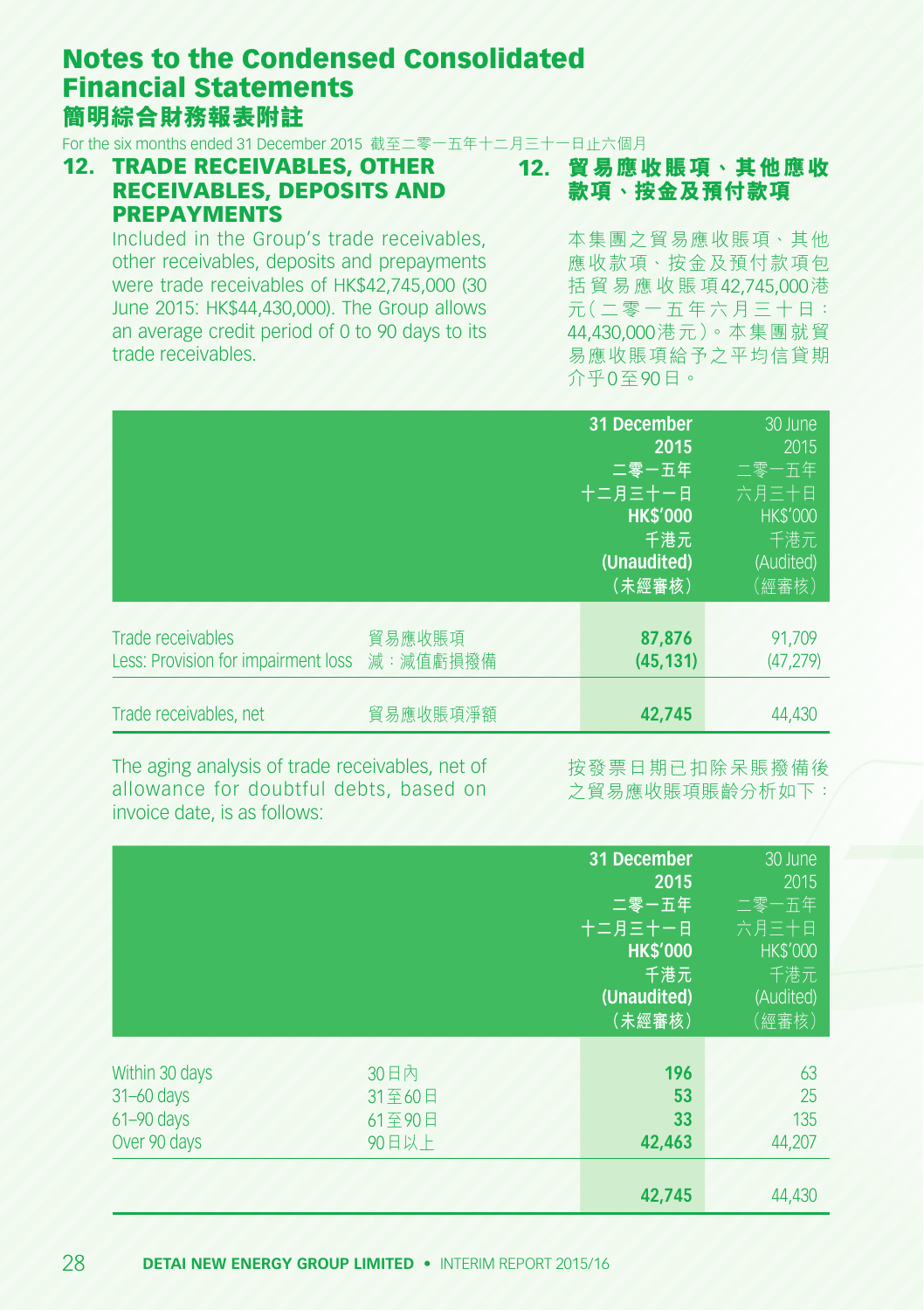**簡明綜合財務報表附註** 

For the six months ended 31 December 2015 截至二零一五年十二月三十一日止六個月

#### 13. LOANS RECEIVABLE

13. **應收貸款**

|                                                | 31 December     | 30 June        |
|------------------------------------------------|-----------------|----------------|
|                                                | 2015            | 2015           |
|                                                | 二零一五年           | 二零一五年          |
|                                                | 十二月三十一日         | 六月三十日          |
|                                                | <b>HK\$'000</b> | <b>HKS'000</b> |
|                                                | 千港元             | 千港元            |
|                                                | (Unaudited)     | (Audited)      |
|                                                | (未經審核)          | (經審核)          |
| Gross loans and interest receivables 應收貸款及利息總額 | 79.907          | 208,940        |
| Less: Provision for impairment loss 減: 減值虧損撥備  | (8, 476)        | (8,776)        |
|                                                |                 |                |
|                                                | 71,431          | 200.164        |

As at 31 December 2015, there were six (30 June 2015: five) loans receivable with gross principal amount of HK\$76,575,000 (30 June 2015: HK\$206,875,000) in aggregate and related gross interest receivables of HK\$3,332,000 (30 June 2015: HK\$2,065,000) due from independent third parties. These loans are interest-bearing at rates ranging from 10% to 12% (30 June 2015: 7% to 18%) per annum. All the loans were repayable within twelve months from the end of the reporting period and therefore were classified as current assets as at 31 December 2015 and 30 June 2015.

於二零一五年十二月三十一日, 共有六筆(二零一五年六月三十 日: 五 筆 )本 金 總 額 合 共 76,575,000港元(二零一五年六 月三十日:206,875,000港元)及 相關應收利息總額3,332,000港 元(二 零 一 五 年 六 月 三 十 日: 2,065,000港元)之應收獨立第三 方貸款。該等貸款按每年10厘 至12厘(二零一五年六月三十 日:7厘至18厘)計息。所有貸 款須於報告期末之後十二個月 內償還,故於二零一五年十二 月三十一日及二零一五年六月 三十日獲分類為流動資產。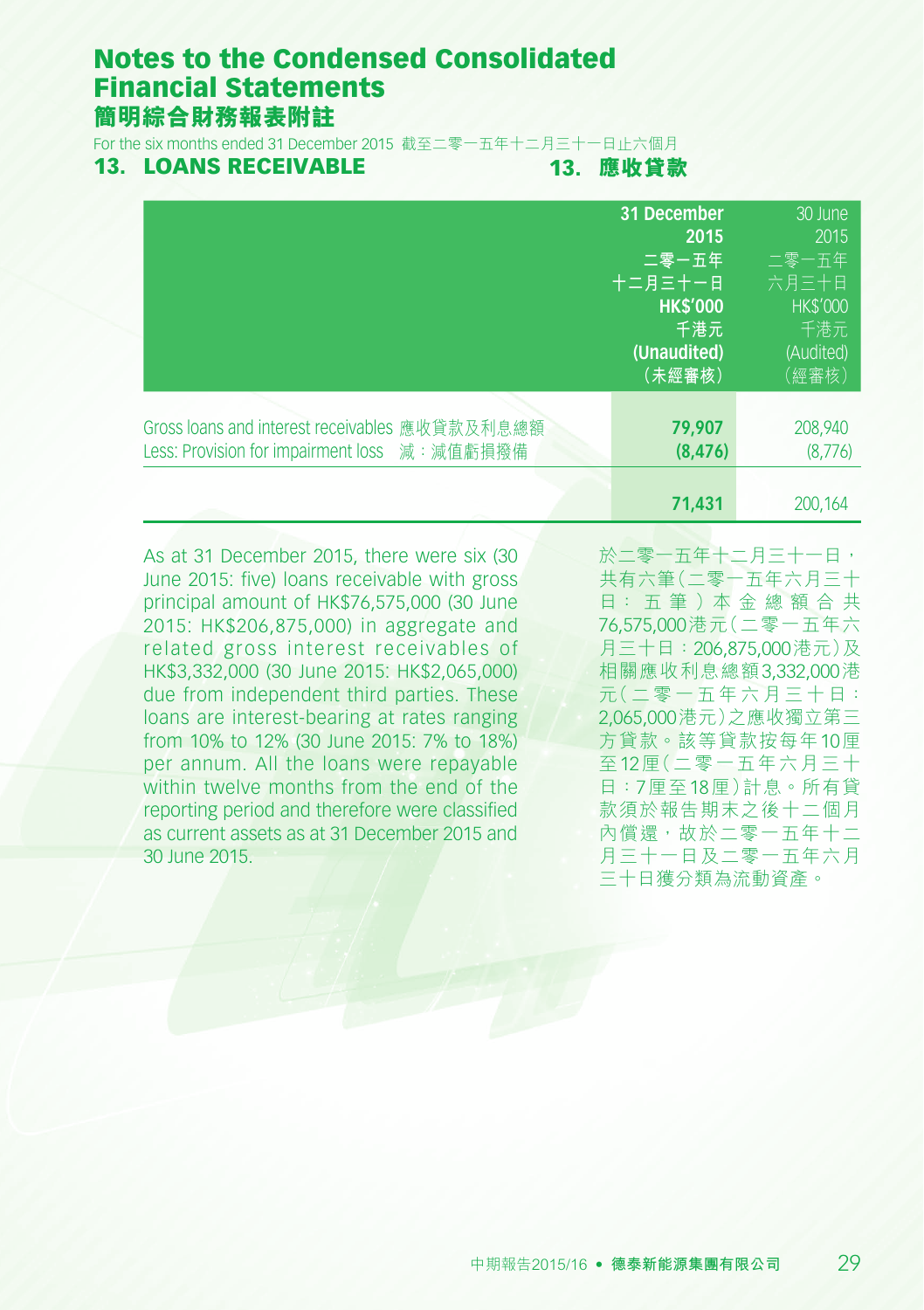For the six months ended 31 December 2015 截至二零一五年十二月三十一日止六個月

#### 14. FINANCIAL ASSETS AT FAIR VALUE THROUGH PROFIT OR LOSS

14. **按公平值計入損益之金融 資產**

|                                                                                                                                                              | 31 December<br>2015<br>二零一五年<br>十二月三十一日<br><b>HK\$'000</b><br>千港元<br>(Unaudited)<br>(未經審核) | 30 June<br>2015<br>二零一五年<br>六月三十日<br><b>HK\$'000</b><br>千港元<br>(Audited)<br>(經審核) |
|--------------------------------------------------------------------------------------------------------------------------------------------------------------|--------------------------------------------------------------------------------------------|-----------------------------------------------------------------------------------|
| Hong Kong listed equity<br>按公平值計量之香港上市<br>investments, at fair value (note a)<br>股本投資(附註a)<br>Contingent consideration<br>應付或然代價(附註b)<br>receivable (note b) | 123.055<br>62,485                                                                          | 215,519                                                                           |
|                                                                                                                                                              | 185,540                                                                                    | 215.519                                                                           |

Notes:

附註:

#### **(a) HONG KONG LISTED EQUITY INVESTMENTS**

The fair values of listed securities are based on quoted market prices (i.e. Level 1 input). There is no transfer under the fair value hierarchy classification during the six months ended 31 December 2015.

For the six months ended 31 December 2015, a loss on change in fair value of financial asset at fair value through profit or loss of HK\$67,463,000 (six months ended 31 December 2014: HK\$66,249,000) was recognised in the consolidated statement of comprehensive income.

**(a) 香港上市股本投資**

上市證券公平值按所報市價 釐定(即第1級輸入數據)。 截 至 二 零 一 五 年 十 二 月 三十一日止六個月,公平值 等級分類並無轉撥。

截 至 二 零 一 五 年 十 二 月 三十一日止六個月,按公平 值計入損益之金融資產公平 值 變 動 虧 損67,463,000港 元 ( 截 至 二 零 一 四 年 十 二 月 三 十 一 日 止 六 個 月: 66,249,000港元)於綜合全面 收益表內確認。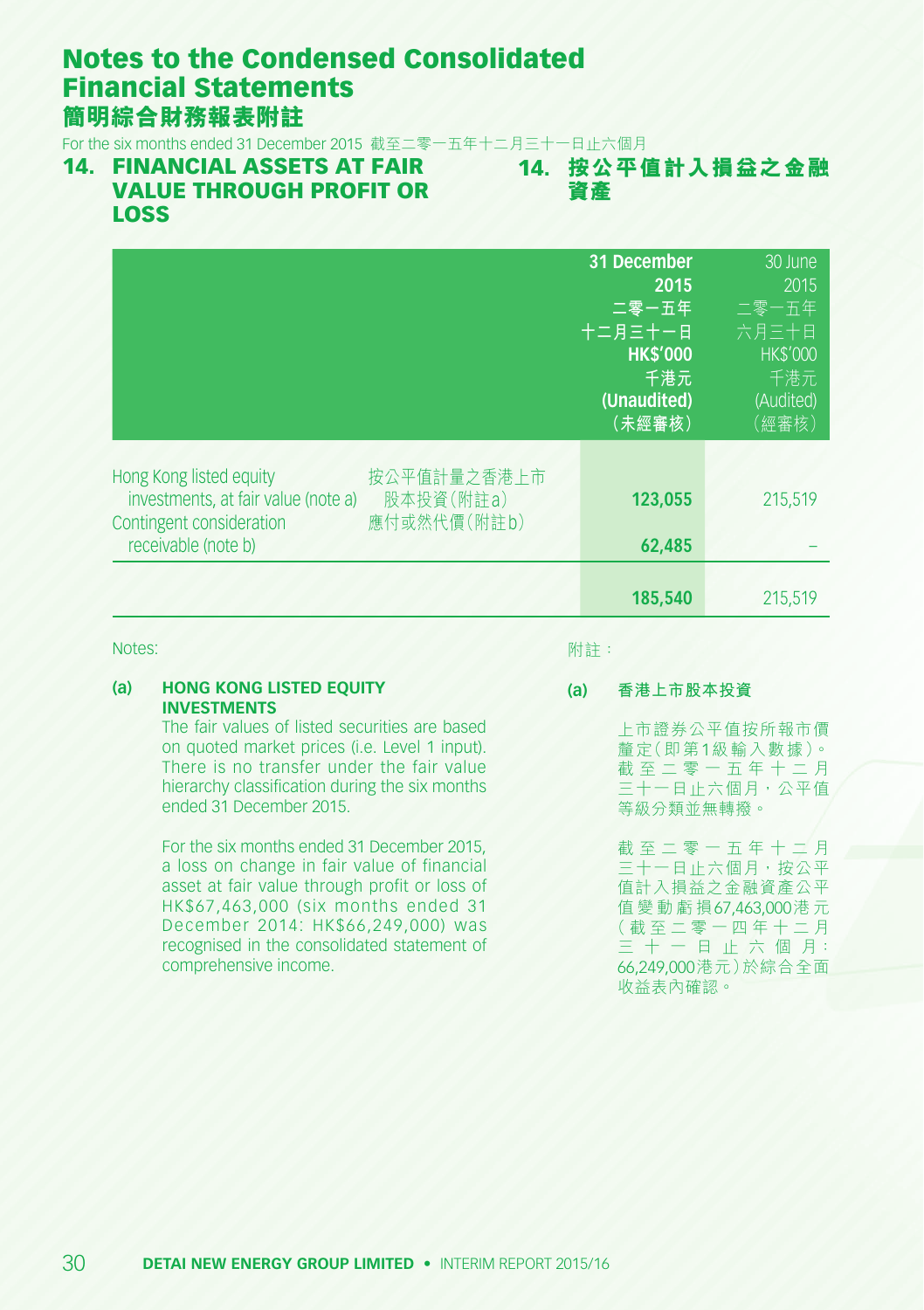For the six months ended 31 December 2015 截至二零一五年十二月三十一日止六個月 14. **按公平值計入損益之金融**

#### 14. FINANCIAL ASSETS AT FAIR VALUE THROUGH PROFIT OR LOSS *(Continued)*

**資產**(續)

Notes: *(Continued)*

#### **(b) CONTINGENT CONSIDERATION RECEIVABLE**

On 29 May 2015, the Company issued 700,000,000 consideration shares as the consideration for the acquisition of 85% issued share capital of the Delta Prestige Group.

Pursuant to the acquisition agreement, the vendor has irrevocably warranted and guaranteed to the Company that the aftertax audited consolidated net profit of Delta Prestige Group in accordance with Hong Kong generally accepted accounting principles for the year ending 30 June 2016 shall not be less than HK\$100,000,000 (the "Profit Target"). In case Delta Prestige Group cannot achieve the Profit Target, the vendor will compensate to the Company in cash. The compensation is calculated in accordance with the following formula:

The compensation  $=$  Profit Target  $-$  Audited net profit

If Delta Prestige Group records an audited net loss for the year ending 30 June 2016, the audited net profit will be deemed as zero for the purpose of calculation of the compensation.

附註:(續)

**(b) 應收或然代價**

於 二 零 一 五 年 五 月 二 十 九 日,本公司發行700,000,000 股代價股份,作為收購德泰 匯信集團85%已發行股本之 代價。

根據收購協議,賣方已向本 公 司 不 可 撤 回 地 保 證 及 擔 保,德泰匯信集團就截至二 零一六年六月三十日止年度 按香港公認會計原則編製之 除稅後經審核綜合純利將不 少於100,000,000港元(「溢利 目標」)。德泰匯信集團一旦 未能達到溢利目標,賣方將 向本公司作出現金補償。補 償按以下公式計算:

補償 = 溢利目標 – 經審核純 利

倘若德泰匯信集團於截至二 零一六年六月三十日止年度 錄得經審核虧損淨額,則就 計算補償而言經審核純利將 被視為零。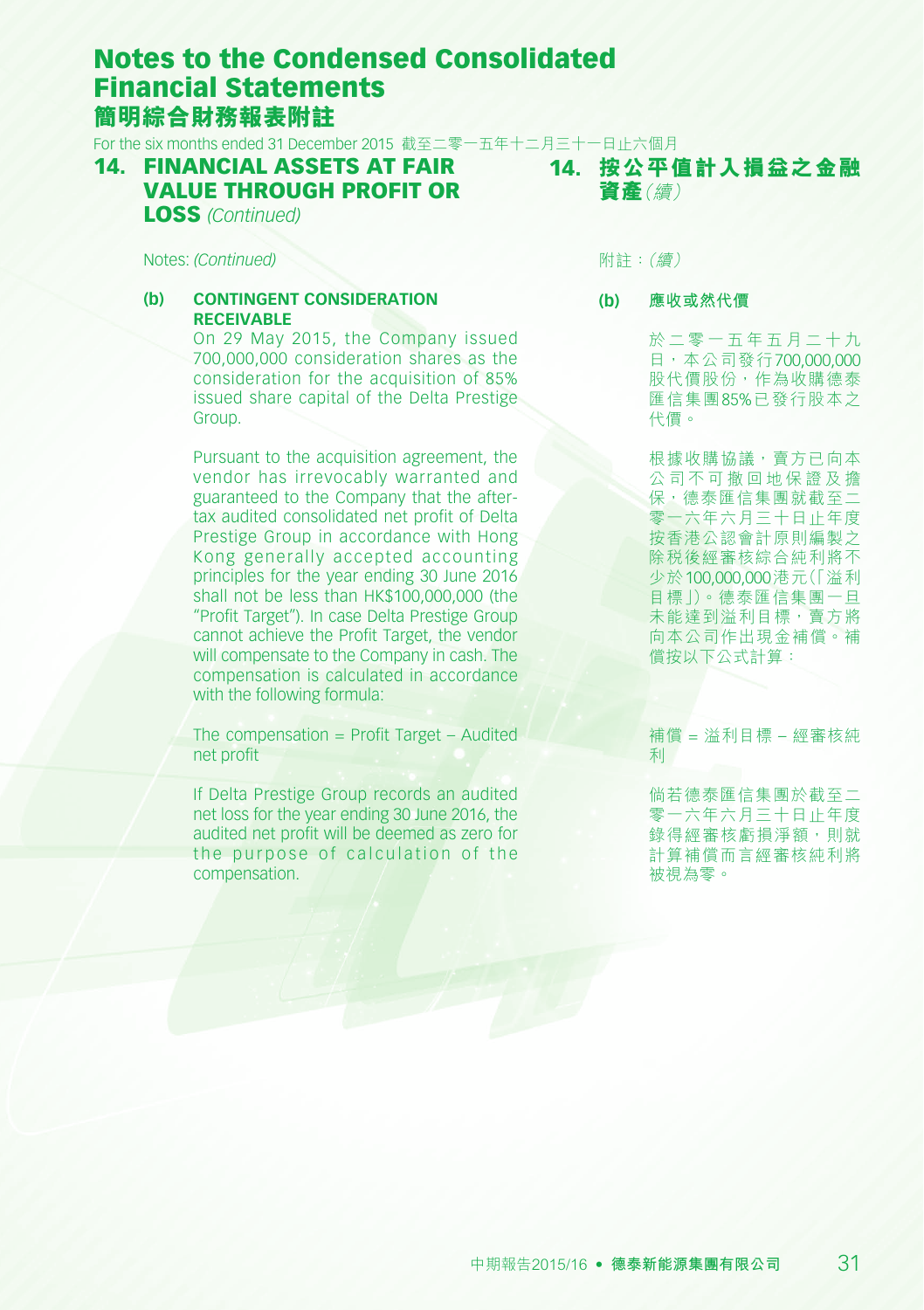For the six months ended 31 December 2015 截至二零一五年十二月三十一日止六個月 14. **按公平值計入損益之金融**

14. FINANCIAL ASSETS AT FAIR VALUE THROUGH PROFIT OR

LOSS *(Continued)*

Notes: *(Continued)*

#### **(b) CONTINGENT CONSIDERATION RECEIVABLE** *(Continued)*

As at 31 December 2015, with reference to the operating result of the Electric Cycle CGU for the six months ended 31 December 2015 and the latest business plan, the Directors are of the opinion that the electric cycles business is not likely to meet the Profit Target. The fair value of contingent consideration receivable is determined by the Directors with reference to a valuation report issued by Grant Sherman. The fair value of contingent consideration receivable has been determined from expected cashflow approach. The calculation used different scenarios of future cash flows with different assumptions about future outcomes. Each scenario is probability weighted, and its cash flows discounted at the rate of 4.35%. The fair value of contingent consideration receivable is the sum of the probability weighted discounted cash flows of each scenario. Cash flow projection during the budget period are based on past performance and the Group management's expectations for the market development and future performance of the Electric Cycles CGU.

The fair value gain of contingent consideration receivable during the six months ended 31 December 2015 amounted to HK\$62,485,000 (six months ended 31 December 2014: Nil), which has been recognised in the consolidated statement of comprehensive income.

The fair value of contingent consideration receivable is a Level 3 recurring fair value measurement. There is no transfer under the fair value hierarchy classification during the six months ended 31 December 2015.

附註:(續)

**資產**(續)

**(b) 應收或然代價**(續)

於二零一五年十二月三十一 日,經參考電動自行車現金 產 生 單 位 截 至 二 零 一 五 年 十二月三十一日止六個月之 經營業績及最新業務計劃, 董事認為電動自行車業務不 可能達致溢利目標。應收或 然代價之公平值由董事經參 考中證所發表之估值報告而 釐定。應收或然代價之公平 值 已 按 預 期 現 金 流 量 法 釐 定。計算方法乃就有關未來 結果之不同假設利用未來現 金流量之不同情況。各情況 按可能性加權,而其現金流 量 乃 按 年 率4.35%貼 現。應 收或然代價之公平值為各情 況之可能性加權貼現現金流 量之總和。預算期內之現金 流量預測乃根據過往表現以 及本集團管理層對電動自行 車現金產生單位之市場發展 及未來表現釐定。

截 至 二 零 一 五 年 十 二 月 ー<br><sub>ニ</sub>十一日止六個月,應收或 然 代 價 之 公 平 值 收 益 為 62,485,000港 元( 截 至 二 零 一四年十二月三十一日止六 個月:無),並已於綜合全面 收益表內確認。

應收或然代價之公平值屬第3 級經常性公平值計量。截至 二零一五年十二月三十一日 止六個月,公平值等級分類 並無轉撥。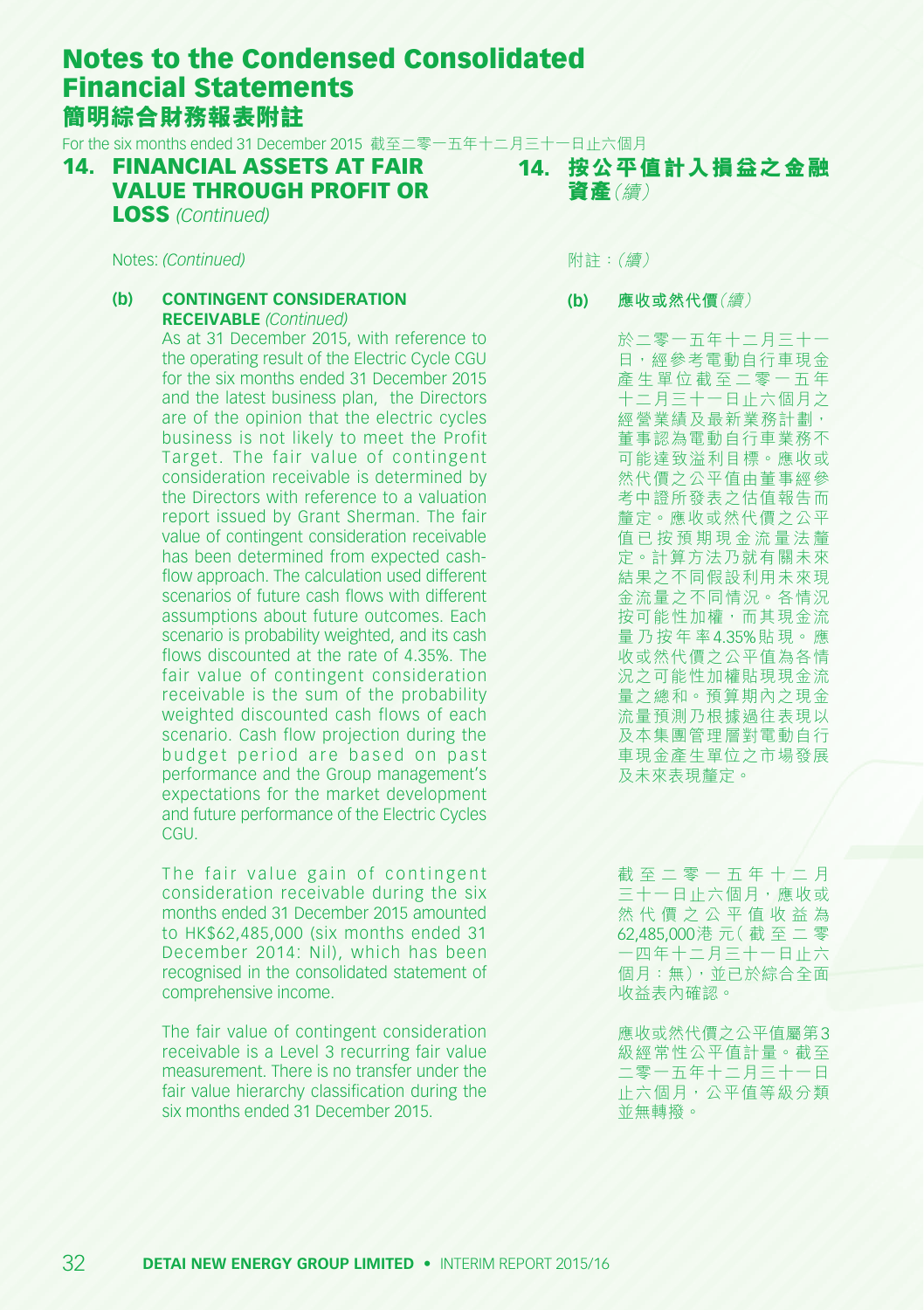For the six months ended 31 December 2015 截至二零一五年十二月三十一日止六個月 14. **按公平值計入損益之金融**

#### 14. FINANCIAL ASSETS AT FAIR VALUE THROUGH PROFIT OR LOSS *(Continued)*

Notes: *(Continued)*

#### **(b) CONTINGENT CONSIDERATION RECEIVABLE** *(Continued)* One of the key significant unobservable inputs to determine the fair value of contingent consideration receivable is the budgeted financial result of Delta Prestige Group for the year ending 30 June 2016.

A better actual financial result of Delta Prestige Group for the year ended 30 June 2016 would result in a decrease in the fair value measurement of contingent consideration receivable, and vice versa.

### 15. TRADE PAYABLES, OTHER ADVANCES AND ACCRUALS

Included in the Group's trade payables, other advances and accruals were trade payables of HK\$1,864,000 (30 June 2015: HK\$2,233,000). 附註:(續)

**資產**(續)

**(b) 應收或然代價**(續)

釐定應收或然代價之公平值 之其中一個主要輸入數據為 德泰匯信集團截至二零一六 年六月三十日止年度之預算 財務業績。

德 泰 匯 信 集 團 於 截 至 二 零 一六年六月三十日止年度之 實際財務業績理想將令應收 或 然 代 價 之 公 平 值 有 所 減 少,反之亦然。

#### 15. **貿易應付賬項、其他墊款 及應計費用**

本集團之貿易應付賬項、其他 墊款及應計費用包括貿易應付 賬 項1,864,000港 元(二 零 一 五 年 六 月 三 十 日:2,233,000港 元)。

The aging analysis of these trade payables, based on invoice date, is as follows:

按發票日期之貿易應付賬項賬 齡分析如下:

|                                                                    |                                   | 31 December<br>2015<br>二零一五年<br>十二月三十一日<br><b>HK\$'000</b><br>千港元<br>(Unaudited)<br>(未經審核) | 30 June<br>2015<br>二零一五年<br>六月三十日<br><b>HK\$'000</b><br>千港元<br>(Audited)<br>(經審核) |
|--------------------------------------------------------------------|-----------------------------------|--------------------------------------------------------------------------------------------|-----------------------------------------------------------------------------------|
| Within 30 days<br>$31 - 60$ days<br>$61 - 90$ days<br>Over 90 days | 30日内<br>31至60日<br>61至90日<br>90日以上 | 20<br>210<br>22<br>1,612<br>1,864                                                          | 490<br>1,743<br>2,233                                                             |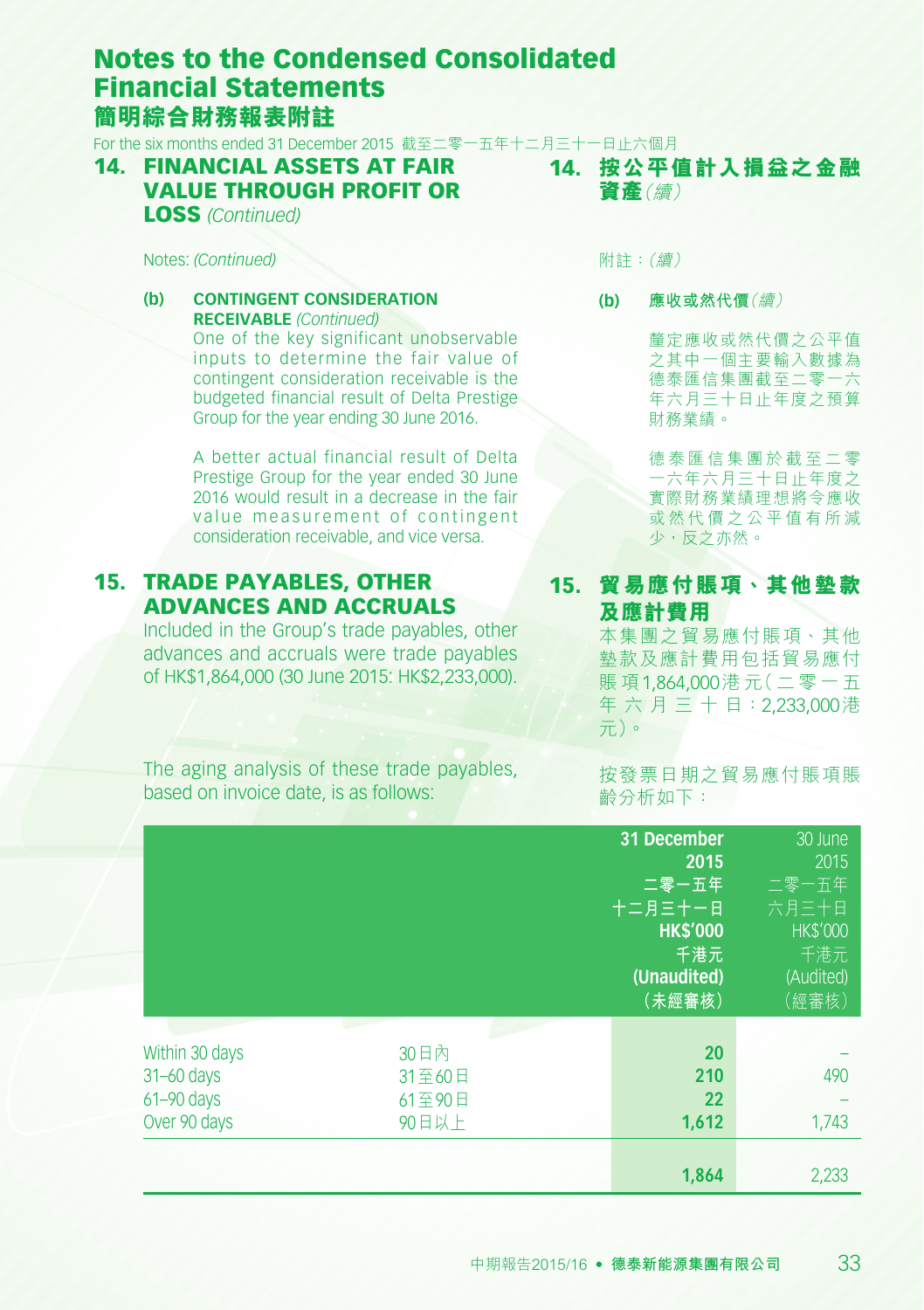For the six months ended 31 December 2015 截至二零一五年十二月三十一日止六個月<br>16. SHARE CAPITAL 16. 股本

### **16. SHARE CAPITAL**

|                                                                                                        |                                                 | <b>Number of</b><br>shares<br>股份數目<br>'000<br>千股 | <b>Amount</b><br>金額<br><b>HK\$'000</b><br>千港元 |
|--------------------------------------------------------------------------------------------------------|-------------------------------------------------|--------------------------------------------------|-----------------------------------------------|
| Ordinary shares of HK\$0.05<br>each at 30 June 2015 and<br>31 December 2015                            | 於二零一五年六月三十日及<br>二零一五年十二月三十一日<br>每股面值0.05 港元之普通股 |                                                  |                                               |
| Authorised:<br>As at 30 June 2015 and<br>31 December 2015                                              | 法定:<br>於二零一五年六月三十日及<br>二零一五年十二月三十一日             | 30,000,000                                       | 1,500,000                                     |
| Issued and fully paid:<br>As at 1 July 2015<br>Arising from issue of ordinary<br>shares on exercise of | 已發行及繳足:<br>於二零一五年十月一日<br>期內購股權獲行使時<br>發行普通股所產生  | 4,477,114                                        | 223,856                                       |
| share options during<br>the period                                                                     |                                                 | 6,000                                            | 300                                           |
| As at 31 December 2015                                                                                 | 於二零一五年十二月三十一日                                   | 4,483,114                                        | 224,156                                       |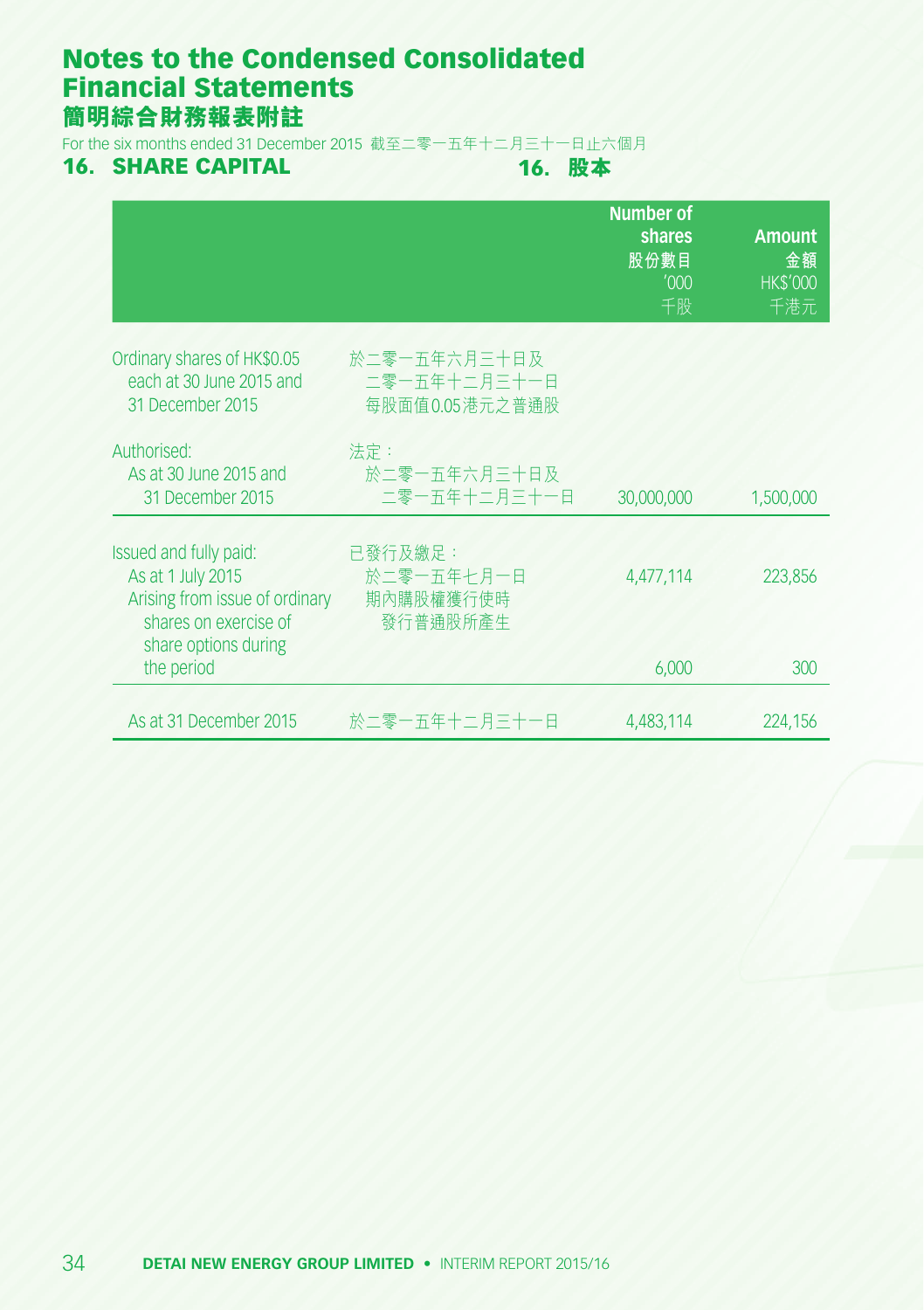For the six months ended 31 December 2015 截至二零一五年十二月三十一日止六個月

#### 17. LEASE COMMITMENTS **The Group as lessee**

# 17. **租賃承擔**

**本集團作為承租人**

As at the end of reporting period, the Group had commitment for future minimum lease payments under non-cancellable operating lease in respect of office premises which fall due as follows:

於報告期末,本集團就辦公室 物業於以下期間到期之不可撤 銷經營租賃應付之未來最低租 金如下:

|                              |            | 31 December     | 30 June         |
|------------------------------|------------|-----------------|-----------------|
|                              |            | 2015            | 2015            |
|                              |            | 二零一五年           | 二零一五年           |
|                              |            | 十二月三十一日         | 六月三十日           |
|                              |            | <b>HK\$'000</b> | <b>HK\$'000</b> |
|                              |            | 千港元             | 千港元             |
|                              |            | (Unaudited)     | (Audited)       |
|                              |            | (未經審核)          | (經審核)           |
|                              |            |                 |                 |
| Within one year              | 一年內        | 12,693          | 12,704          |
| In the second to fifth years | 第二至第五年     |                 |                 |
| inclusive                    | (首尾兩年包括在內) | 21,193          | 22,195          |
|                              |            |                 |                 |
|                              |            | 33,886          | 34,899          |

Lease was negotiated for a term of three to five years and rentals are fixed for such period. None of the leases include contingent rentals.

租賃之議定年期為三至五年, 而租期內之租金固定。概無租 賃包括或然租金。

### 18. CAPITAL COMMITMENTS

18. **資本承擔**

|                                                                                                           |                                   | 31 December<br>2015<br>二零一五年<br>十二月三十一日<br><b>HK\$'000</b><br>千港元<br>(Unaudited)<br>(未經審核) | $30 \text{ June}$<br>2015<br>二零一五年<br>六月三十日<br><b>HK\$'000</b><br>千港元<br>(Audited)<br>(經審核) |
|-----------------------------------------------------------------------------------------------------------|-----------------------------------|--------------------------------------------------------------------------------------------|---------------------------------------------------------------------------------------------|
| Capital expenditure contracted<br>but not provided for:<br>- purchase of property,<br>plant and equipment | 已訂約但未撥備之<br>資本開支:<br>一 購置物業、廠房及設備 | 363                                                                                        | 1.469                                                                                       |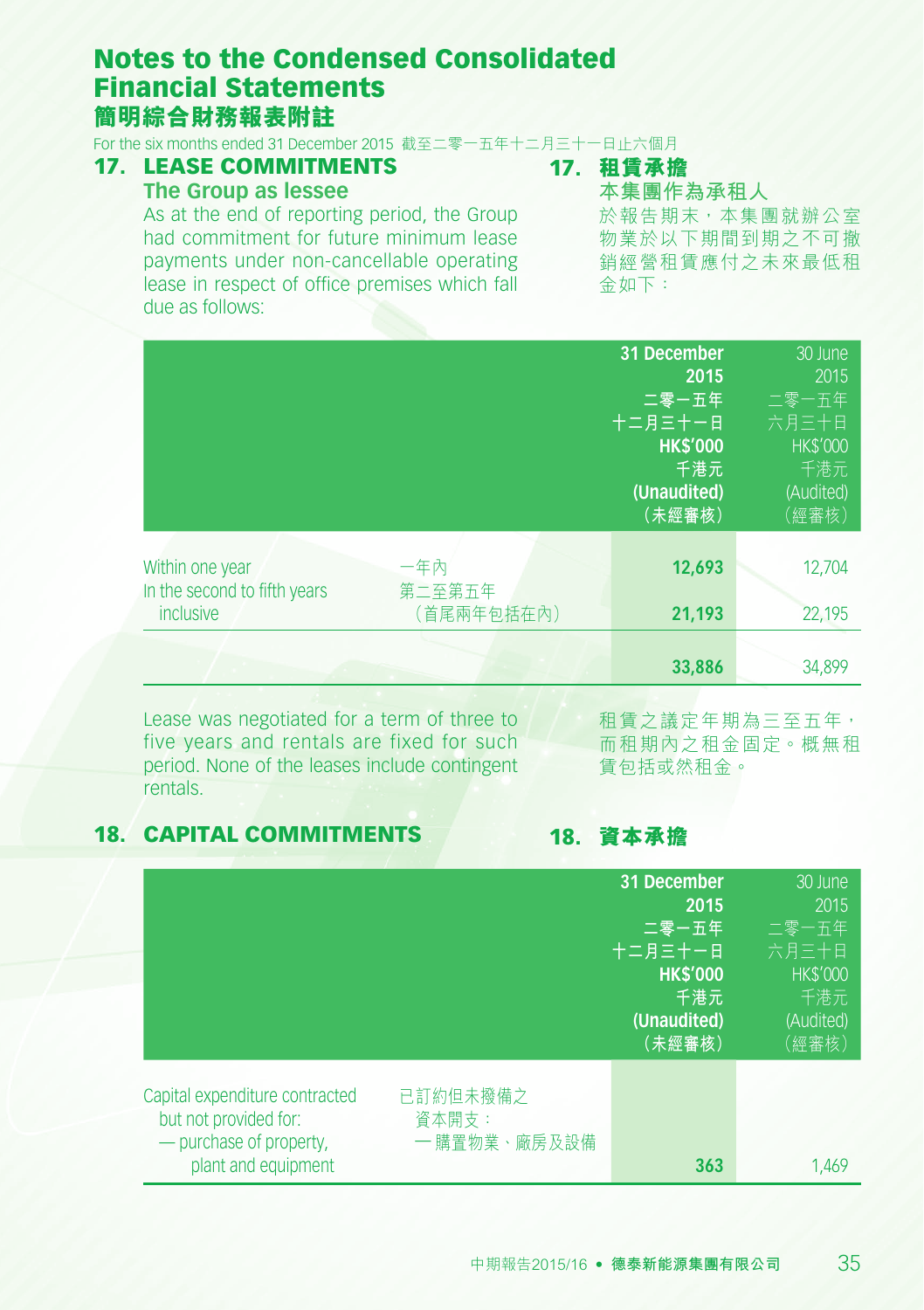For the six months ended 31 December 2015 截至二零一五年十二月三十一日止六個月

### 19. RELATED PARTY TRANSACTIONS

In addition to the transactions detailed elsewhere in these unaudited condensed consolidated interim financial statements, the following transaction was carried out with a related party in normal course of the Group's business:

19. **有關連人士交易** 除該等未經審核簡明綜合中期 財務報表其他部分所詳述之交 易外,於本集團一般業務過程 中與有關連人士進行之交易如 下:

|                                                                                 |                            | For the six months<br>ended 31 December<br>截至十二月三十一日止六個月<br>2015<br>二零一五年<br><b>HK\$'000</b><br>千港元<br>(Unaudited)<br>(未經審核) | 2014<br>二零一四年<br><b>HK\$'000</b><br>千港元<br>(Unaudited)<br>(未經審核) |
|---------------------------------------------------------------------------------|----------------------------|------------------------------------------------------------------------------------------------------------------------------|------------------------------------------------------------------|
| <b>Continuing operations</b><br>Corporate service fee<br>Financial advisory fee | 持續經營業務<br>企業服務費用<br>財務顧問費用 | 300<br>400                                                                                                                   | 300                                                              |
|                                                                                 |                            | 700                                                                                                                          | 300                                                              |

Corporate service fee and financial advisory fee were paid to related companies which is controlled by a Director.

## **Compensation of key management**

The key management of the Group comprises all Directors. The short-term benefits including the share-based payments were HK\$5,706,000 for the six months ended 31 December 2015 (six months ended 31 December 2014: HK\$2,250,000).

#### 20. EVENTS AFTER REPORTING **PERIOD**

There were no significant events occurred after the reporting period.

企業服務費用及財務顧問費用 乃支付予由一名董事控制之有 關連公司。

#### **主要管理人員報酬**

本集團主要管理人員包括全體 董事。截至二零一五年十二月 三十一日止六個月之短期福利 (包括股份付款)為5,706,000港 元( 截 至 二 零 一 四 年 十 二 月 三十一日止六個月:2,250,000 港元)。

#### 20. **報告期後事項**

於報告期後概無發生重大事項。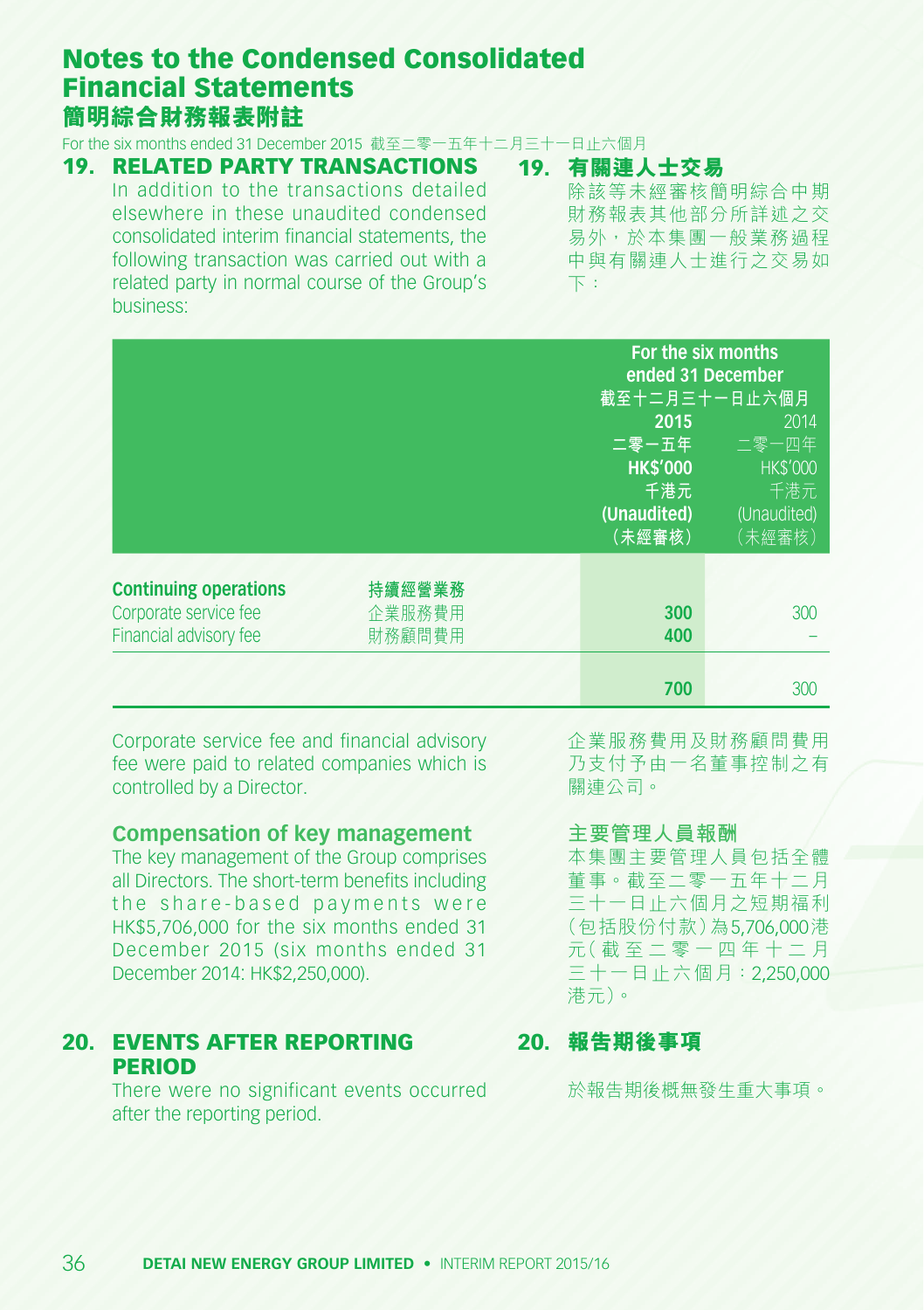#### FINANCIAL RESULTS AND BUSINESS REVIEW

The Group is currently engaged in four business segments, (i) manufacturing and trading of electric cycles; (ii) trading and distribution of liquor and wine; (iii) provision of money lending services; and (iv) investment in listed securities. For the six months ended 31 December 2015, the Group recorded a turnover of approximately HK\$10.4 million (six months ended 31 December 2014: approximately HK\$40.0 million). Loss for the period attributable to owners of the Company was approximately HK\$234.6 million (six months ended 31 December 2014: approximately HK\$48.7 million). Basic loss per share was approximately 5.23 HK cents (six months ended 31 December 2014: approximately 1.36 HK cents). The loss was mainly attributable to (i) the substantial decrease of turnover and gross profit margin of liquor and wine business, (ii) share-based payment expenses, (iii) absence of profit from discontinued operations and (iv) impairment loss on goodwill which partly offset a gain on change in fair value of contingent consideration receivable.

#### **Electric cycles business**

The turnover for the six months ended 31 December 2015 of the electric cycles business was approximately HK\$0.8 million and a segment loss of approximately HK\$146.2 million was recorded for the six months ended 31 December 2015. The loss was mainly attributed from the drop of turnover and the impairment of goodwill of approximately HK\$132.2 million. The impairment was mainly due to the unsatisfactory results of the electric cycles business. As a responsible manufacturer, producing and distributing products with high quality standard was always the Group's objective. In order to maintain the product quality, the Group procured materials from suppliers with stable and reliable quality but the procurement cost was comparatively higher. Furthermore, the Group had differentiated the cycles by designing and transforming cycles

#### **財務業績及業務回顧**

本集團現時從事四個業務分類:(i)製 造及買賣電動自行車;(ii)買賣及分銷 酒類產品;(iii)提供借貸服務;及(iv) 上市證券投資。截至二零一五年十二 月三十一日止六個月,本集團錄得營 業額約10,400,000港元(截至二零一四 年十二月三十一日止六個月:約 40,000,000港元)。本公司擁有人應佔 期內虧損約為234,600,000港元(截至 二零一四年十二月三十一日止六個 月:約48,700,000港元)。每股基本虧 損 約 為5.23港 仙( 截 至 二 零 一 四 年 十二月三十一日止六個月:約1.36港 仙)。虧損主要由於(i)酒類產品業務之 營業額及毛利率大幅減少;(ii)股份付 款開支;(iii)並無錄得已終止經營業務 之溢利;及(iv)商譽減值虧損,局部抵 銷應收或然代價之公平值變動收益。

#### **電動自行車業務**

電動自行車業務截至二零一五年十二 月三十一日止六個月之營業額約為 800,000港元,而截至二零一五年十二 月三十一日止六個月則錄得分類虧損 約146,200,000港元。虧損主要由於營 業 額 下 跌 及 錄 得 商 譽 減 值 約 132,200,000港元。減值主要由於電動 自行車業務之業績未如理想。作為負 責任之製造商,本集團一直以生產及 分銷具高品質標準之產品為目標。為 維持產品質素。本集團向穩健可靠之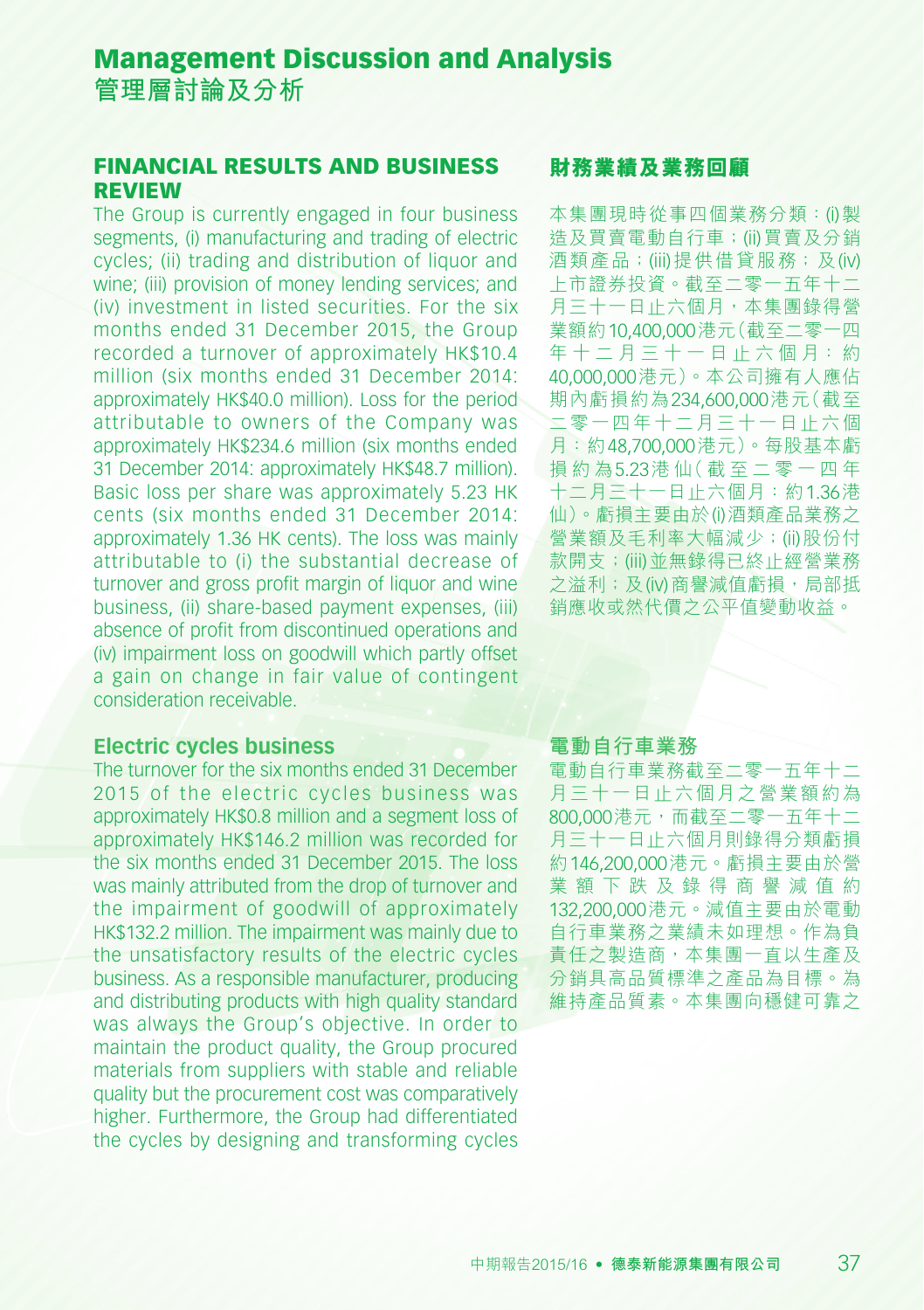with fashionable design and advanced technology, like the solar-powered cycles. The selling price of the cycles produced was comparatively higher than those produced by local manufacturers with less attractive appearance, lower quality and without any advanced technology. The solar-powered cycles were newly developed and new to the electric cycles market. The Group had strived to enhance the brand recognition and market penetration by various marketing activities, including but not limited to participation in the local exhibitions, road show sales and sponsor to the local carnivals. However, due to the slowdown of the Chinese economy and the tumbling of the Chinese stock market during the second half of 2015, the purchasing pattern of the general public became conservative that the intention for purchasing products with high quality and advanced technology was less. The sale of the electric cycles during the second half of 2015 was short of the Group's expectation at the time of the acquisition completed. The recoverable amount of the electric cycles business as assessed by an independent valuer was reduced and an impairment of goodwill was recognised for the six months ended 31 December 2015.

Pursuant to the acquisition agreement dated 26 April 2015, the vendor has irrevocably warranted and guaranteed to the Company that the after-tax audited consolidated net profit of Delta Prestige Group in accordance with Hong Kong generally accepted accounting principles for the year ending 30 June 2016 shall not be less than HK\$100 million. In case Delta Prestige Group cannot achieve the Profit Target, the vendor will compensate to the Company in cash. As at 31 December 2015, the Directors are of the opinion that the electric cycles business is not likely to meet the Profit Target. Therefore, a gain on fair value of contingent consideration receivable of approximately HK\$62.5 million was recognised for the six months ended 31 December 2015.

供應商採購原材料,惟採購成本相對 較高。此外,本集團透過以時尚設計 及先進技術設計及改造自行車,生產 出自成一格之自行車,例如太陽能自 行車。所生產自行車之售價較本地生 產商所生產外觀遜色、低品質及低技 術之自行車之售價相對較高。太陽能 自行車為新開發產品,新打入電動自 行車市場。本集團致力透過各類市場 推廣活動(包括但不限於參與本地展 覽、路展銷售及贊助本地嘉年華)提 升品牌認受性及市場滲透率。然而, 由於中國經濟放緩及中國股票市場於 二零一五年下半年暴跌,普羅大眾之 購買模式轉趨保守,對高品質及高技 術產品之購買意欲減少。電動自行車 於二零一五年下半年之銷售遜於本集 團在收購事項完成時作出之預估。截 至二零一五年十二月三十一日止六個 月,獨立估值師所評估電動自行車業 務之可收回金額有所減少,並已確認 商譽減值。

根據日期為二零一五年四月二十六日 **之收購協議,賣方不可撤回地向本公** 司保證及擔保,德泰匯信集團就截至 二零一六年六月三十日止年度按香港 公認會計原則編製之除稅後經審核綜 合純利將不少於100,000,000港元。德 泰匯信集團一旦未能達到溢利目標, 賣方將向本公司作出現金補償。於二 零一五年十二月三十一日,董事認為 電動自行車業務不可能達致溢利目 標。因此,應收或然代價之公平值收 益 約62,500,000港 元 已 於 截 至 二 零 一五年十二月三十一日止六個月確認。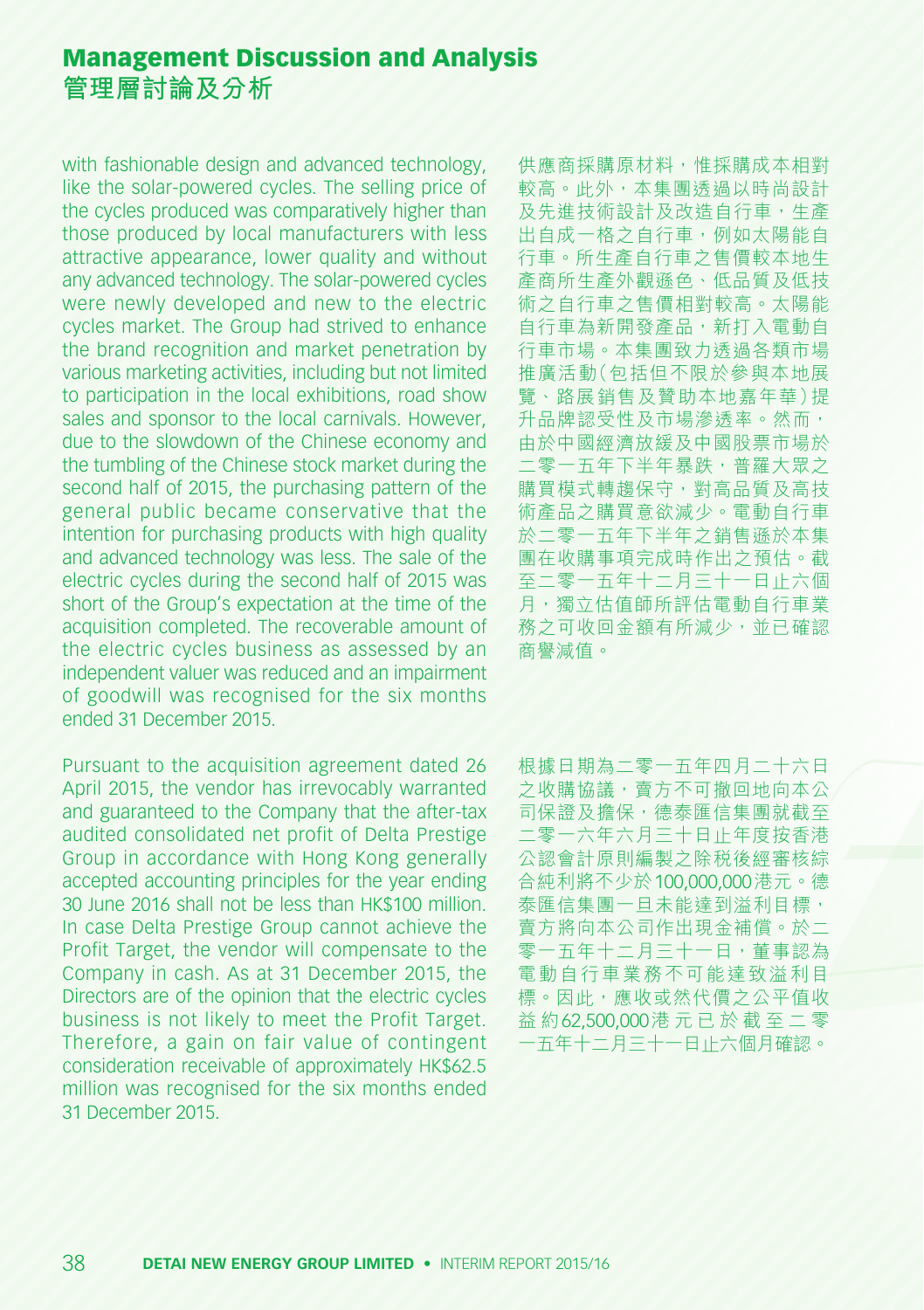#### **Liquor and wine business**

The turnover for the six months ended 31 December 2015 of the liquor and wine business was approximately HK\$1.0 million (six months ended 31 December 2014: approximately HK\$32.8 million) and a segment loss of approximately HK\$7.7 million was recorded for the six months ended 31 December 2015 (six months ended 31 December 2014: approximately HK\$13.7 million). The sale of the highend liquor was still affected by the industrial adjustment from the frugality policies enforced by the Chinese government and the slowdown of Chinese economy. The Group has adjusted its product structure from high-end liquor to wine and other alcoholic beverages. However, the profit margin from wine and other alcoholic beverages was lower than those of high-end liquor. Also, the Group had adopted an aggressive pricing strategy in order to lower the high-end liquor inventory level. The Group will continuously explore different potential products from foreign wine manufacturers and importers and expand distribution channels from traditional channels to online sales to enhance the Group's revenue stream.

### **Listed securities investments**

As at 31 December 2015, the Group managed a portfolio of listed securities with fair value of approximately HK\$123.1 million (30 June 2015: approximately HK\$215.5 million). The Group recorded a loss on fair value change of approximately HK\$67.5 million for the six months ended 31 December 2015 (six months ended 31 December 2014: approximately HK\$66.2 million). The loss was mainly due to the realised loss on disposal of listed securities during the period under review.

#### **酒類產品業務**

酒類產品業務於截至二零一五年十二 月三十一日止六個月之營業額約為 1,000,000港元(截至二零一四年十二 月三十一日止六個月:約32,800,000 港元),而截至二零一五年十二月 三十一日止六個月則錄得分類虧損約 7,700,000港元(截至二零一四年十二 月三十一日止六個月:約13,700,000 港元)。由於行業整頓及中國政府實 施倡儉政策及中國經濟放緩,高檔烈 酒銷售仍深受影響。本集團已調節其 產品內容,由高檔烈酒轉為葡萄酒及 其他酒精飲品。然而,葡萄酒及其他 酒精飲品之毛利率低於高檔烈酒。此 外,本集團已採納進取定價策略,務 求降低高檔烈酒存貨水平。本集團將 不斷向國外葡萄酒生產商及進口商物 色不同潛在產品,並將分銷渠道由傳 統渠道拓展至網上銷售,以提升本集 團之收入來源。

#### **上市證券投資**

於二零一五年十二月三十一日,本集 團所管理之上市證券組合之公平值約 達123,100,000港元(二零一五年六月 三十日:約215,500,000港元)。截至 二零一五年十二月三十一日止六個 月,本集團錄得公平值變動虧損約 67,500,000港元(截至二零一四年十二 月三十一日止六個月:約66,200,000 港元)。虧損主要由於回顧期內出售 上市證券之已變現虧損所致。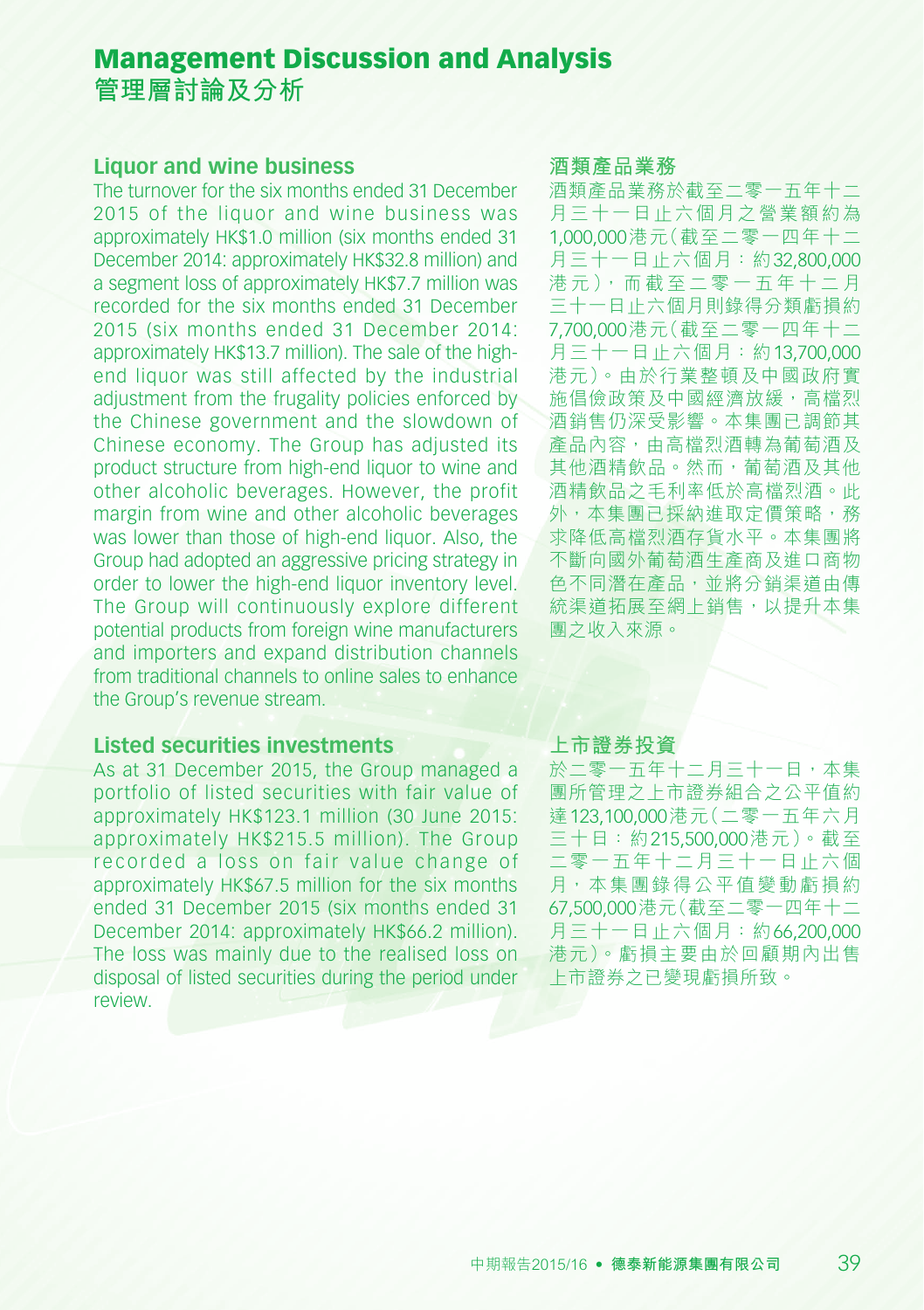#### **Money lending services**

As at 31 December 2015, the Group has six loans receivable with gross principal amount of approximately HK\$76.6 million (30 June 2015: approximately HK\$206.9 million). The Group recorded interest income from loans receivable of approximately HK\$8.5 million for the six months ended 31 December 2015 (six months ended 31 December 2014: approximately HK\$5.2 million). The increase in interest income was mainly due to the increase in number of loans receivable and principal amount during the period under review.

#### INTERIM DIVIDEND

The Directors do not recommend the payment of any interim dividend for the six months ended 31 December 2015 (six months ended 31 December 2014: Nil).

### FINANCIAL RESOURCES, LIQUIDITY AND GEARING

As at 31 December 2015, the Group recorded cash and bank balances amounting to approximately HK\$80.5 million (30 June 2015: approximately HK\$179.6 million) and the net current assets value was approximately HK\$514.6 million (30 June 2015: approximately HK\$960.8 million).

The Group's gearing ratio as at 31 December 2015 was approximately  $0.16$  (30 June 2015; approximately 0.14), being a ratio of total debts, including corporate bonds of approximately HK\$181.3 million (30 June 2015: approximately HK\$179.7 million) to the total equity of approximately HK\$1,104.6 million (30 June 2015: approximately HK\$1,299.7 million).

As at 31 December 2015, the Group's issued 3-year 8% and 10% coupon unlisted corporate bonds with the aggregate principal amount of approximately HK\$102.0 million and HK\$84.5 million (30 June 2015: approximately HK\$102.0 million and HK\$84.5 million) respectively. The bonds are guaranteed by the Company.

#### **借貸服務**

於二零一五年十二月三十一日,本集 團有六筆本金總額約76,600,000港元 ( 二 零 一 五 年 六 月 三 十 日: 約 206,900,000港元)之應收貸款。截至 二零一五年十二月三十一日止六個 月,本集團錄得應收貸款利息收入約 8,500,000港元(截至二零一四年十二 月三十一日止六個月:約5,200,000港 元)。利息收入增加主要由於回顧期 內應收貸款數目及本金額增加。

#### **中期股息**

董事不建議就截至二零一五年十二月 三十一日止六個月派付任何中期股息 (截至二零一四年十二月三十一日止 六個月:無)。

### **財務資源、流動資金及負債資 產比率**

於二零一五年十二月三十一日,本集 團錄得現金及銀行結餘約80,500,000 港 元(二 零 一 五 年 六 月 三 十 日:約 179,600,000港元),而流動資產淨值 則約為514,600,000港元(二零一五年 六月三十日:約960,800,000港元)。

於二零一五年十二月三十一日,本集 團 之 負 債 資 產 比 率 約 為0.16( 二 零 一五年六月三十日:約0.14),即債務 總額(包括公司債券)約181,300,000 港元(二零一五年六月三十日:約 179,700,000港 元 )相 對 總 權 益 約 1,104,600,000港元(二零一五年六月 三十日:約1,299,700,000港元)之比 率。

於二零一五年十二月三十一日,本集 團分別發行本金總額約102,000,000港 元及84,500,000港元(二零一五年六月 三 十 日: 約102,000,000港 元 及 84,500,000港元)之三年期8厘及10厘 票息非上市公司債券。該等債券由本 公司擔保。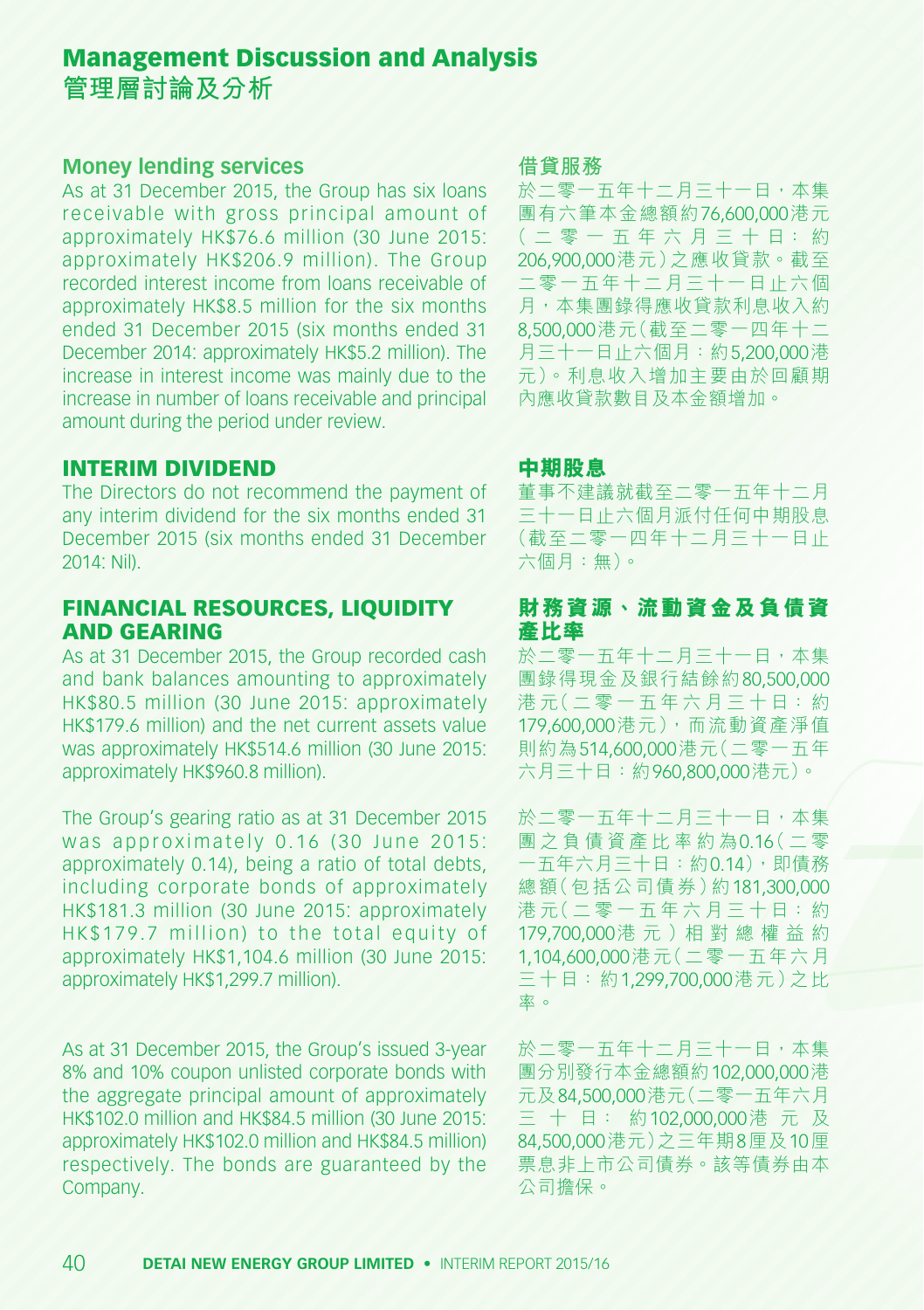#### PLEDGE OF ASSETS

As at 31 December 2015, the Group had not pledged any property, plant and equipment and prepaid lease payments for land to secure general banking facilities granted to the Group (30 June 2015: Nil).

#### CHANGE OF COMPANY NAME

As announced by the Company on 18 December 2015, the English and Chinese names of the Company have been changed to "DeTai New Energy Group Limited" and "德 泰 新 能 源 集 團 有 限 公 司" respectively

### APPOINTMENT OF DIRECTOR

Mr. Chui Kwong Kau has been appointed as a nonexecutive Director with effect from 1 December 2015 (the "Appointment of Director"). Details of the Appointment of Director are set out in the announcement of the Company dated 1 December 2015.

#### CAPITAL STRUCTURE

On 13 October 2015, the Board granted 448,210,000 share options to the certain Directors and certain eligible participants as defined in the share option scheme adopted by the Company on 13 December 2013 at the exercise price of HK\$0.32 per share.

During the six months ended 31 December 2015, 6,000,000 share options were exercised and 288,950,000 share options were lapsed/cancelled.

Save as disclosed above, the Company had no other changes in capital structure during the period ended 31 December 2015.

#### **資產抵押**

於二零一五年十二月三十一日,本集 團並無質押任何物業、廠房及設備以 及預付土地租金,作為本集團所獲授 一般銀行融資之抵押品(二零一五年 六月三十日:無)。

#### **更改公司名稱**

誠如本公司於二零一五年十二月十八 **日所公佈,本公司之中英文名稱已分** 別 改 為「DeTai New Energy Group Limited」及「德泰新能源集團有限公 司」。

### **委任董事**

崔光球先生已獲委任為非執行董事, 自二零一五年十二月一日起生效(「委 任董事」)。有關委任董事之詳情載於 本公司日期為二零一五年十二月一日 之公佈。

#### **資本結構**

於二零一五年十月十三日,董事會按 行使價每股0.32港元向若干董事及本 公司於二零一三年十二月十三日所採 納購股權計劃界定之若干合資格參與 者授出448,210,000份購股權。

截至二零一五年十二月三十一日止六 個月,6,000,000份購股權獲行使,而 288,950,000份購股權已失效╱註銷。

除上文所披露者外,截至二零一五年 十二月三十一日止期間,本公司並無 其他資本結構變動。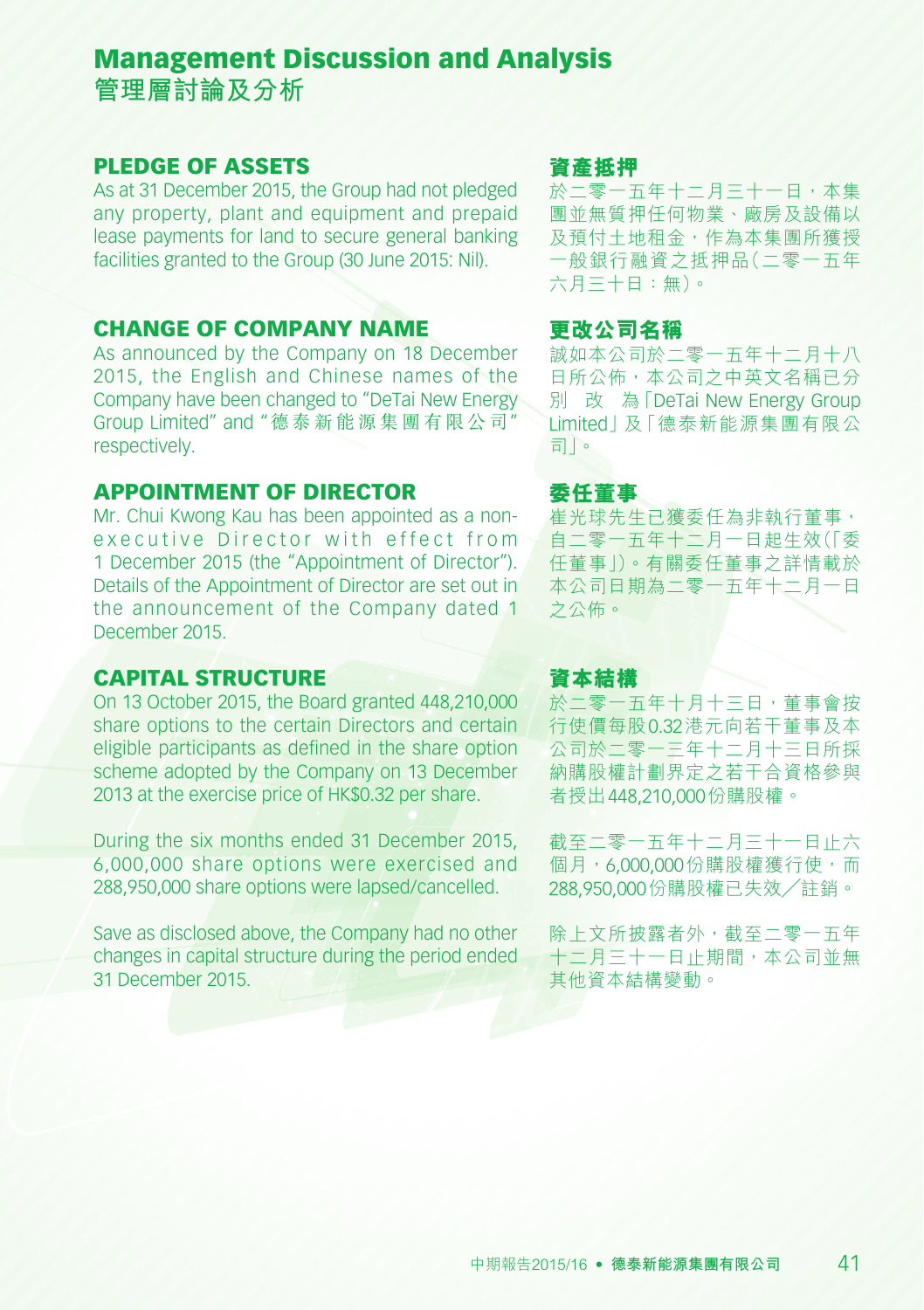#### INVESTMENT POSITION AND PLANNING

#### **Subscription of Convertible Bonds**

On 4 September 2015, Noble Advantage entered into a Subscription Agreement with Integrated Capital. Pursuant to the terms of the Subscription Agreement, Noble Advantage has agreed to subscribe for and Integrated Capital has agreed to issue, the 3-year 3.65% coupon convertible bonds at the principal amount of HK\$388 million. All conditions precedent under the Subscription Agreement have been fulfilled and the Completion took place on 24 December 2015 in accordance with the terms and conditions of the Subscription Agreement. The Convertible Bonds have been issued to Noble Advantage by Integrated Capital.

#### **Lapse of sale and purchase agreement with Green Flourish**

On 4 February 2015, the Company as purchaser entered into a sale and purchase agreement (the "SPA") with Mr. Yam Tak Cheung ("Mr. Yam") as vendor and Mr. He Yumin ("Mr. He") as executive. Both Mr. Yam and Mr. He are independent third parties of the Group. Pursuant to the terms of the SPA, (i) the Company has conditionally agreed to acquire and Mr. Yam has conditionally agreed to sell the entire issued share capital of Green Flourish Enterprises Limited ("Green Flourish") and all the liabilities, loans and obligations owing by Green Flourish and its subsidiaries at completion in an aggregate consideration of HK\$193,777,200, which shall be satisfied to Mr. Yam by allotment and issue of 538,270,000 shares at an issue price of HK\$0.36 per share at completion; and (ii) Mr. He has agreed to enter into a services agreement with a company to be established as a wholly foreign-owned enterprise in the PRC pursuant to the terms and conditions of the SPA at completion. Green Flourish and its subsidiaries intend to be principally engaged in new energy business including but not limited to electric vehicle business. Details of the transaction are set out in the Company's announcements dated 4 February 2015 and 4 August 2015.

### **投資狀況及計劃**

#### **認購可換股債券**

於 二 零 一 五 年 九 月 四 日 · Noble Advantage 與 Integrated Capital訂 立 認購協議。根據認購協議之條款, Noble Advantage同 意 認 購 而 Integrated Capital同意發行本金額為 388,000,000港元之三年期3.65厘票息 可換股債券。認購協議項下所有先決 條件已獲達成,故認購協議已根據其 條款及條件於二零一五年十二月 二 十 四 日 完 成。 可 換 股 債 券 已 由 Integrated Capital 發 行 予 Noble Advantage。

### **與翠興之買賣協議失效**

於二零一五年二月四日,本公司(作 為買方)與任德章先生(「任先生」,作 為賣方)及賀玉民先生(「賀先生」,作 為行政人員)訂立買賣協議(「買賣協 議」)。任先生及賀先生均為本集團之 獨立第三方。根據買賣協議之條款, (i)本公司有條件同意收購而任先生有 條件同意出售翠興企業有限公司(「翠 興」)全部已發行股本以及翠興及其附 屬公司於完成時所結欠之全部負債、 貸款及債務,總代價為193,777,200港 元,將於完成時透過按發行價每股 0.36港元配發及發行538,270,000股股 份之方式支付予任先生;及(ii)賀先生 同意根據買賣協議之條款及條件於完 成時與一家將於中國成立之外商獨資 企業訂立服務合約。翠興及其附屬公 司計劃主要從事新能源業務,包括但 不限於電動汽車業務。有關交易詳情 載於本公司日期為二零一五年二月四 日及二零一五年八月四日之公佈。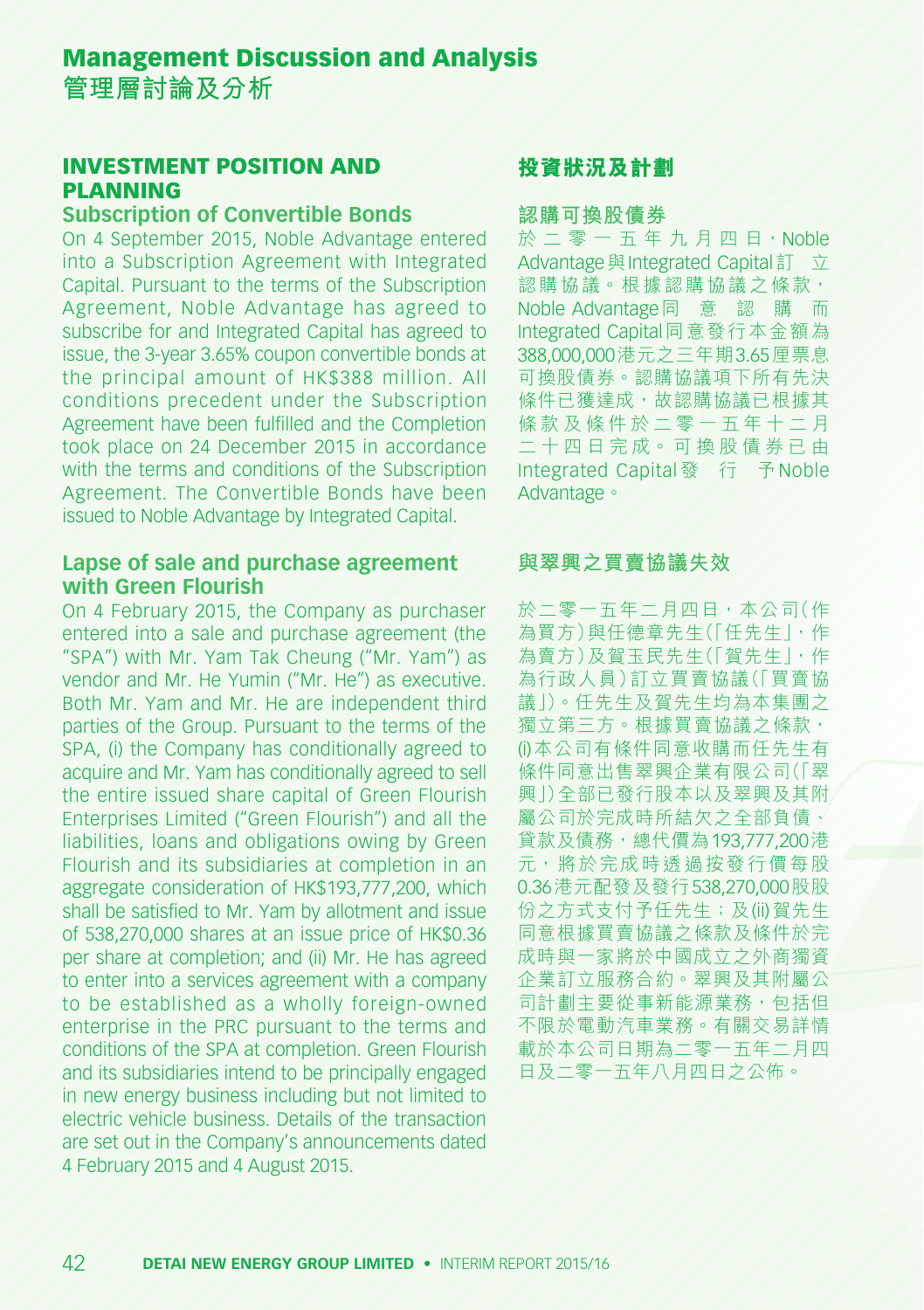Pursuant to the SPA and the extension letter dated 4 August 2015 and entered into by the parties to the SPA, completion is subject to the fulfilment or waiver (as the case may be) of the conditions precedent to the SPA by 4 November 2015 or such later date as agreed by the parties to the SPA (the "Green Flourish Long Stop Date"). As certain conditions have not been fulfilled and/or waived (as the case may be) on the Green Flourish Long Stop Date and the parties to the SPA have not agreed on any further extension of the Green Flourish Long Stop Date, the SPA has lapsed and ceased to have any effect.

#### **Lapse of framework agreement with Shenzhen Xingmei**

On 30 March 2015, Tech Bloom Limited, an indirect wholly-owned subsidiary of the Company, as the purchaser entered into a framework agreement (the "Shenzhen Xingmei Framework Agreement") with Mr. He and Ms. Zhao Yanjun (Mr. He and Ms. Zhao Yanjun collectively referred to as vendors) and 深圳 市 星 美 新 能 源 汽 車 有 限 公 司 (in English, for identification purpose only, Shenzhen Xingmei New Energy Automobile Limited) ("Shenzhen Xingmei") as the target company. The vendors and Shenzhen Xingmei are independent third parties of the Group.

Pursuant to the terms of the Shenzhen Xingmei Framework Agreement, the purchaser agreed to acquire and the vendors agreed to sell the entire equity interest of Shenzhen Xingmei in cash consideration of RMB200 million. The business scope of Shenzhen Xingmei includes the development and sales of new energy automobiles, batteries and battery charging equipment; corporate management and advisory; and permitted operations of manufacture of new energy automobiles and batteries. Details of the transaction are set out in the Company's announcement dated 31 March 2015.

根據買賣協議及買賣協議訂約方所訂 立日期為二零一五年八月四日之延後 函件,完成須待買賣協議之先決條件 於二零一五年十一月四日(或買賣協 議訂約各方所協定之較後日期)(「翠 興最後截止日期」)前達成或獲豁免(視 乎情況而定)後方可作實。由於截至 翠興最後截止日期,若干條件尚未達 成及/或獲豁免(視乎情況而定),且 買賣協議訂約各方並未協定進一步順 延翠興最後截止日期,故買賣協議已 失效及不再具有任何效力。

#### **與深圳星美之框架協議失效**

於二零一五年三月三十日,本公司之 間接全資附屬公司德世有限公司(作 為買方)與賀先生及趙燕君女士(賀先 生及趙燕君女士統稱為賣方)及深圳 市星美新能源汽車有限公司(「深圳星 美」,作為目標公司)訂立框架協議 (「深圳星美框架協議」)。賣方及深圳 星美均為本集團之獨立第三方。

根據深圳星美框架協議之條款,買方 同意收購而賣方同意出售深圳星美之 全部股權, 現金代價為人民幣 200,000,000元。深圳星美之業務範圍 包括開發及銷售新能源汽車、電池及 充電設備;企業管理及諮詢;及許可 經營製造新能源汽車及電池。有關交 易詳情載於本公司日期為二零一五年 三月三十一日之公佈。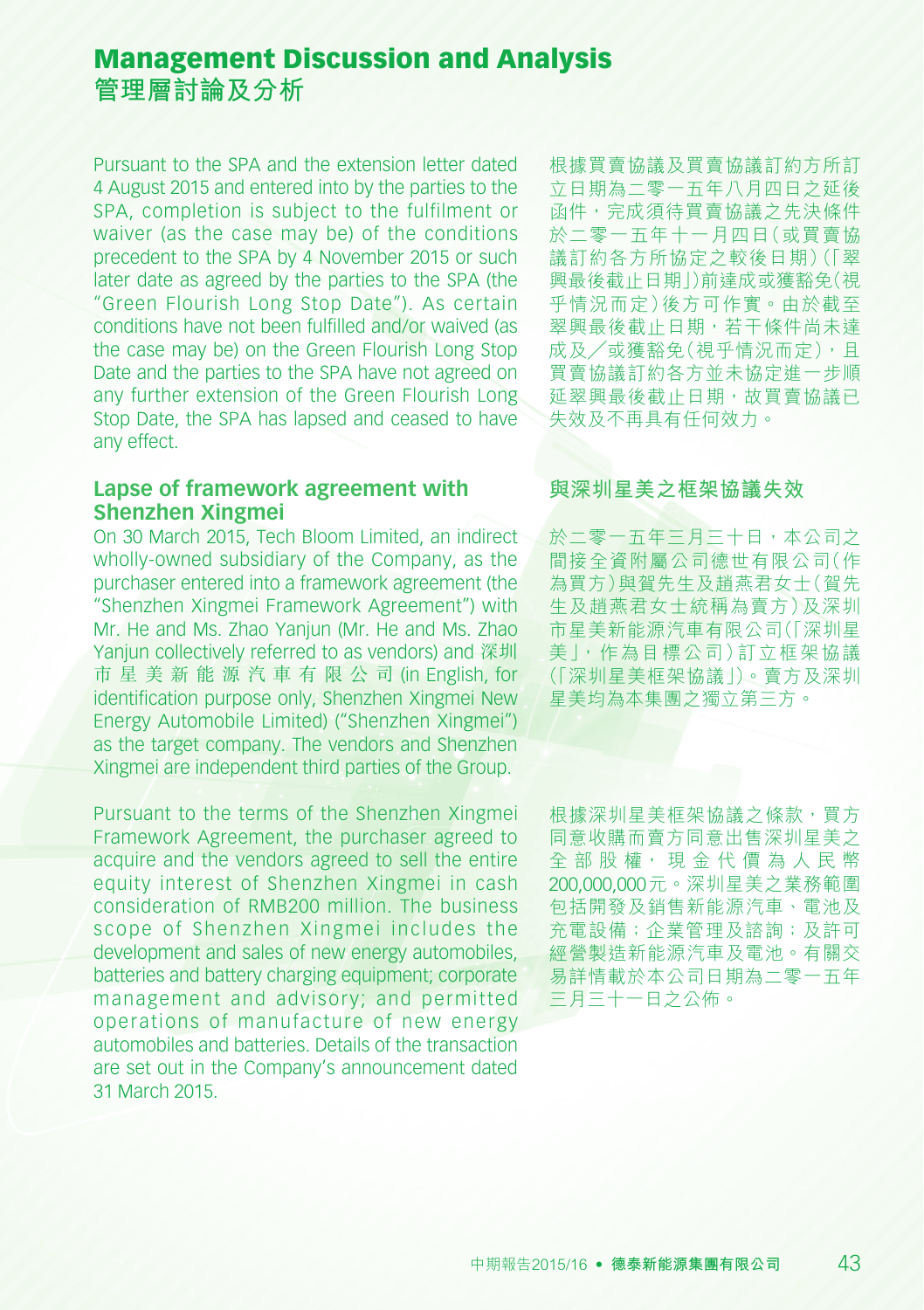As certain conditions have not been fulfilled and/or waived (as the case may be) on or before 30 September 2015 or such later date as agreed by the parties to the Shenzhen Xingmei Framework Agreement (the "Shenzhen Xingmei Long Stop Date") and the parties to the Shenzhen Xingmei Framework Agreement have not agreed on any further extension of the Shenzhen Xingmei Long Stop Date, on 1 October 2015, the purchaser delivered a unilateral termination notice to the vendors and Shenzhen Xingmei to terminate the Shenzhen Xingmei Framework Agreement with immediate effect.

#### **Lapse of Memorandum of the Possible LNG Acquisition**

On 28 July 2015, the Company entered into a nonlegally binding memorandum of understanding (the "Memorandum") with Mr. Chan Hon Kiu (the "Vendor"), which is an independent third party of the Group, in relation to the possible acquisition (the "Possible LNG Acquisition") of a company (the "Target Company"), which is principally engaged in the business of investment, construction new and operation of liquefied natural gas ("LNG") stations.

Pursuant to the Memorandum, the Vendor and the Company shall negotiate in good faith towards one another in ensuring that the formal sale and purchase agreement (the "Formal Sale and Purchase Agreement") be entered into on or before 31 October 2015. Should the Formal Sale and Purchase Agreement be materialised and completed, the Vendor shall as beneficial owner sell and the Company shall purchase entire issued share capital of the Target Company and the consideration shall be satisfied by the Company by allotment and issue of consideration shares and warrants. Details of the transaction are set out in the Company's announcement dated 28 July 2015.

由於在二零一五年九月三十日(或深 圳星美框架協議訂約各方所協定之較 後日期)(「深圳星美最後截止日期」) 或之前,若干條件尚未達成及╱或獲 豁免(視乎情況而定),且深圳星美框 架協議訂約各方並未協定進一步順延 深圳星美最後截止日期,故於二零 一五年十月一日,買方單方面向賣方 及深圳星美發出終止通知以終止深圳 星美框架協議,即時生效。

#### **可能收購LNG之備忘錄失效**

於二零一五年七月二十八日,本公司 與陳漢僑先生(「賣方」,本集團之獨 立第三方)就可能收購一家公司(「目 標公司」)(「可能收購LNG」)訂立無法 律約束力之諒解備忘錄(「備忘錄」), 該目標公司主要從事投資、新建及營 運液化天然氣(「LNG」)加氣站。

根據備忘錄,賣方與本公司將展開真 誠磋商,確保於二零一五年十月 三十一日或之前訂立正式買賣協議 (「正式買賣協議」)。正式買賣協議一 經落實及完成,賣方將以實益擁有人 身分出售而本公司將收購目標公司之 全部已發行股本,代價將由本公司以 配發及發行代價股份及認股權證之方 式償付。有關交易詳情載於本公司日 期為二零一五年七月二十八日之公佈。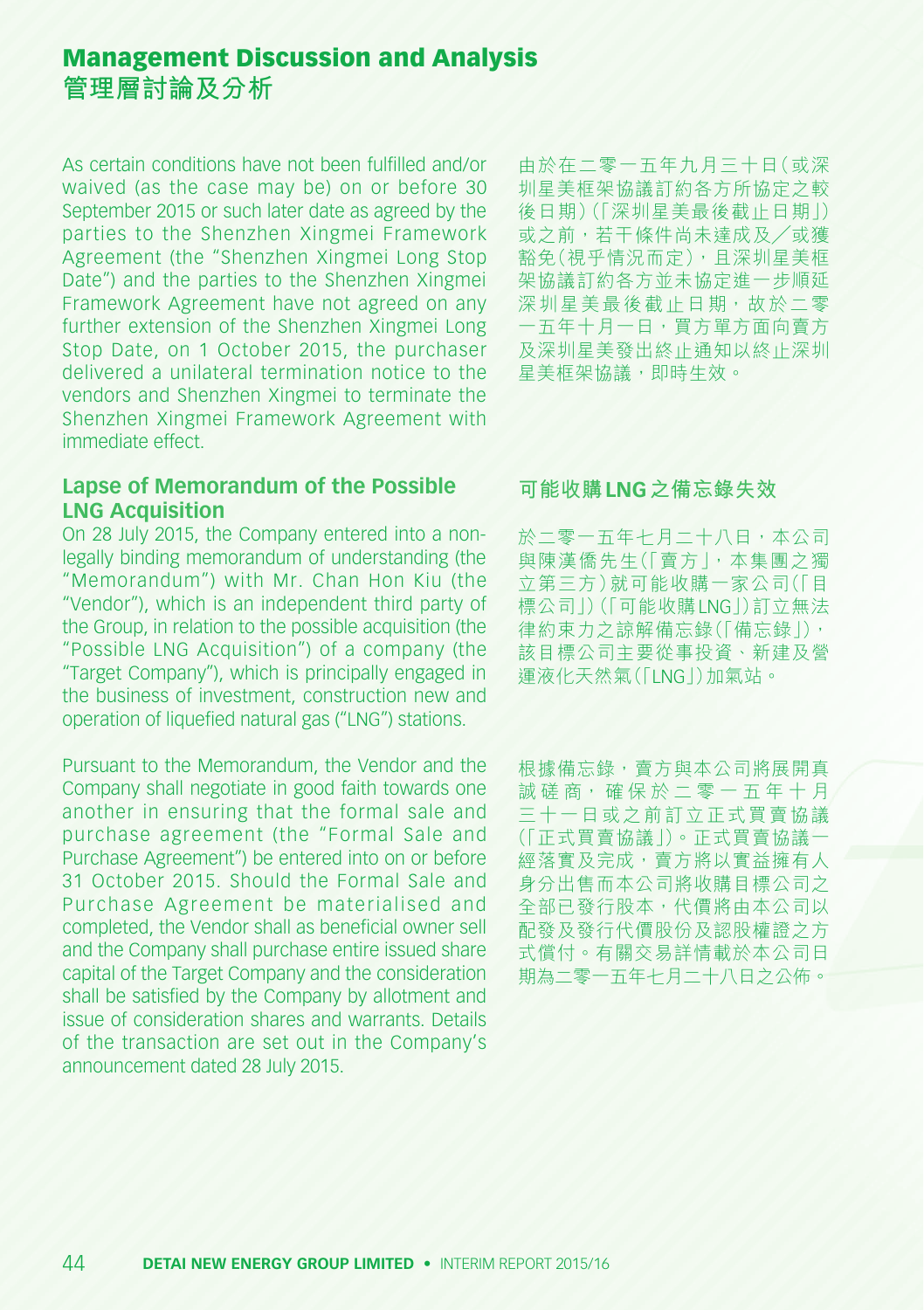After several rounds of negotiations and discussions, the Vendor and the Company had not reached consensus on the terms of the Formal Sale and Purchase Agreement by 31 October 2015. Since the Vendor and the Company had not reached any agreement to extend the said time limit, the Possible Acquisition had been terminated and the Possible LNG Acquisition contemplated under the Memorandum has not been proceed.

#### **Framework Agreement with Hubei Qinlong**

On 3 November 2015, the Company entered into a non-legally binding framework agreement (the "CNG Framework Agreement") with 湖北秦龍投資集團有 限 公 司 (in English, for identification purpose only, Hubei Qinlong Investment Group Co., Limited) ("Hubei Qinlong"), a company established in the PRC with limited liability, in relation to the possible acquisition (the "Possible CNG Acquisition") of not less than 51% registered capital of 孝感中石油昆侖 燃 氣 有 限 公 司 (in English, for identification only, Xiaogan Petrochina Kunlun Gas Co., Limited) ("Xiaogan Petrochina Kunlun"), a company established in the PRC with limited liability, of which 30% and 70% of the equity interest are beneficially owned by Hubei Qinlong and 中石油昆侖燃氣有限 公 司 (in English, for identification only, Petrochina Kunlun Gas Co., Ltd) ("Petrochina Kunlun"), a company established in the PRC with limited liability respectively. Xiaogan Petrochina Kunlun currently operates 2 compressed natural gas ("CNG") stations in Xiaogan City, Hubei Province, the PRC.

經過數輪磋商及討論後,賣方與本公 司仍無法於二零一五年十月三十一日 前就正式買賣協議之條款達成共識。 由於賣方與本公司並無達成任何協議 以延長上述時限,可能收購事項已終 止,備忘錄項下擬進行之可能收購 LNG亦不會進行。

#### **與湖北秦龍之框架協議**

於二零一五年十一月三日,本公司與 湖北秦龍投資集團有限公司(「湖北秦 龍」,於中國成立之有限公司)就可能 收購孝感中石油昆侖燃氣有限公司 (「孝感中石油昆侖」,於中國成立之 有限公司,其股權分別由湖北秦龍及 中石油昆侖燃氣有限公司(「中石油昆 侖」,於中國成立之有限公司)實益擁 有30%及70%)註冊資本不少於51% (「可能收購CNG」)訂立無法律約束力 之框架協議(「CNG框架協議」)。孝感 中石油昆侖現時在中國湖北省孝感市 營運2個壓縮天然氣(「CNG」)加氣站。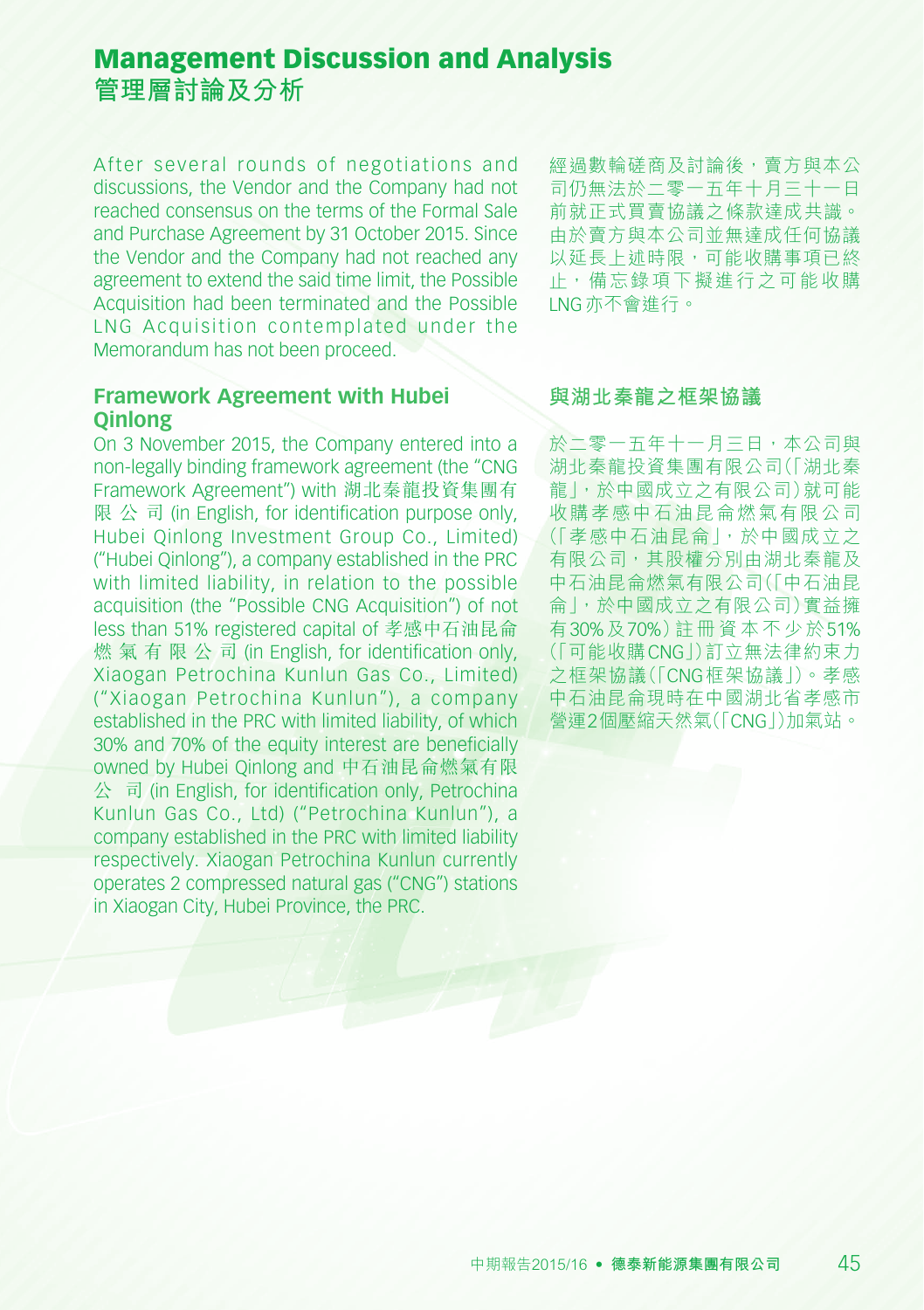Pursuant to the CNG Framework Agreement, Hubei Qinlong shall communicate and coordinate with Petrochina Kunlun on allocation of the shareholding of Xiaogan Petrochina Kunlun among the Company, Hubei Qinlong and Petrochina Kunlun. The consideration for the Possible CNG Acquisition is subject to further negotiations between Hubei Qinlong and the Company upon the signing of the formal agreement and has yet to be determined. It is intended under the CNG Framework Agreement that Hubei Qinlong and Petrochina Kunlun shall be responsible for the construction of three new CNG stations in Xiaogan City, Hubei Province, the PRC and the daily operations of all existing CNG stations and CNG stations coming into operation in Xiaogan City, Hubei Province, the PRC, and proactively establish the local business relationship. Details of the transaction are set out in the Company's announcement dated 3 November 2015.

Save as disclosed above, the Group did not have any other significant investment and there were no other material acquisition or disposal of subsidiaries and associated company for the six months ended 31 December 2015.

### CONTINGENT LIABILITIES

As at 31 December 2015, the Group had no significant contingent liabilities (30 June 2015: Nil).

### CAPITAL COMMITMENTS

As at 31 December 2015, the Group had capital commitments, which are contracted but not provided for, in respect of acquisition of plant and machinery amounting to approximately HK\$0.4 million (30 June 2015: approximately HK\$1.5 million). 根據CNG框架協議,湖北秦龍將就分 配本公司、湖北秦龍及中石油昆侖各 自在孝感中石油昆侖所佔股權與中石 油昆侖進行溝通及協調。可能收購 CNG之代價有待湖北秦龍與本公司於 簽訂正式協議時再作磋商,目前尚未 確定。按照CNG框架協議所訂之意 向,湖北秦龍及中石油昆侖將負責在 中國湖北省孝感市建設三個新CNG加 氣站以及中國湖北省孝感市內全部現 有CNG加氣站及即將投入營運之CNG 加氣站之日常營運,並積極在當地建 立業務聯繫。有關交易詳情載於本公 司日期為二零一五年十一月三日之公 佈。

除上文所披露者外,截至二零一五年 十二月三十一日止六個月,本集團並 無任何其他重大投資,亦無其他附屬 公司及聯營公司之重大收購或出售。

#### **或然負債**

於二零一五年十二月三十一日,本集 團並無重大或然負債(二零一五年六 月三十日:無)。

#### **資本承擔**

於二零一五年十二月三十一日,本集 團有關收購廠房及機器之已訂約但未 撥備資本承擔約為400,000港元(二零 一五年六月三十日:約1,500,000港 元)。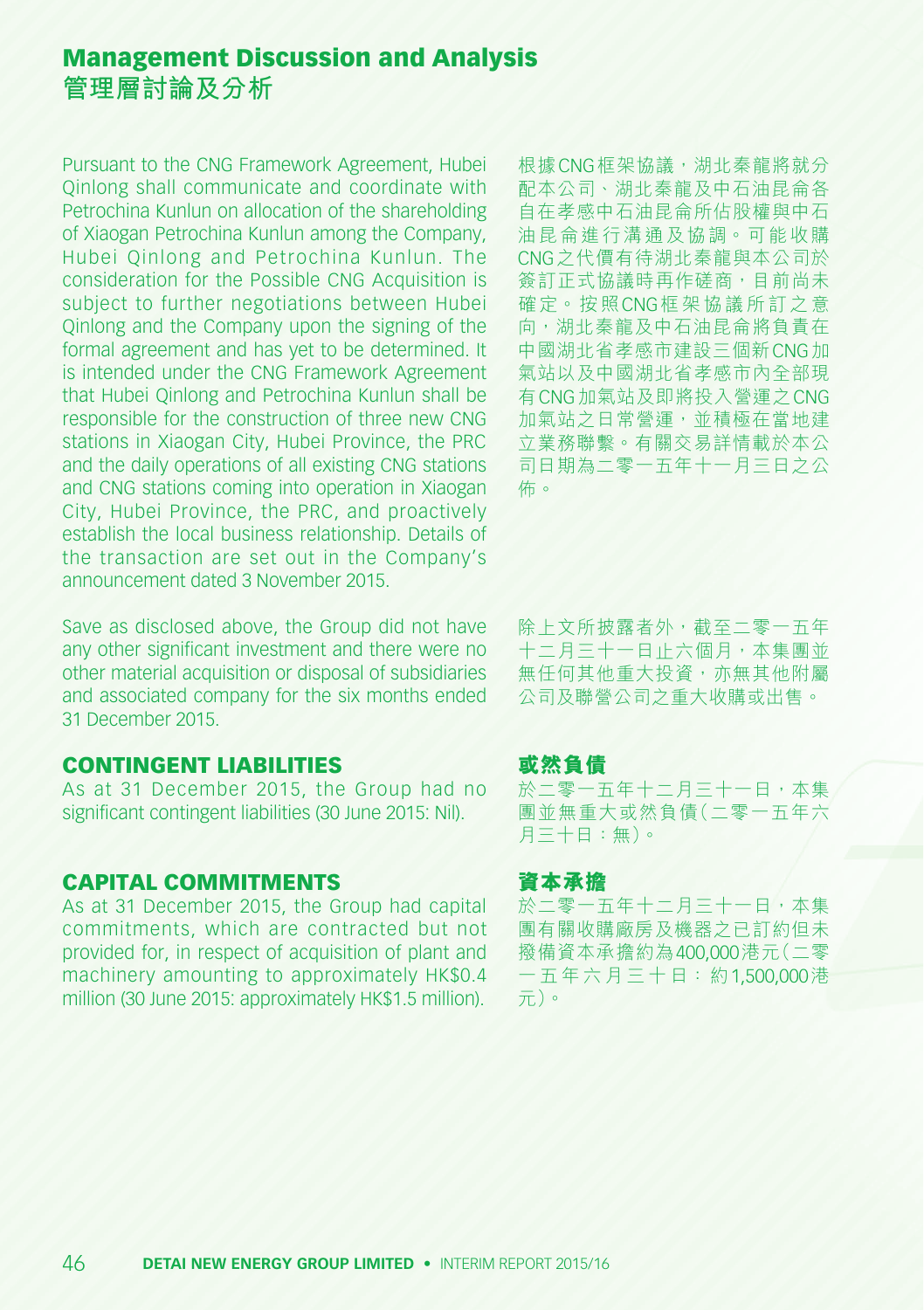### FOREIGN EXCHANGE EXPOSURE

Most of the Group's assets and liabilities are denominated in Hong Kong dollars and Renminbi, which are the functional currencies of respective group companies. The Group has not entered into any instruments on the foreign exchange exposure. The Group will closely monitor exchange rate movement and will take appropriate activities to reduce the foreign exchange risk.

### EVENTS AFTER REPORTING PERIOD

There were no significant events occurred after the reporting period.

#### PROSPECTS

Exploring different potential products from foreign and local wine manufacturers and expanding distribution channels from traditional channels to online sales are the coming goal to overcome the challenges from the high-end liquor market. The Group will continuously collaborate with famous liquor manufacturers in the Mainland China to increase the Group's publicity in the liquor and wine business.

The Group believes that the solar-powered technology will be further supported by customers in the long run with the global trend of developing new energy. The Group will continuous develop and advance the technology of the electric cycles, especially the solar-powered cycles. Sourcing other suppliers to provide materials with stable quality and with lower cost and enhancing the marketing plans for market penetration are other goals in the short run. The Group strives to improve the performance of the electric cycles business.

New energy business always be the Group's next development area. The entering into of the nonlegally binding framework agreement with Hubei Qinlong in relation to the possible acquisition of Xiaogan Petrochina Kunlun is an evidence. Xiaogan Petrochina Kunlun currently operates 2 CNG stations in the PRC and intends to construct another 3 CNG stations in the PRC.

#### **外幣風險**

本集團大部分資產及負債以集團公司 各自之功能貨幣港元及人民幣列值。 本集團並無就外匯風險訂立任何工 具。本集團將密切注視匯率走勢,並 採取適當行動以減低外匯風險。

#### **報告期後事項**

於報告期後概無發生重大事項。

#### **前景**

未來目標為向國外及本地葡萄酒生產 商物色不同潛在產品並將分銷渠道由 傳統渠道拓展至網上銷售,以克服高 檔烈酒市場所帶來挑戰。本集團將與 中國內地知名烈酒生產商保持合作, 以增加本集團於酒類產品業務之知名 度。

本集團相信,在全球開發新能源之趨 勢下,太陽能技術長遠將進一步獲得 客戶支持。本集團將繼續開發及提升 電動自行車技術,特別是太陽能自行 車。其他短期目標包括向其他以較低 成本供應穩定品質原材料之供應商進 行採購以及加強針對市場滲透率之市 場推廣計劃。本集團致力改善電動自 行車業務之表現。

新能源業務一直為本集團下個開發領 域,就可能收購孝感中石油昆侖與湖 北秦龍訂立無法律約束力框架協議即 為明證。孝感中石油昆侖現時在中國 營運2個CNG加氣站,並計劃於中國 加建3個CNG加氣站。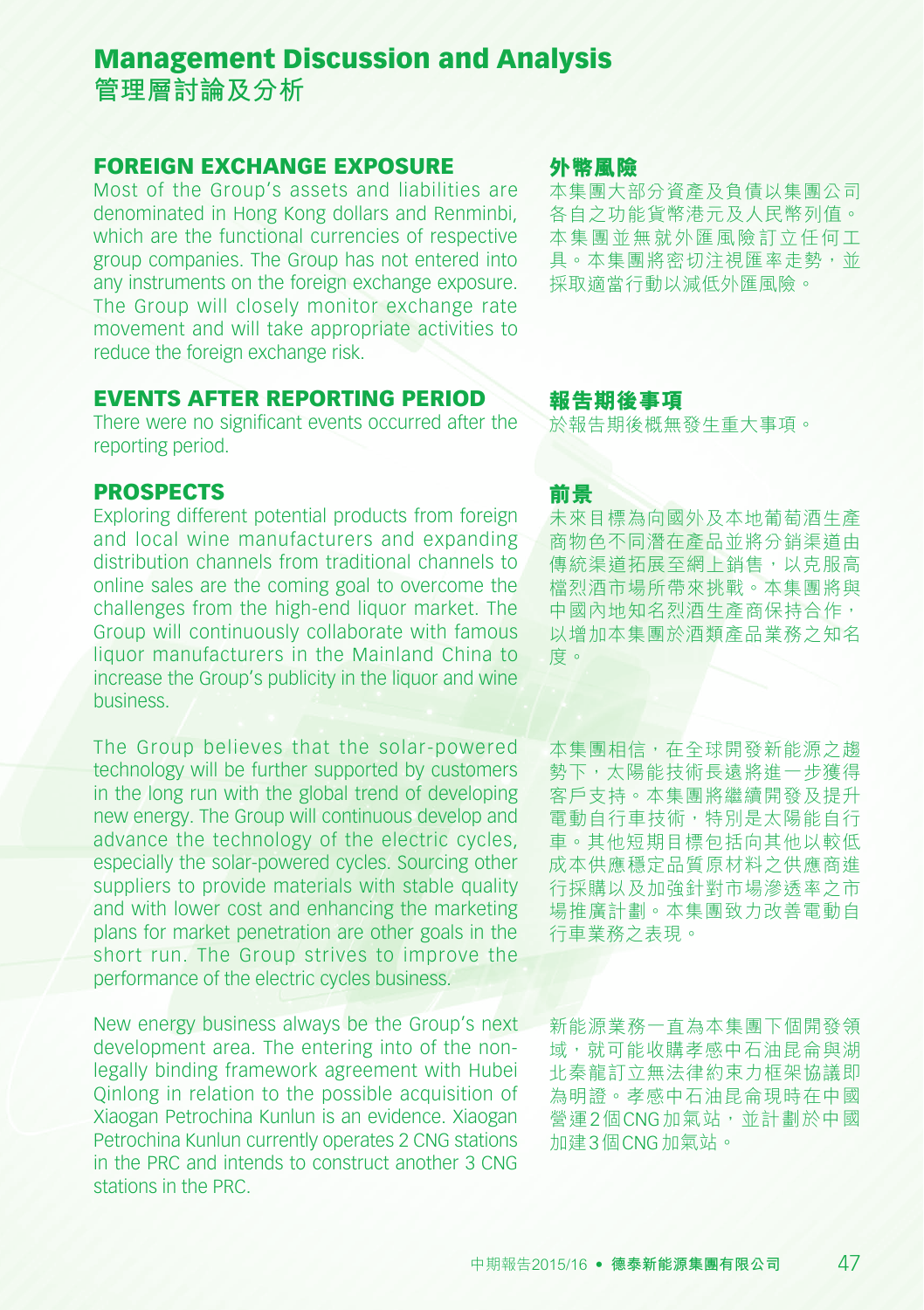Noble Advantage, a direct wholly-owned subsidiary of the Company subscribed 3-year 3.65% coupon convertible bonds in a principal amount of HK\$388 million issued by Integrated Capital on 24 December 2015. Upon the full conversion of the convertible bonds, the Group will hold 95% equity interest of the direct wholly-owned subsidiary of Integrated Capital, which is established in Japan and engaged in the operation of resort in Niseko, Hokkaido, Japan. Niseko is one of the famous ski resort areas in Japan and is well known for its heavy light powder snow and spectacular backcountry. The subscription provides a unique opportunity to the Group to be positioned in the Japan resort industry.

Looking ahead, the Group will continue to be cautious in its investment approach on listed securities investments, closely monitor the electric cycles and liquor and wine business and money lending services and seize other growth opportunities to enhance competitiveness to strive for the best return to the shareholders.

#### EMPLOYEES AND REMUNERATION **POLICIES**

As at 31 December 2015, the Group had 68 (30 June 2015: 80) employees in Hong Kong and the PRC. The Group's remuneration policy is reviewed periodically and determined by reference to market terms, company performance and individual qualifications and performance. Other staff benefits include bonuses awarded on a discretionary basis, medical schemes, mandatory provident fund scheme for Hong Kong employees, and state-sponsored retirement plans for the PRC employees and share option scheme.

#### CONNECTED TRANSACTIONS

For the six months ended 31 December 2015, the Company did not have any connected transactions which were subject to the reporting requirements under Chapter 14A of the Listing Rules.

於二零一五年十二月二十四日,本公 司 之 直 接 全 資 附 屬 公 司Noble Advantage 認 購 Integrated Capital 所 發行本金額為388,000,000港元之三年 期3.65厘票息可換股債券。可換股債 券 獲 悉 數 兌 換 後, 本 集 團 將 持 有 Integrated Capital之直接全資附屬公 司95%股權,該公司於日本成立,其 主要業務為在日本北海道二世古經營 度假村。二世古為日本著名滑雪度假 勝地之一,以厚厚細滑積雪及迷人鄉 郊景致聞名於世。認購事項為本集團 帶來獨一無二之機會,以踏足日本度 假村行業。

展望將來,本集團將繼續就上市證券 投資奉行審慎投資策略、密切注視電 動自行車、酒類產品業務及借貸服務 之發展, 並把握其他增長機會以提升 競爭力,為股東爭取最佳回報。

### **僱員及薪酬政策**

於二零一五年十二月三十一日,本集 團在香港及中國共聘有68名(二零 一五年六月三十日:80名)僱員。本 集團之薪酬政策乃定期檢討及參考市 場薪酬水平、公司業績及個別員工之 資歷與表現釐定。其他員工福利包括 酌情獎勵之花紅、醫療計劃、香港僱 員適用之強制性公積金計劃、國內僱 員適用之國家資助退休計劃及購股權 計劃。

#### **關連交易**

截至二零一五年十二月三十一日止六 個月,本公司並無進行任何須遵守上 市規則第14A章之申報規定之關連交 易。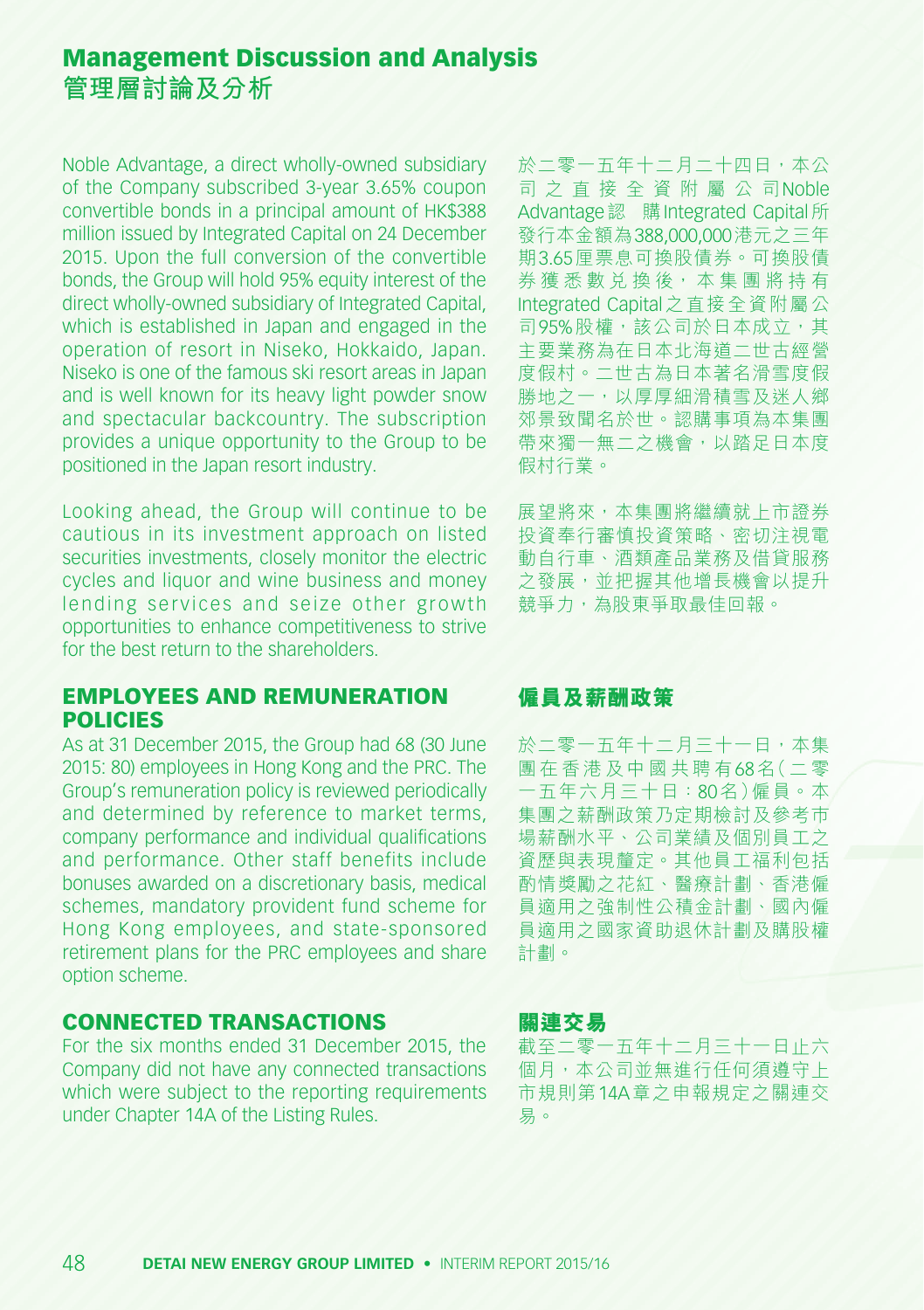**企業管治及其他資料**

#### DIRECTORS' AND CHIEF EXECUTIVE'S INTERESTS IN SECURITIES OF THE **COMPANY**

As at 31 December 2015, the interests and short positions of Directors and chief executive of the Company in the shares, underlying shares and debentures of the Company or any of its associated corporations (within the meaning of Part XV of the Securities and Futures Ordinance (the "SFO")), which were required to be notified to the Company and the Stock Exchange pursuant to Division 7 and 8 of Part XV of the SFO (including interests and short positions which were taken or deemed to have under such provisions of the SFO); to be entered in the register pursuant to Section 352 of the SFO; or to be notified to the Company and the Stock Exchange pursuant to the Model Code for Securities Transactions by Directors of Listed Issuers (the "Model Code") contained in the Listing Rules, were as follows:

### **董事及主要行政人員於本公司 證券之權益**

於二零一五年十二月三十一日,董事 及本公司主要行政人員於本公司或其 任何相聯法團(定義見證券及期貨條 例(「證券及期貨條例」)第XV部)之股 份、相關股份及債券中,擁有根據證 券及期貨條例第XV部第7及第8分部 須知會本公司及聯交所之權益及短倉 (包括根據證券及期貨條例有關條文 被當作或視作擁有之權益及短倉); 須根據證券及期貨條例第352條記錄 於登記冊之權益及短倉;或根據上市 規則所載上巿發行人董事進行證券交 易的標準守則(「標準守則」)之規定須 知會本公司及聯交所之權益及短倉如 下:

#### **Long positions in the shares and underlying shares of the Company**

**本公司股份及相關股份長倉**

| <b>Name of Directors</b><br>董事姓名   | <b>Capacity</b><br>身分            | Number of<br><b>shares</b><br>股份數目 | Number of<br>underlying<br><b>shares</b><br>相關<br>股份數目 | <b>Total</b><br>number of<br>shares and<br>underlying<br>shares<br>股份及相關<br>股份總數 | Approximate<br>percentage of<br><b>issued share</b><br>capital<br>佔已發行股本<br>概約百分比 |
|------------------------------------|----------------------------------|------------------------------------|--------------------------------------------------------|----------------------------------------------------------------------------------|-----------------------------------------------------------------------------------|
| Mr. Wong Hin Shek<br>王顯碩先生         | <b>Beneficial owner</b><br>實益擁有人 |                                    | 40,000,000                                             | 40,000,000                                                                       | 0.89%                                                                             |
| Mr. Chi Chi Hung, Kenneth<br>季志雄先生 | <b>Beneficial owner</b><br>實益擁有人 | 23,000,000                         |                                                        | 23,000,000                                                                       | 0.51%                                                                             |
| Mr. Chui Kwong Kau<br>崔光球先生        | <b>Beneficial owner</b><br>實益擁有人 | 660,000                            |                                                        | 660,000                                                                          | 0.01%                                                                             |
| Mr. Chiu Wai On<br>招偉安先生           | Beneficial owner<br>實益擁有人        |                                    | 1,000,000                                              | 1,000,000                                                                        | 0.02%                                                                             |
| Mr. Man Kwok Leung<br>萬國樑先生        | <b>Beneficial owner</b><br>實益擁有人 |                                    | 1,000,000                                              | 1,000,000                                                                        | 0.02%                                                                             |
| Dr. Wong Yun Kuen<br>黃潤權博士         | <b>Beneficial owner</b><br>實益擁有人 |                                    | 1,000,000                                              | 1,000,000                                                                        | 0.02%                                                                             |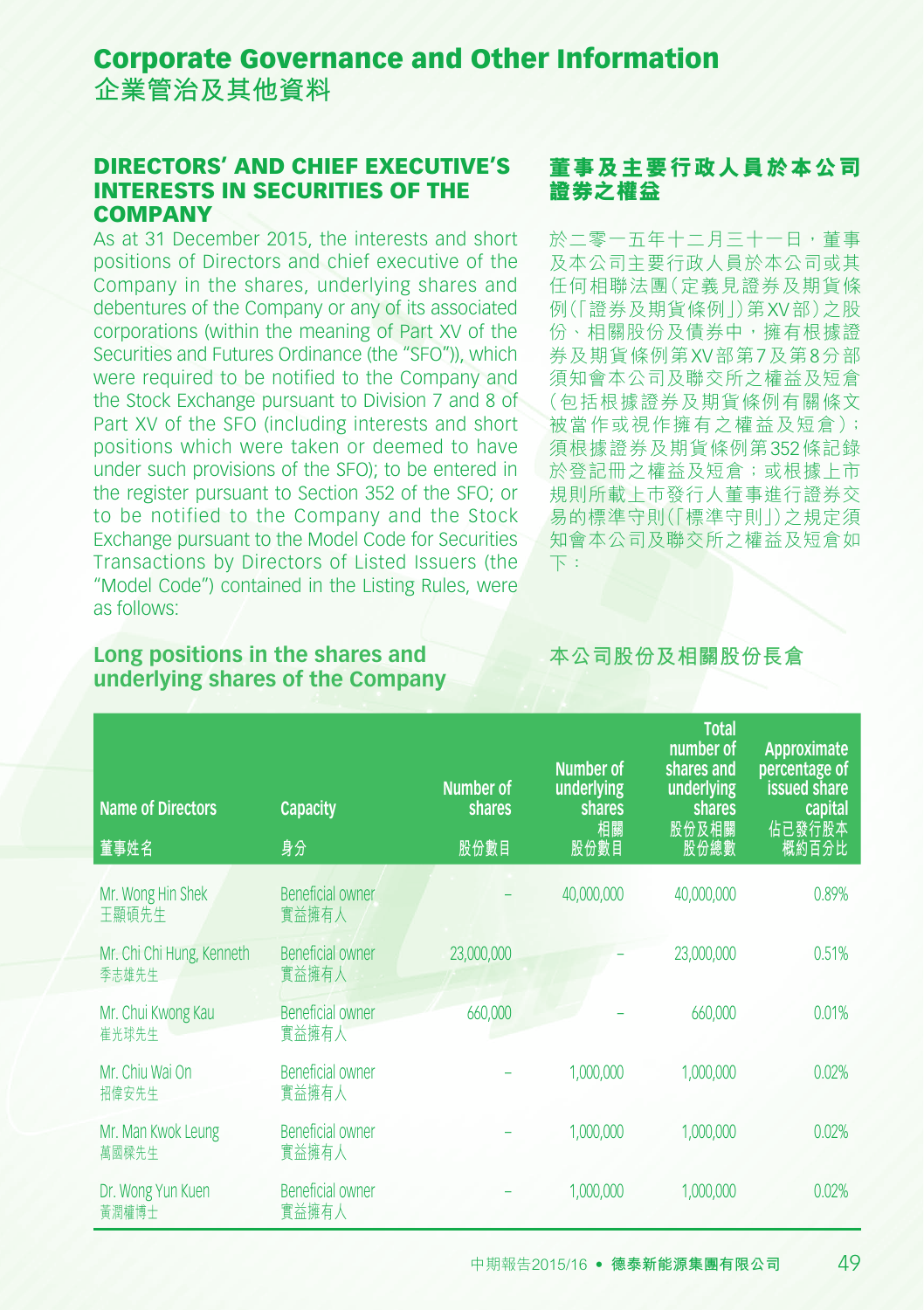Save as disclosed above as at 31 December 2015, none of the Directors and chief executive of the Company had any interests or short positions in any shares, underlying shares or debentures of the Company or any of its associated corporations (within the meaning of Part XV of the SFO) which would be required to be notified to the Company and the Stock Exchange pursuant to Divisions 7 and 8 of Part XV of the SFO (including interests and short positions which they would be taken or deemed to have under such provisions of the SFO); to be recorded in the register required to be kept by the Company pursuant to Section 352 of the SFO; or to be notified to the Company and the Stock Exchange pursuant to the Model Code.

#### SUBSTANTIAL SHAREHOLDERS' AND OTHER PERSONS' INTERESTS IN SECURITIES OF THE COMPANY

As at 31 December 2015, so far as was known to the Directors or chief executive of the Company based on the register maintained by the Company pursuant to Part XV of the SFO, the following persons (other than the Directors or chief executive of the Company) had an interest or short positions in the shares or underlying shares which would fall to be disclosed to the Company and the Stock Exchange under the provisions of Division 2 and 3 of Part XV of the SFO or to be recorded in the register of interests required to be kept by the Company pursuant to Section 336 of the SFO and were directly or indirectly interest in 5% or more of the nominal value of any class of share capital carrying rights to vote on all circumstances at general meeting of any other members of the Group were as follows:

除上文所披露者外,於二零一五年 十二月三十一日,董事及本公司主要 行政人員概無於本公司或其任何相聯 法團(定義見證券及期貨條例第XV部) 之任何股份、相關股份或債券中,擁 有任何根據證券及期貨條例第XV部第 7及第8分部須知會本公司及聯交所之 權益或短倉(包括根據證券及期貨條 例有關條文被當作或視作擁有之權益 及短倉);本公司須根據證券及期貨 條例第352條記錄於登記冊之權益或 短倉;或根據標準守則之規定須知會 本公司及聯交所之權益或短倉。

#### **主要股東及其他人士於本公司 證券之權益**

於二零一五年十二月三十一日,據董 事或本公司主要行政人員所知,按照 本公司根據證券及期貨條例第XV部存 置之登記冊所記錄,下列人士(董事 或本公司主要行政人員除外)於股份 或相關股份中,擁有根據證券及期貨 條例第XV部第2及第3分部條文須向 本公司及聯交所披露之任何權益或短 倉;或記錄於本公司根據證券及期貨 條例第336條規定須存置之登記冊之 權益或短倉,並直接或間接擁有附有 權利在任何情況下於本集團任何其他 成員公司股東大會中投票之任何類別 股本面值5%或以上之權益: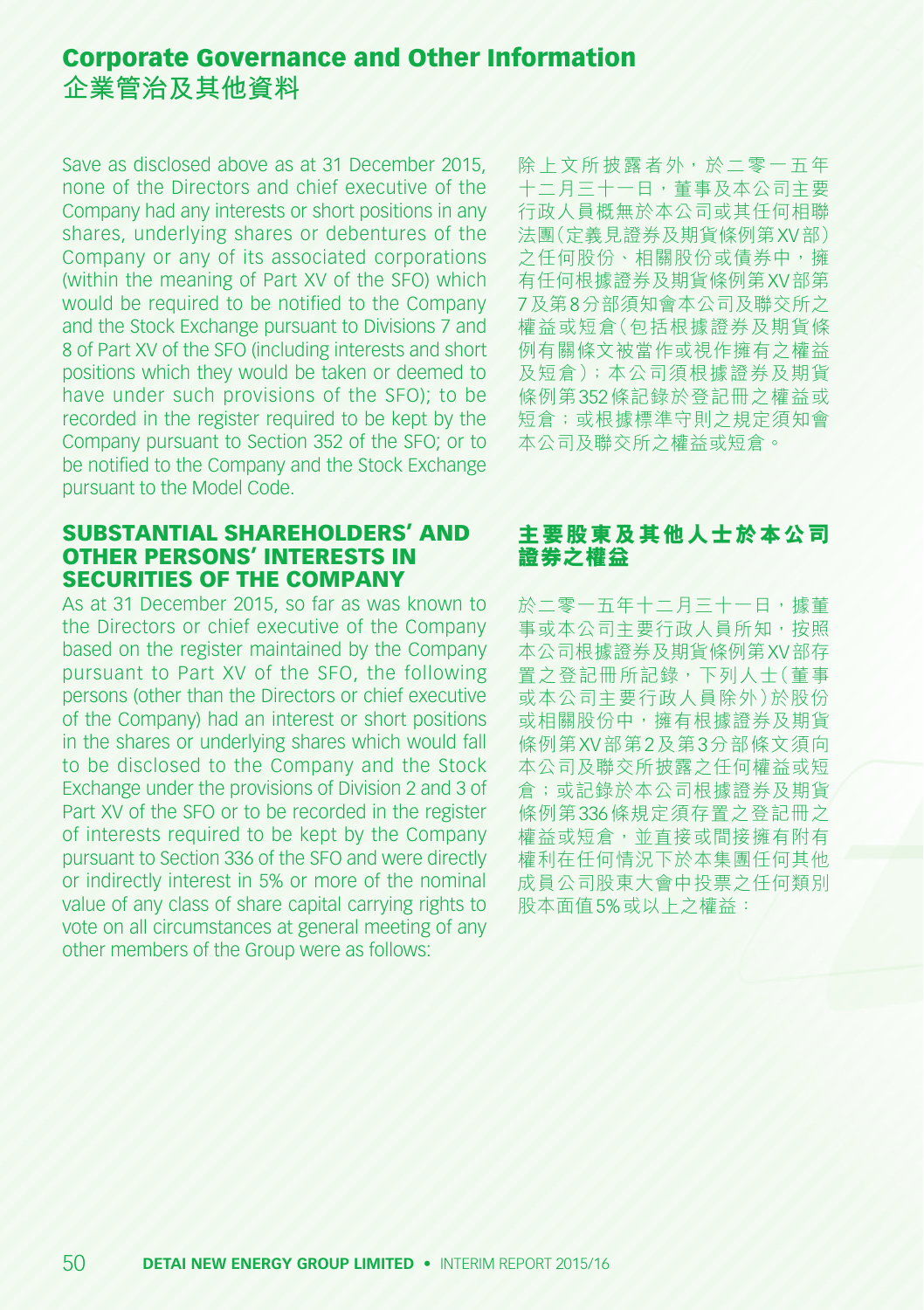#### **Long positions in the shares or underlying shares of the Company**

### **本公司股份或相關股份長倉**

| Name of<br>substantial<br>shareholders<br>主要股東姓名/名稱                                               | <b>Capacity</b><br>身分                                                            | <b>Number of</b><br>shares<br>股份數目 | Number of<br>underlying<br><b>shares</b><br>相關股份數目 | <b>Total</b><br>number of<br>shares and<br>underlying<br>shares<br>股份及相關<br>股份總數 | Approximate<br>percentage of<br>issued share<br>capital<br>佔已發行股本<br>概約百分比 |
|---------------------------------------------------------------------------------------------------|----------------------------------------------------------------------------------|------------------------------------|----------------------------------------------------|----------------------------------------------------------------------------------|----------------------------------------------------------------------------|
| Goldsure Limited (Note 1)<br>金信有限公司(附註1)                                                          | <b>Beneficial owner</b><br>實益擁有人                                                 |                                    | 1,238,095,238                                      | 1,238,095,238                                                                    | 27.62%                                                                     |
| Mr. Tang Tong (Note 1)<br>唐通先生(附註1)                                                               | Interest of controlled<br>corporation<br>受控制法團權益                                 |                                    | 1,238,095,238                                      | 1,238,095,238                                                                    | 27.62%                                                                     |
| <b>Intense Rise Holdings</b><br>Limited (Note 2)<br><b>Intense Rise Holdings</b><br>Limited (附註2) | <b>Beneficial owner</b><br>實益擁有人                                                 | 1,120,007,125                      |                                                    | 1,120,007,125                                                                    | 24.98%                                                                     |
| Mr. Choy Shiu Tim (Note 2)<br>蔡紹添先生(附註2)                                                          | Beneficial owner &<br>Interest of controlled<br>corporation<br>實益擁有人及<br>受控制法團權益 | 1,300,007,125                      |                                                    | 1,300,007,125                                                                    | 29.00%                                                                     |

#### Notes:

- 1. The 1,238,095,238 convertible preference shares are held by Goldsure Limited, which is whollyowned by Mr. Tang Tong. Thus, he is deemed to be interested in the 1,238,095,238 convertible preference shares held by Goldsure Limited pursuant to the SFO.
- 2. The 1,120,007,125 shares out of the 1,300,007,125 shares are held by Intense Rise Holdings Limited, which is wholly-owned by Mr. Choy Shiu Tim. Thus, he is deemed to be interested in the 1,120,007,125 shares held by Intense Rise Holdings Limited pursuant to the SFO.
- 3. The percentage is calculated on the basis of 4,483,113,900 shares in issue as at 31 December 2015.

#### 附註:

- 1. 1,238,095,238股可換股優先股由唐 通先生全資擁有之金信有限公司持 有。因此,根據證券及期貨條例, 彼 被 視 為 於 金 信 有 限 公 司 所 持 1,238,095,238股可換股優先股中擁 有權益。
- 2. 1,300,007,125 股 股 份 其 中 1,120,007,125股由蔡紹添先生全資 擁有之Intense Rise Holdings Limited 持有。因此,根據證券及期貨條例, 彼 被 視 為 於Intense Rise Holdings Limited所持1,120,007,125股股份中 擁有權益。
- 3. 百分比乃根據於二零一五年十二月 三十一日之4,483,113,900股已發行 股份計算得出。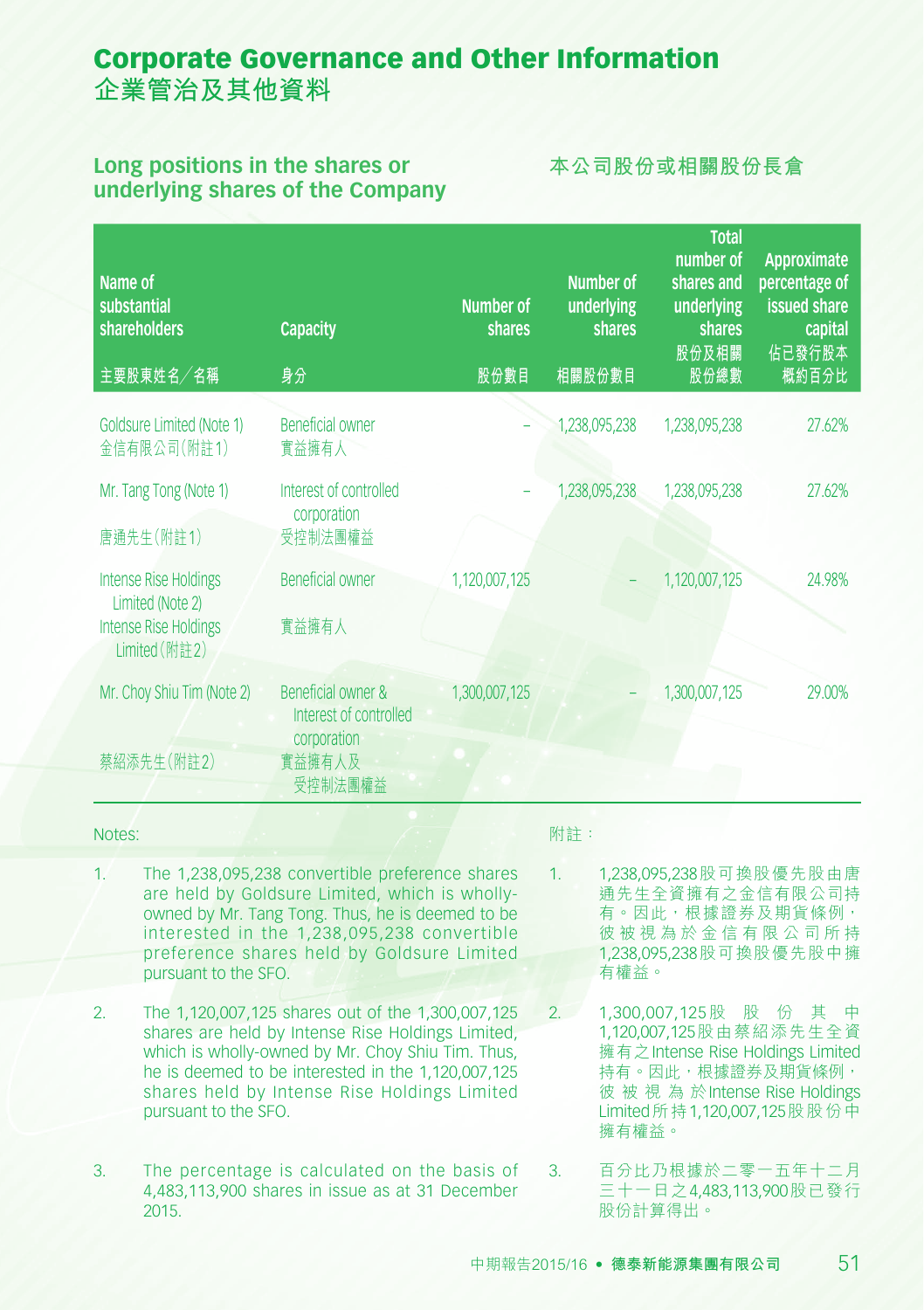Save as disclosed above, as at 31 December 2015, so far as was known to the Directors or chief executive of the Company based on the register maintained by the Company pursuant to Part XV of the SFO, no person (other than the Directors or chief executive of the Company) had any interests or short positions in the shares or underlying shares would fall to be disclosed to the Company and the Stock Exchange under the provisions of Divisions 2 and 3 of Part XV of the SFO or to be recorded in the register of interests required to be kept by the Company pursuant to Section 336 of the SFO.

除上文所披露者外,於二零一五年 十二月三十一日,據董事或本公司主 要行政人員所知,按照本公司根據證 券及期貨條例第XV部存置之登記冊所 記錄,概無人士(董事或本公司主要 行政人員除外)於股份或相關股份中 擁有根據證券及期貨條例第XV部第2 及第3分部條文須向本公司及聯交所 披露之任何權益或短倉;或根據證券 及期貨條例第336條記錄於本公司須 存置之登記冊之權益或短倉。

### CHANGES IN INFORMATION OF **DIRECTORS**

Pursuant to disclosure requirement under Rule 13.51B(1) of the Listing Rules, the changes in information of Directors are set out below:

### **董事資料之變動**

根據上市規則第13.51B(1)條之披露規 定,董事資料之變動載列如下:

| <b>Name of Director</b>      | <b>Details of changes</b>                                                                                                                                                                                                                                                                                                                                             |
|------------------------------|-----------------------------------------------------------------------------------------------------------------------------------------------------------------------------------------------------------------------------------------------------------------------------------------------------------------------------------------------------------------------|
| 董事姓名                         | 變動詳情                                                                                                                                                                                                                                                                                                                                                                  |
| Chi Chi Hung, Kenneth<br>季志雄 | resigned as an independent non-executive director of each of<br>Aurum Pacific (China) Group Limited (Stock Code: 8148) and Silk<br>Road Energy Services Group Limited (Stock Code: 8250) with<br>effect from 13 October 2015 and 18 November 2015<br>respectively.<br>辭任奧栢中國集團有限公司(股份代號:8148)及絲路能源服務<br>集團有限公司(股份代號: 8250)之獨立非執行董事, 分別自二<br>零一五年十月十三日及二零一五年十一月十八日起生效。 |

Save as disclosed above, there is no other information required to be disclosed pursuant to Rule 13.51B(1) of the Listing Rules.

除上文所披露者外,概無其他資料須 根據上市規則第13.51B(1)條予以披露。

### DIRECTORS' INTERESTS IN CONTRACTS

Save as disclosed above and in note 19 to the financial statements, no Director had a material interest, either directly or indirectly, in any contract of significance to the business of the Group to which the Company or any its subsidiaries was a party during the period.

### **董事於合約之權益**

除上文及財務報表附註19所披露者 外,概無董事於本公司或其任何附屬 公司於期內訂立並對本集團業務而言 屬重要之任何合約中直接或間接擁有 重大權益。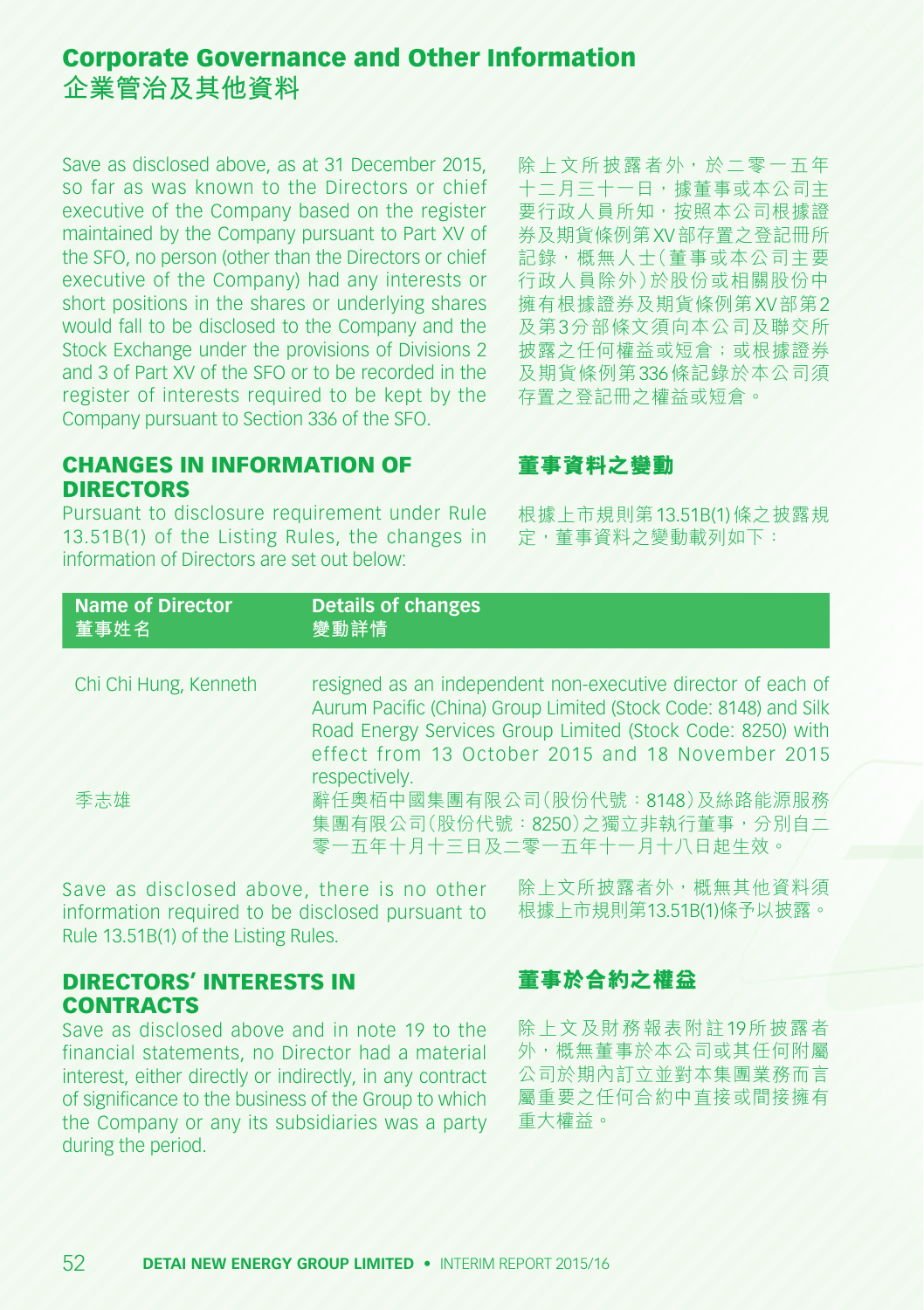#### SHARE OPTION SCHEME

董事

A new share option scheme was adopted by the Company on 13 December 2013, which replaced its old share option scheme adopted on 4 December 2003. Movements of the Company's issued share options during the six months ended 31 December 2015 are as follows:

#### **For the six months ended 31 December 2015**

#### **購股權計劃**

本公司於二零一三年十二月十三日採 納新購股權計劃,以取代其於二零零 三年十二月四日採納之舊購股權計 劃。截至二零一五年十二月三十一日 止六個月,本公司已發行購股權之變 動如下:

#### **截至二零一五年十二月三十一日 止六個月**

| Date of grant                  | <b>Capacity</b>                                         | <b>Exercisable period</b>                                           | <b>Vesting period</b>                       | <b>Exercise</b><br>price | <b>Outstanding</b><br>at 1.7.2015<br>於二零一五年 | <b>Granted</b><br>during<br>the period | Number of share options<br>購股權數目<br><b>Exercised</b><br>during<br>the period | Lapsed<br>during<br>the period | <b>Outstanding</b><br>at 31.12.2015<br>於二零一五年 |
|--------------------------------|---------------------------------------------------------|---------------------------------------------------------------------|---------------------------------------------|--------------------------|---------------------------------------------|----------------------------------------|------------------------------------------------------------------------------|--------------------------------|-----------------------------------------------|
| 授出日期                           | 身分                                                      | 行使期                                                                 | 歸屬期                                         | 行使價<br><b>HK\$</b><br>港元 | 七月一日<br>尚未行使                                | 期內授出                                   | 期內行使                                                                         | 期內失效                           | 十二月三十一日<br>尚未行使                               |
| 11 October 2012<br>二零一二年十月十一日  | Other eligible<br>persons<br>其他合資格人士<br><b>Director</b> | 12 October 2012 to<br>11 October 2015<br>二零一二年十月十二日至<br>二零一五年十月十一日  | Immediate on the<br>grant date<br>於授出日期即時歸屬 | 0.255                    | 260,000,000                                 |                                        | (1,000,000)                                                                  | (259,000,000)                  |                                               |
|                                | 董事<br>- Mr. Wong Hin Shek<br>一王顯碩先生                     | 12 October 2012 to<br>11 October 2015<br>二零一二年十月十二日至<br>二零一五年十月十一日  | Immediate on the<br>grant date<br>於授出日期即時歸屬 | 0.255                    | 29,900,000                                  |                                        |                                                                              | (29,900,000)                   |                                               |
| 4 July 2013<br>二零一三年七月四日       | Other eligible<br>employees<br>其他合資格僱員                  | 4 July 2013 to<br>3 July 2018<br>二零一三年七月四日至<br>二零一八年七月三日            | Immediate on the<br>grant date<br>於授出日期即時歸屬 | 0.435                    | 1,050,000                                   |                                        |                                                                              | (50,000)                       | 1,000,000                                     |
|                                | Other eligible<br>persons<br>其他合資格人士                    | 4 July 2013 to<br>3 July 2018<br>二零一三年七月四日至<br>二零一八年七月三日            | Immediate on the<br>grant date<br>於授出日期即時歸屬 | 0.435                    | 201,250,000                                 |                                        |                                                                              |                                | 201,250,000                                   |
| 19 July 2013<br>二零一三年七月十九日     | Other eligible<br>persons<br>其他合資格人士                    | 19 July 2013 to<br>11 July 2018<br>二零一三年七月十九日至<br>二零一八年七月十一日        | Immediate on the<br>grant date<br>於授出日期即時歸屬 | 0.433                    | 100,000,000                                 |                                        |                                                                              |                                | 100,000,000                                   |
| 21 January 2015<br>二零一五年一月二十一日 | Other eligible<br>employees<br>其他合資格僱員                  | 21 January 2015 to<br>20 January 2020<br>二零一五年一月二十一日至<br>二零二零年一月二十日 | Immediate on the<br>grant date<br>於授出日期即時歸屬 | 0.320                    | 2,600,000                                   |                                        |                                                                              |                                | 2,600,000                                     |
|                                | Other eligible<br>persons<br>其他合資格人士                    | 21 January 2015 to<br>20 January 2020<br>二零一五年一月二十一日至<br>二零二零年一月二十日 | Immediate on the<br>grant date<br>於授出日期即時歸屬 | 0.320                    | 187,200,000                                 |                                        | (5,000,000)                                                                  |                                | 182,200,000                                   |
| 13 October 2015<br>二零一五年十月十三日  | Other eligible<br>employees<br>其他合資格僱員                  | 14 October 2015 to<br>13 October 2020<br>二零一五年十月十四日至<br>二零二零年十月十三日  | Immediate on the<br>grant date<br>於授出日期即時歸屬 | 0.320                    |                                             | 7,210,000                              |                                                                              |                                | 7,210,000                                     |
|                                | Other eligible<br>persons<br>其他合資格人士                    | 14 October 2015 to<br>13 October 2020<br>二零一五年十月十四日至<br>二零二零年十月十三日  | Immediate on the<br>grant date<br>於授出日期即時歸屬 | 0.320                    |                                             | 398,000,000                            |                                                                              |                                | 398,000,000                                   |
|                                | <b>Directors</b>                                        |                                                                     |                                             |                          |                                             |                                        |                                                                              |                                |                                               |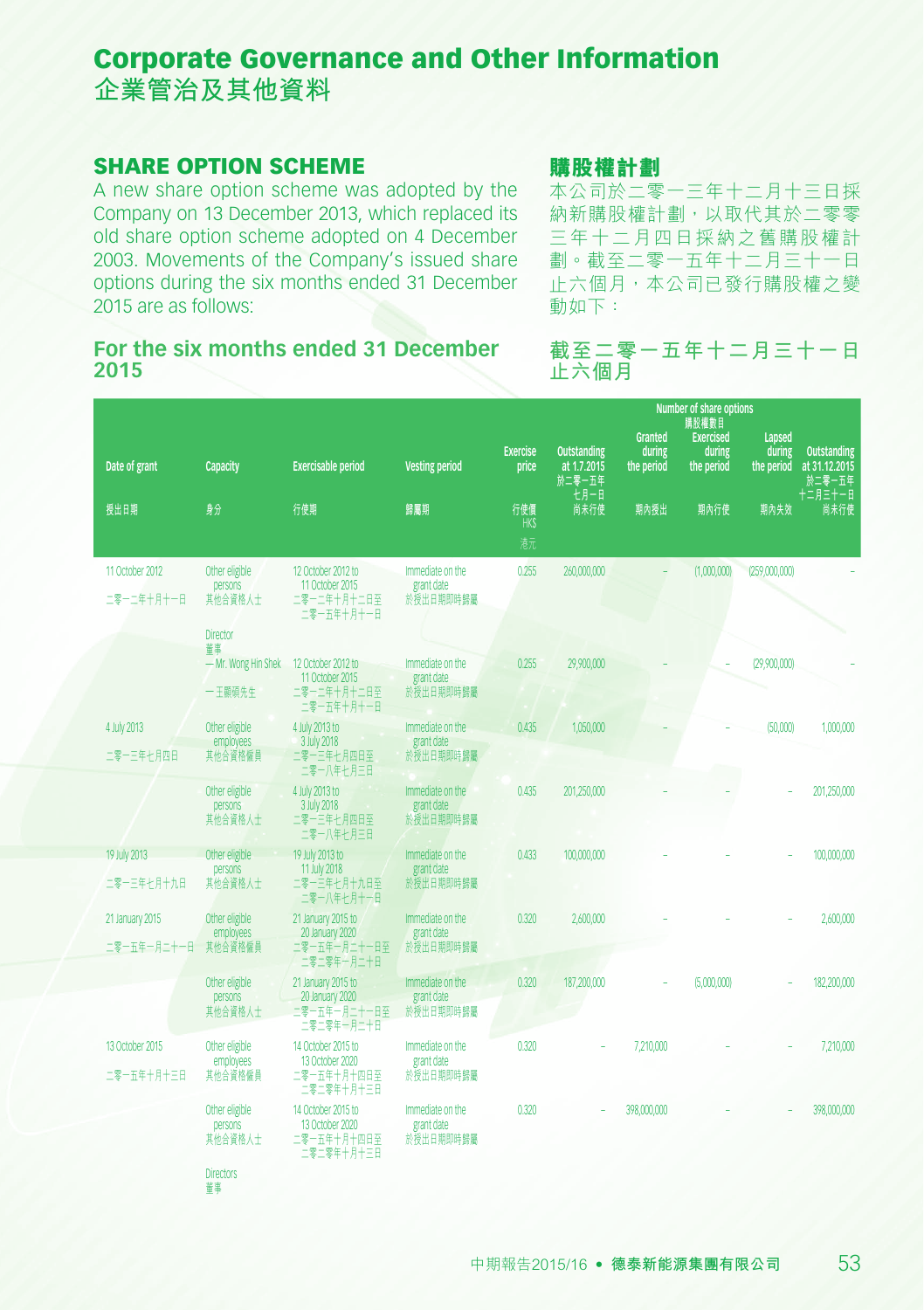#### **For the six months ended 31 December 2015**

**截至二零一五年十二月三十一日 止六個月**

|                 |                                         |                                       |                                |                          |                                                     |                                        | Number of share options<br>購股權數目         |                                |                                                          |
|-----------------|-----------------------------------------|---------------------------------------|--------------------------------|--------------------------|-----------------------------------------------------|----------------------------------------|------------------------------------------|--------------------------------|----------------------------------------------------------|
| Date of grant   | Capacity                                | <b>Exercisable period</b>             | <b>Vesting period</b>          | <b>Exercise</b><br>price | <b>Outstanding</b><br>at 1.7.2015<br>於二零一五年<br>七月一日 | <b>Granted</b><br>during<br>the period | <b>Exercised</b><br>during<br>the period | Lapsed<br>during<br>the period | <b>Outstanding</b><br>at 31.12.2015<br>於二零一五年<br>十二月三十一日 |
| 授出日期            | 身分                                      | 行使期                                   | 歸屬期                            | 行使價<br><b>HKS</b>        | 尚未行使                                                | 期內授出                                   | 期內行使                                     | 期内失效                           | 尚未行使                                                     |
|                 |                                         |                                       |                                | 港元                       |                                                     |                                        |                                          |                                |                                                          |
| 13 October 2015 | - Mr. Wong Hin Shek                     | 14 October 2015 to<br>13 October 2020 | Immediate on the<br>grant date | 0.320                    |                                                     | 40,000,000                             |                                          |                                | 40,000,000                                               |
| 二零一五年十月十三日      | 一王顯碩先生                                  | 二零一五年十月十四日至<br>二零二零年十月十三日             | 於授出日期即時歸屬                      |                          |                                                     |                                        |                                          |                                |                                                          |
|                 | - Mr. Chiu Wai On                       | 14 October 2015 to<br>13 October 2020 | Immediate on the<br>grant date | 0.320                    |                                                     | 1,000,000                              |                                          |                                | 1,000,000                                                |
|                 | 一招偉安先生                                  | 二零一五年十月十四日至<br>二零二零年十月十三日             | 於授出日期即時歸屬                      |                          |                                                     |                                        |                                          |                                |                                                          |
|                 | - Mr. Man Kwok Leung 14 October 2015 to | 13 October 2020                       | Immediate on the<br>grant date | 0.320                    |                                                     | 1,000,000                              |                                          |                                | 1,000,000                                                |
|                 | 一萬國樑先生                                  | 二零一五年十月十四日至<br>二零二零年十月十三日             | 於授出日期即時歸屬                      |                          |                                                     |                                        |                                          |                                |                                                          |
|                 | - Dr. Wong Yun Kuen                     | 14 October 2015 to<br>13 October 2020 | Immediate on the<br>grant date | 0.320                    |                                                     | 1,000,000                              |                                          |                                | 1,000,000                                                |
|                 | 一黃潤權博士                                  | 二零一五年十月十四日至<br>二零二零年十月十三日             | 於授出日期即時歸屬                      |                          |                                                     |                                        |                                          |                                |                                                          |
|                 | Total<br>總計                             |                                       |                                |                          | 782,000,000                                         | 448,210,000                            | (6,000,000)                              | (288,950,000)                  | 935,260,000                                              |

#### DIRECTORS' RIGHTS TO ACQUIRE SHARES OR DEBENTURES

Save as disclosed under the heading "Directors' and Chief Executive's Interests in Securities of the Company" and "Share Option Scheme" above, at no time during the period was rights to acquire benefits by means of the acquisition of shares in or debentures of the Company granted to any Director or their respective spouse or children under 18 years of age, or was any such rights exercised by them; or was the Company and any of its subsidiaries a party to any arrangement to enable the directors, or their respective spouse or children under 18 years of age, to acquire such rights in any other body corporate.

#### **董事**購置股份或債券之權利

除上文「董事及主要行政人員於本公 司證券之權益」及「購股權計劃」等節 所披露者外,期內概無董事或彼等各 自之配偶或未滿18歲之子女獲授或行 使任何可透過收購本公司股份或債券 而獲取利益之權利。本公司及其任何 附屬公司並無訂立任何安排,致使董 事或彼等各自之配偶或未滿18歲之子 女獲得任何其他法人團體之該等權利。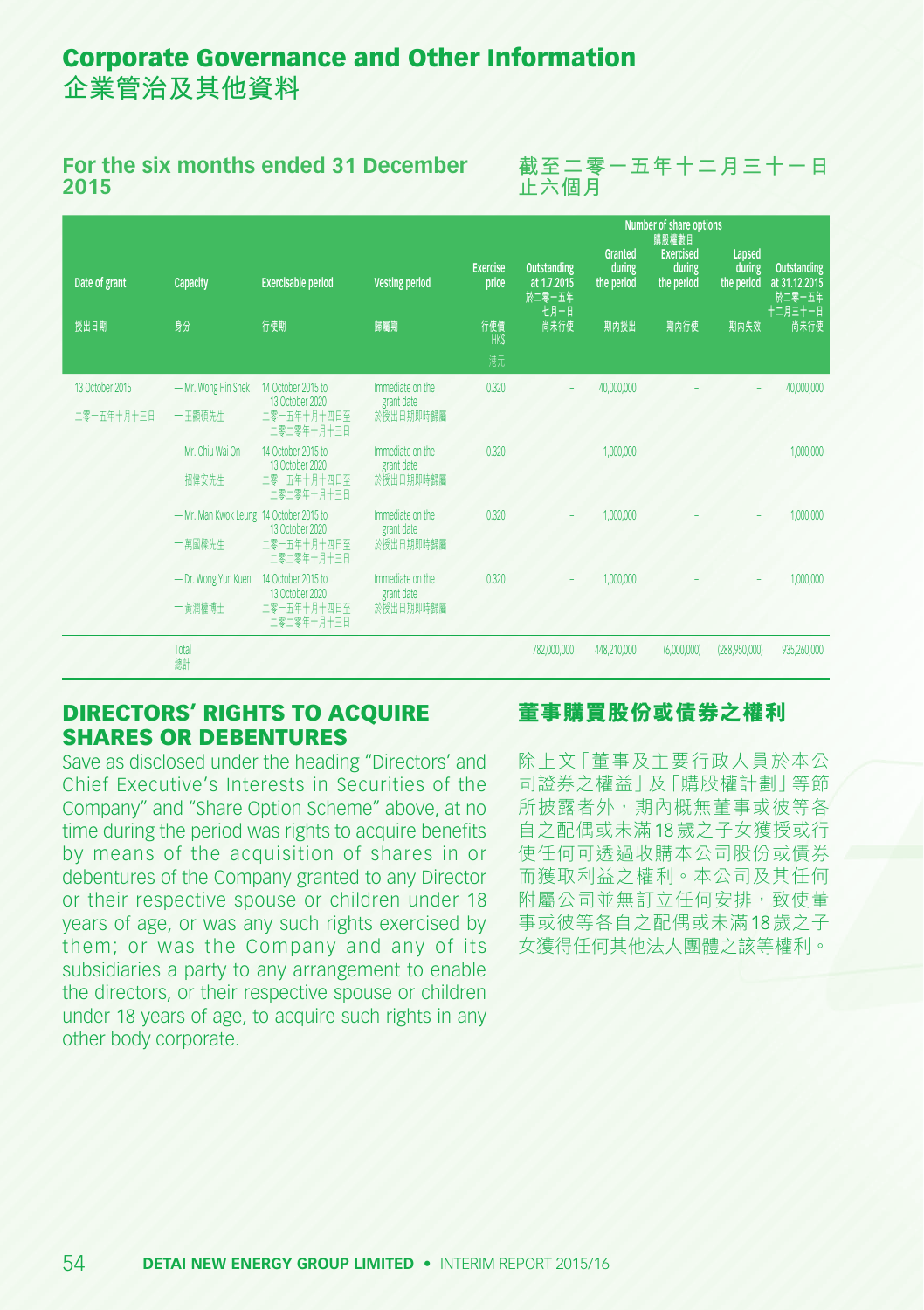**企業管治及其他資料**

#### PURCHASE, SALE OR REDEMPTION OF THE LISTED SECURITIES OF THE **COMPANY**

Neither the Company nor any of its subsidiaries had purchased, sold or redeemed any of the listed securities of the Company during the six months ended 31 December 2015.

#### COMPLIANCE WITH THE CORPORATE GOVERNANCE CODE

During the six months ended 31 December 2015, the Company has complied with the code provisions of the Corporate Governance Code (the "CG Code") as set out in Appendix 14 of the Listing Rules except for the deviation from the code provision A.4.1 which is explained below.

#### **Code provision A.4.1**

Under the code provision A.4.1 of the CG Code, non-executive directors should be appointed for a specific term, subject to re-election. The existing independent non-executive Directors were not appointed for a specific term as required under the code provision A.4.1 but are subject to retirement by rotation and re-election at annual general meeting in accordance with the Bye-laws of the Company. As such, the Company considers that sufficient measures have been taken to ensure that the Company has good corporate governance practices.

#### COMPLIANCE WITH THE MODEL CODE FOR SECURITIES TRANSACTIONS BY DIRECTORS

The Company has adopted the Model Code as set out in Appendix 10 of the Listing Rules. The Company has made specific enquiries and all the Directors have confirmed that they have complied with the required standards set out in the Model Code throughout the reporting period.

### **購買、出售或贖回本公司上市 證券**

截至二零一五年十二月三十一日止六 個月,本公司或其任何附屬公司概無 購買、出售或贖回本公司任何上市證 券。

#### **遵守企業管治守則**

截至二零一五年十二月三十一日止六 個月,本公司已遵守上市規則附錄 十四所載企業管治守則(「企業管治守 則」)之守則條文,惟偏離守則條文第 A.4.1條之情況除外,理由於下文論 述。

#### **守則條文第A.4.1條**

根據企業管治守則之守則條文第A.4.1 條,非執行董事須按固定任期獲委 任,並須重選連任。現任獨立非執行 董事並非根據守則條文第A.4.1條之規 定按固定任期獲委任,惟彼等須根據 本公司細則於股東週年大會輪值退任 及重選連任。因此,本公司認為已採 取足夠措施以確保本公司履行良好企 業管治慣例。

### **遵守董事進行證券交易之標準 守則**

本公司已採納上市規則附錄十所載標 進守則。本公司已作出具體杳詢,而 全體董事均確認彼等於整個報告期內 已遵守標準守則所載規定準則。